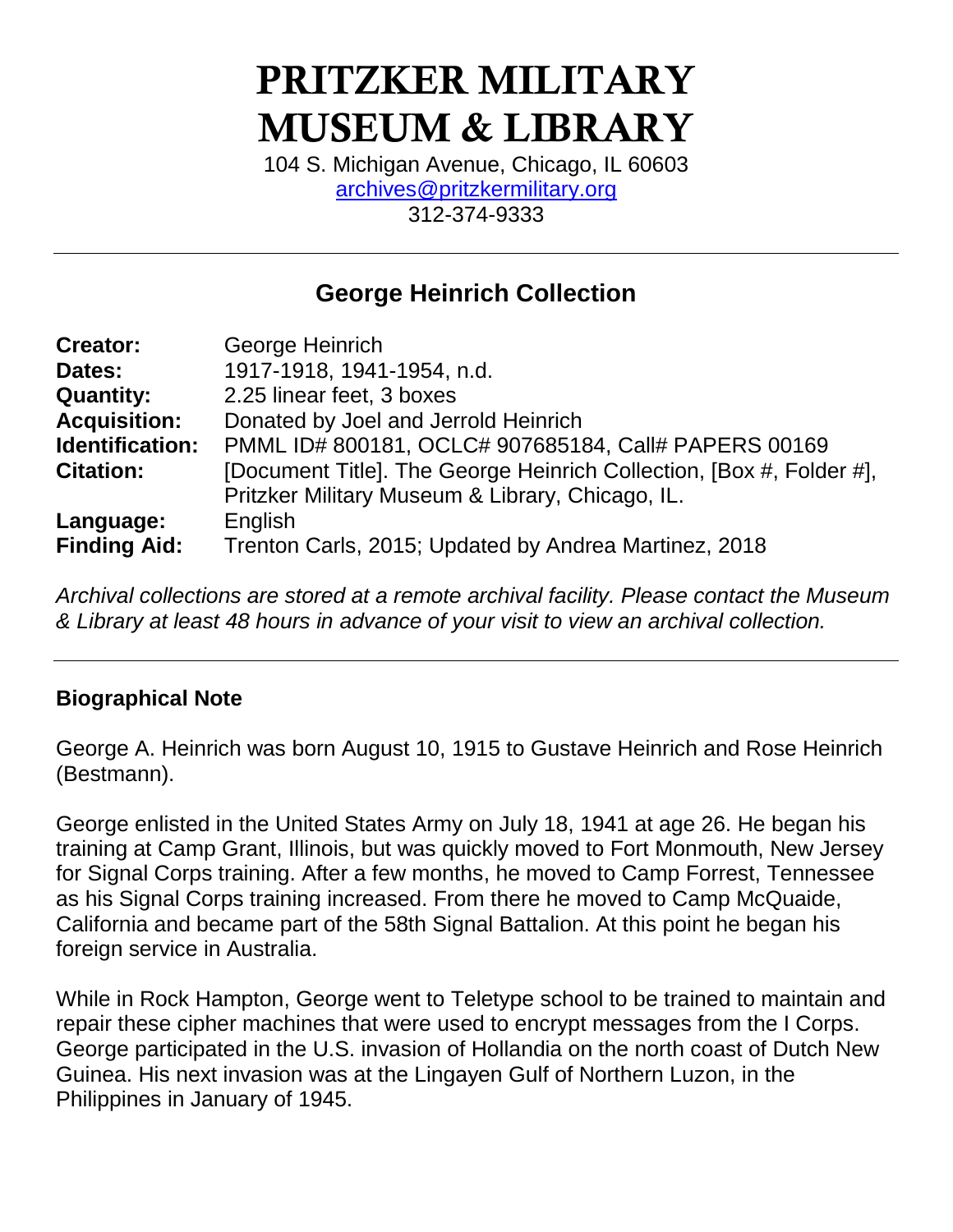After the Pacific Theater of Operations was concluded, George was shipped back to Chicago, Illinois after four years and three months in the Army. During this time George was promoted to Technician Grade Four, became good friends with Emil Schier, and enjoyed building radios for fellow soldiers.

George Heinrich passed away December 7, 2007.

# **Scope and Content of the Collection**

The George Heinrich collection consists of items from George's service in the United States Army during World War II. Items included are: correspondence to his father Gustave and to his sister Ann, military documents & forms, photographs from the many different camps where he was stationed, a scrapbook containing images from his time in service, newspaper clippings, insignia, and George's uniform. The collection also contains one folder with correspondence from John and Carl Bestmann during their time in service in World War I. John and Carl were the brothers of Rose Heinrich (Bestmann), George's mother.

## **Arrangement**

The collection arrived in no discernable order. Staff has arranged the collection. The collection consists of three series:

## **Series One: Military Documents, 1941-1954, n.d.**

These documents pertain to George's service in the United States Army. They include correspondence between family members, military certificates and forms, and newspaper & magazine clippings sent from home. The correspondences are arranged by to whom they were addressed and then chronologically (Eleven large Japanese paper letters located in oversized box). All other military documents are arranged chronologically.

# **Series Two: Photographs, Scrapbook and souvenirs, 1941-1950, n.d.**

This series consists of images of George's time in the United States Army. The majority of the photographs are of George with his military friends at the many different camps where he was stationed. The scrapbook is arranged as it was donated, in chronological order (located in oversized box). The final section of this series is the souvenirs that George obtained and sent home during his travels. In this section there are postcards from the towns he visited as well as Japanese invasion money.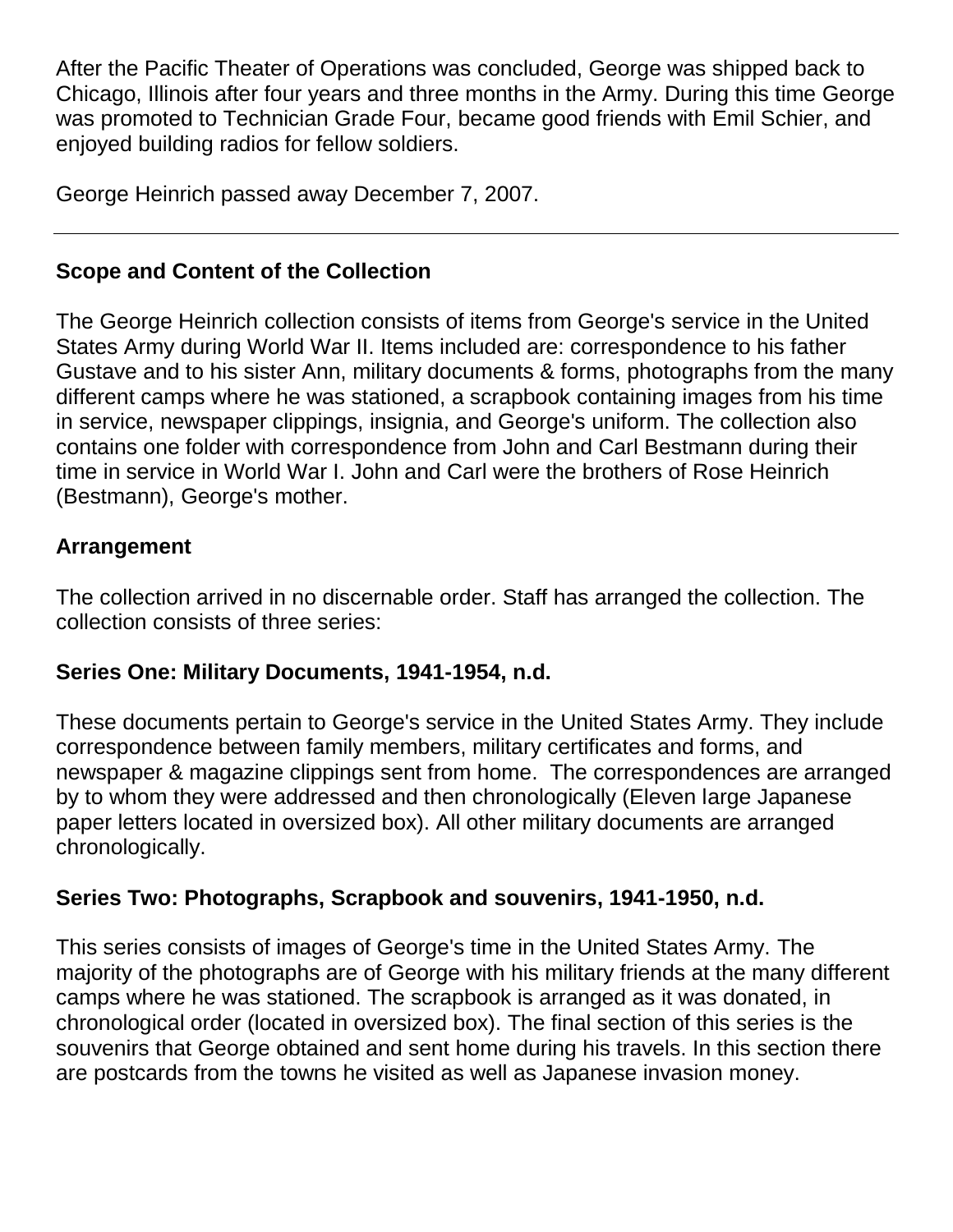### **Series Three: Bestmann Family: World War I Correspondence, 1917-1918, n.d.**

One folder includes items sent home from John and Carl Bestmann during their time in service in World War I. John and Carl Bestmann were the brothers of Rose Heinrich (Bestmann), George's mother. Their letters track their movements from Camp Grant, Illinois to the trenches of France. Three unidentified images of a World War I soldier are also included in this series.

#### **Rights**

Copyrights held by Joel and Jerrold Heinrich were transferred to the Pritzker Military Museum & Library. All other rights are held by the author or publisher. Users assume responsibility for following copyright laws as established by US Code Title 17.

#### **Separations**

| Call<br><b>Number</b> | <b>Description</b>                                                                                       |
|-----------------------|----------------------------------------------------------------------------------------------------------|
| 800181615             | George's dog tag attached to a bolt.                                                                     |
| 800181616             | Panoramic print of Company D 1st Signal Training Battalion - Fort<br>Monmouth, N.J. - September 13, 1941 |
| 800181617             | Panoramic print of A. Co. 58th Signal Bn. - Camp McQuaide, California.                                   |
| 800181618             | Panoramic print of A. Co. 58th Signal Bn. - Camp McQuaide, California.<br>(DUP)                          |
| 800181619             | <b>Blue Star Service Flag - Homemade</b>                                                                 |
| 800181620             | Service Stripe (Hash Mark)                                                                               |
| 800181621             | Technician Fourth Grade insignia                                                                         |
| 800181622             | Technician Fourth Grade insignia (DUP)                                                                   |
| 800181623             | Technician Fourth Grade insignia (DUP)                                                                   |
| 800181624             | Eisenhower Jacket                                                                                        |
| 800181625             | <b>Garrison Cap</b>                                                                                      |
| 800181626             | Visor Cap                                                                                                |
| 800181627             | Visor Cap                                                                                                |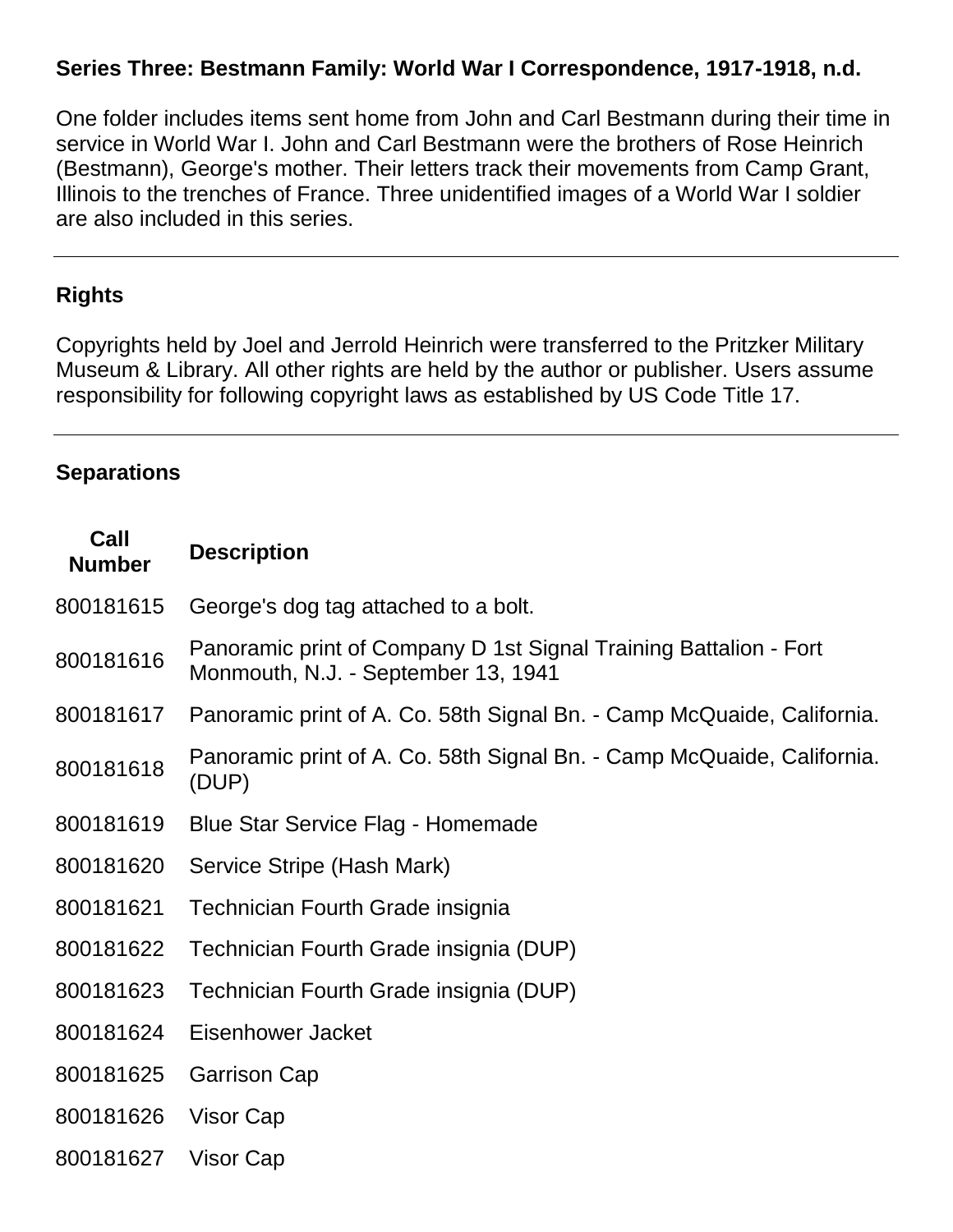## **Key Subjects**

This collection is indexed under the following headings in the Library's online catalog. Researchers interested in materials about related topics, persons, or places should search the catalog using these subject headings.

#### **Subjects**

United States – Army – Signal Corps. World War, 1939-1945 – Australia. World War, 1939-1945 – Campaigns – Pacific Area. World War, 1939-1945 – Illinois – Chicago. World War, 1939-1945 – United States.

#### **Container List**

| Box | <b>Folder</b> | Item ID#  | <b>Title</b>                                                                                                                                                                                                                                                    | <b>Dates</b> |
|-----|---------------|-----------|-----------------------------------------------------------------------------------------------------------------------------------------------------------------------------------------------------------------------------------------------------------------|--------------|
| 1   | 1             |           | <b>Correspondence to Parents</b>                                                                                                                                                                                                                                | 1941-1942    |
|     |               | 800181001 | Arrived at Camp Grant; got a meal and a<br>bath. Pretty busy but do not worry; let Ann<br>know he is alright.                                                                                                                                                   | 7/18/1941    |
|     |               | 800181002 | Letting his parents know that he is in the<br>Army branch. Hoping to get into the signal<br>corps instead of the infantry. Located at<br>Camp Grant, Illinois and hoping the war in<br>Europe is over before he has to join.<br>Sending love to Annie and Hank. | 7/21/1941    |
|     |               | 800181003 | Leaving for New Jersey. Still hoping for a<br>radio job with the signal corps as it pays<br>better.                                                                                                                                                             | 7/24/1941    |
|     |               | 800181004 | Still at Fort Monmouth, New Jersey. Took a<br>test to determine work in radio, telephone,<br>or line. Looking for a questionnaire from<br>John Bestmann and asking if Christ went to<br>the Army.                                                               | 7/30/1941    |
|     |               | 800181005 | Visited Long Branch, NJ. Went to the<br>boardwalk, gambled and got two small<br>pictures taken for a dime (included).                                                                                                                                           | 8/3/1941     |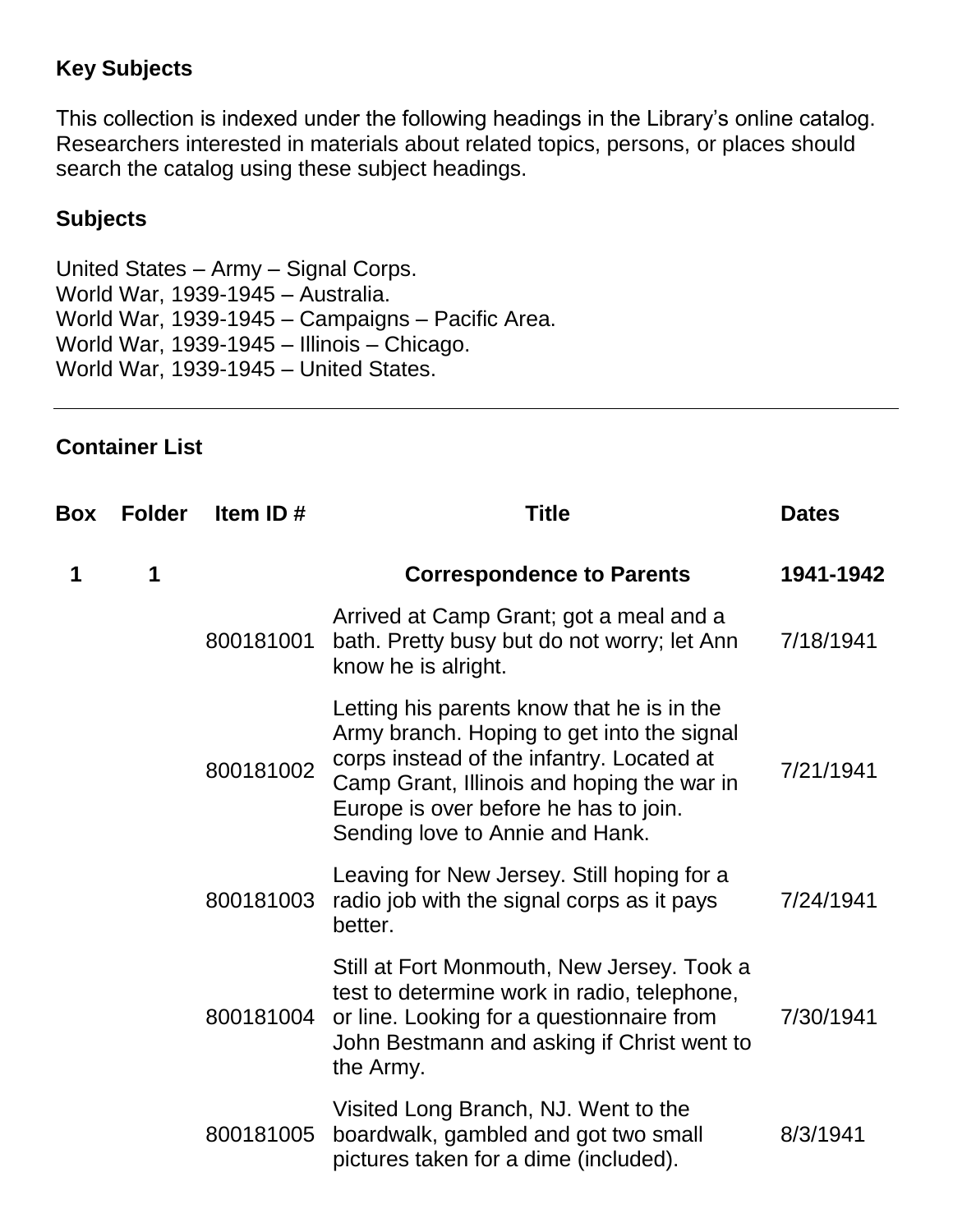|           | Mentions that they aren't allowed to sign<br>petitions against the war.                                                                                                                                                                                                            |           |
|-----------|------------------------------------------------------------------------------------------------------------------------------------------------------------------------------------------------------------------------------------------------------------------------------------|-----------|
| 800181006 | Received Birthday cards and mail from<br>friends and family. Checking in on his car.<br>Won't be working on radio as it requires<br>algebra but will probably be climbing<br>telephone poles and putting up wires.<br>Including three photos from camp.                            | 8/9/1941  |
| 800181007 | Got shots for typhoid, tetanus or lockjaw.<br>Spent yesterday laying telephone wires in<br>the woods. Gets the times newspaper.<br>Hoping to get \$300 out of his car.                                                                                                             | 8/23/1941 |
| 800181008 | Went to the pistol range and hit most of the<br>targets. Received crushed cookies from<br>Ann. Hoping to go to the Ocean to fish soon. 8/27/1941<br>Met a movie actor from Hollywood that is<br>disgusted by army pay.                                                             |           |
| 800181009 | Visited Long Branch, Red Bank, and Asbury<br>Park. Went fishing at Red Bank and<br>Shadow Lake. Compares Asbury Park to<br>Riverview in Chicago.                                                                                                                                   | 9/1/1941  |
| 800181010 | Received, signed, and sent back title of his<br>sold car, got \$275 for it. Went to New York<br>City over the weekend and to the Statue of<br>Liberty. Mentions packet of postcards that<br>he sent as well; bought on boat ride to the<br>island. (Included in postcards folder). | 9/10/1941 |
| 800181011 | Bought a camera at Long Branch. Saw an<br>outdoor show at camp which George Raft<br>was supposed to attend, but couldn't.<br>Talked to some people from his old job at<br>G.M. and wanting to work at the new Buick<br>plant when he gets out.                                     | 9/16/1941 |
| 800181012 | Going to the auto and motorcycle races at<br>Red Bank tonight. Joking about how "Al"<br>wouldn't vote for Roosevelt again if he were<br>in the Army.                                                                                                                               | 9/20/1941 |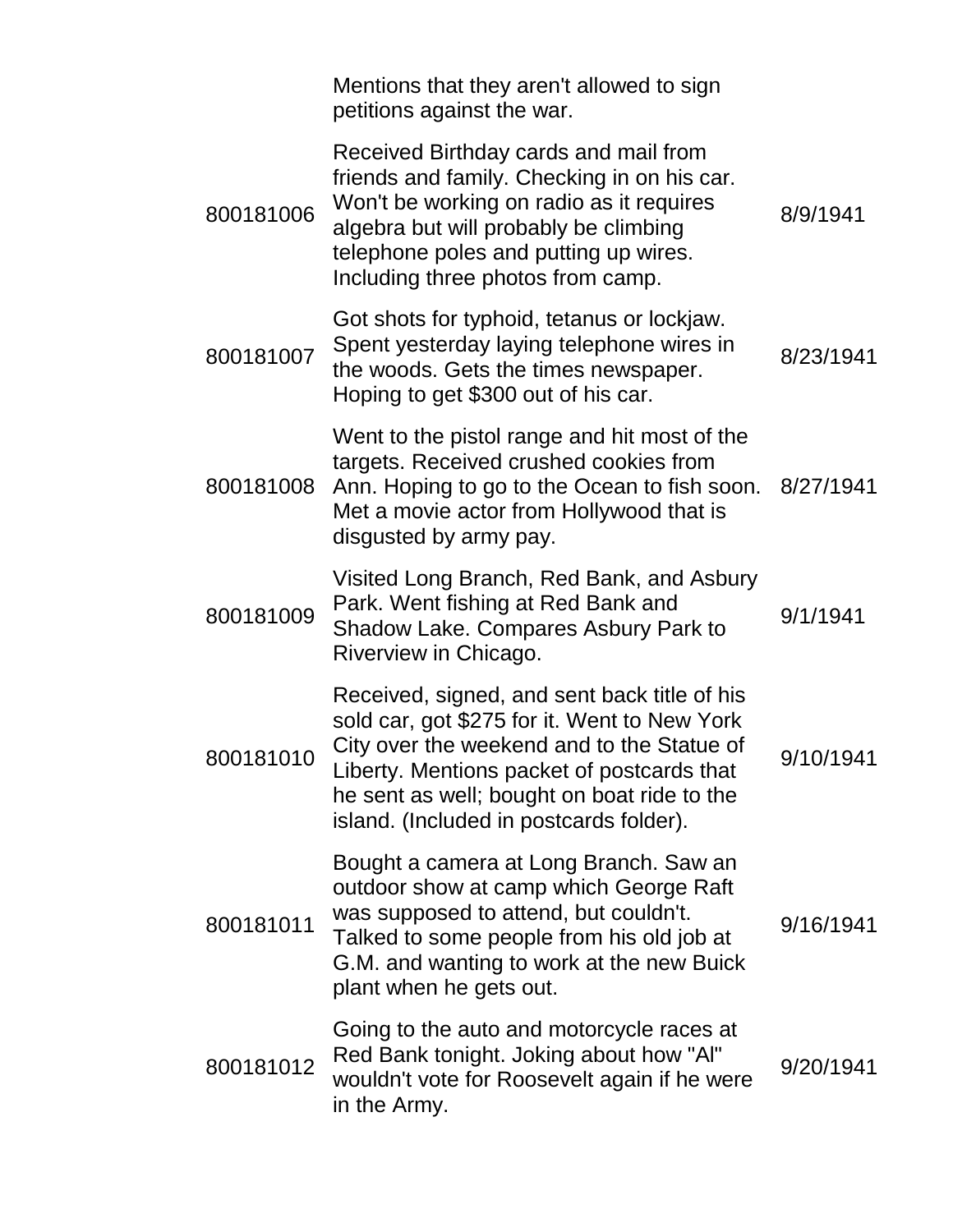| 800181013 | Sending unneeded civilian clothes home.<br>Has made a lot of friends at camp. Visiting<br>New York and going to Radio City. Prices<br>going up: Milk \$0.15 a quart.                                                       | 9/23/1941  |
|-----------|----------------------------------------------------------------------------------------------------------------------------------------------------------------------------------------------------------------------------|------------|
| 800181014 | Worked the entire day on kitchen duty.<br>Served about 200 to 250 men. Hid in the<br>bathroom to avoid drill in the rain. Talks<br>about other soldiers hiding for up to six<br>weeks or running away from camp.           | 10/3/1941  |
| 800181015 | Happy to hear his parents found the large<br>rolled up group photo. Work on telephone<br>wire and tested the phone. Commenting on<br>Al taking a physical to get into the army.<br>Likely to be sent to another camp soon. | 10/9/1941  |
| 800181016 | Explaining how busy he the soldiers are<br>kept; cleaning, marching, and waiting in<br>lines. Went to a football game at New<br>Brunswick, N.J.; Ft. Monmouth versus<br><b>Rutgers University.</b>                         | 10/18/1941 |
| 800181017 | Still at Fort Monmouth, but thinking he'll be<br>moved soon. Sending pictures and<br>negatives back home. Wishing he was<br>home because there are so many good jobs<br>available.                                         | 10/23/1941 |
| 800181018 | Just received word that he is leaving Fort<br>Monmouth for Camp Forrest, Tennessee.<br>Had hoped to be sent to Fort Sheridan in<br>Illinois.                                                                               | 10/25/1941 |
| 800181019 | Packed and ready to move to Camp Forrest,<br>Tennessee. Going to be a couple hundred<br>miles closer to Chicago; glad he wasn't<br>moved to California.                                                                    | 10/29/1941 |
| 800181020 | Arrived at Camp Forrest; no big towns<br>nearby. Attaching his new address.                                                                                                                                                | 10/31/1941 |
| 800181021 | Settled into new camp. Close to Tullahoma<br>and about 75 miles from Nashville.<br>Surrounded by hills and woods in the<br>barracks.                                                                                       | 11/1/1941  |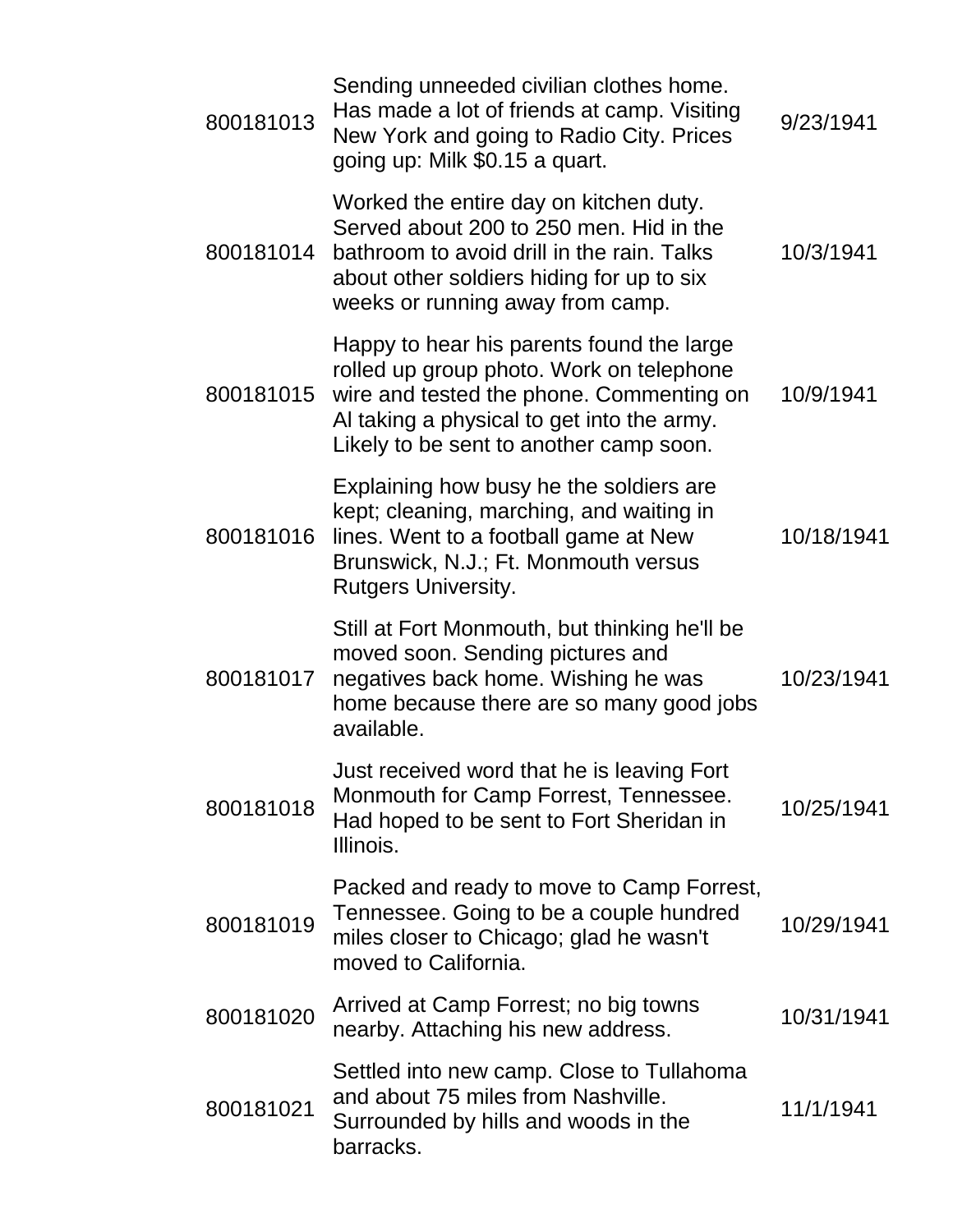| 800181022 | Guarded two prisoners today and carried<br>loaded shotguns. Ordered to shoot if they<br>attempt to get away. Worked kitchen patrol<br>for a guy who ran away. Includes drawing of<br>a plug that he wants his parents to send<br>him. | 11/8/1941  |
|-----------|---------------------------------------------------------------------------------------------------------------------------------------------------------------------------------------------------------------------------------------|------------|
| 800181023 | Pretty sure he will be staying in U.S.<br>because only men who sign up for three<br>years are sent to camp in Iceland. Hoping to<br>be home for Christmas but probably not for<br>Thanksgiving.                                       | 11/1941    |
| 800181024 | Might be heading to a nearby telephone<br>strike. Prepared with gas masks and pistols.                                                                                                                                                | 11/14/1941 |
| 800181025 | Still packed and ready to leave at a<br>moment's notice. Might be sent to a mine<br>strike in Pennsylvania. Would only be<br>protecting the ones who want to work and<br>the telephone lines.                                         | 11/19/1941 |
| 800181026 | Won't be leaving camp as the strike was<br>called off. Describes the different duties that<br>the soldiers have to do at camp and which<br>ones have the worst hours.                                                                 | 11/23/1941 |
| 800181027 | Took a trip to Chattanooga, TN and stayed<br>at the Hotel Northern. Traveled through the<br>Cumberland mountains by hitch-hiking.                                                                                                     | 12/1941    |
| 800181028 | Went to "lookout mountain" and thinking he<br>won't get many more trips since war has<br>been declared on Japan. Doubting he gets<br>furlough but hoping to come home for<br>Christmas day.                                           | 12/9/1941  |
| 800181029 | Has been told to send all things not needed<br>back home, thinking they'll be moved soon.<br>Since his outfit is important, they might be<br>moved to the West Coast.                                                                 | 12/12/1941 |
| 800181030 | Some of the soldiers are receiving<br>furloughs, but hears that things may change<br>soon. If they do get one they can't go far<br>from home as the Army will need to get a                                                           | 12/1941    |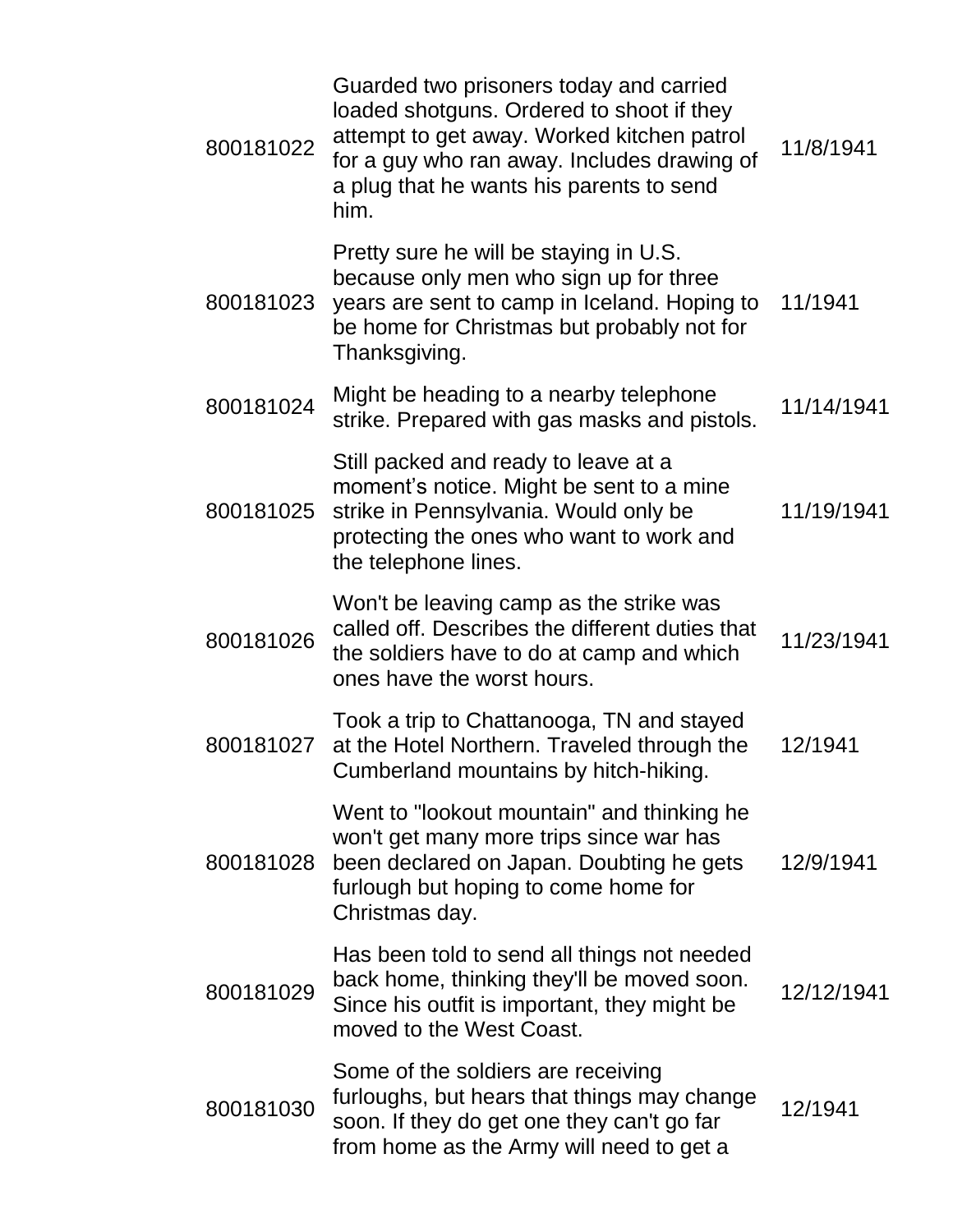hold of them immediately.

| 800181031 | Furloughs have been canceled and leaving<br>for California tomorrow.                                                                                                                                                                                              | 12/14/1941 |
|-----------|-------------------------------------------------------------------------------------------------------------------------------------------------------------------------------------------------------------------------------------------------------------------|------------|
| 800181032 | On his way to California; trip going slowly<br>because the train is so long.                                                                                                                                                                                      | 12/17/1941 |
| 800181033 | Still on the train to California; passed<br>through Tennessee, Arkansas, Missouri,<br>Kansas, and now in Oklahoma.                                                                                                                                                | 12/18/1941 |
| 800181034 | Passing through New Mexico; riding in<br>Pullman cars since Amarillo, Texas.                                                                                                                                                                                      | 12/19/1941 |
| 800181035 | Arrived at Camp McQuaide after almost six<br>days on train. Very nice camp and right next<br>to the Pacific Ocean. Saw the orange<br>groves in San Bernardino, mountains, and<br>better growing crops than Illinois. Near<br>Watsonville and close to Palm Beach. | 12/23/1941 |
| 800181036 | Glad to hear that his box of things from<br>Camp Forrest arrived home. Feels like<br>spring weather in California. Stuck on<br>kitchen patrol on a Sunday. Had a black out<br>last night due to nearby planes.                                                    | 1/1942     |
| 800181037 | Went to the beach and took pictures with<br>Emil's camera. Commenting on the 18<br>below zero weather in Chicago while being<br>almost 80 in California. Living in tents<br>instead of barracks. Took out life insurance.                                         | 1/11/1942  |
| 800181038 | <b>Expecting to leave Camp McQuaide</b><br>sometime next week. Might be moved to<br>Stockton. Went to the beach again and saw<br>a lot of sea lions.                                                                                                              | 1/16/1942  |
| 800181039 | Packed and ready to move, but might not<br>happen until the 25th. Heard that Hank got a<br>job at the pipe company. Wondering if they<br>can still buy tires back home. Emil's<br>birthday.                                                                       | 1/20/1942  |
| 800181040 | Still at Camp McQuaide and looking like<br>they won't move for a while. Climbed poles                                                                                                                                                                             | 1/24/1942  |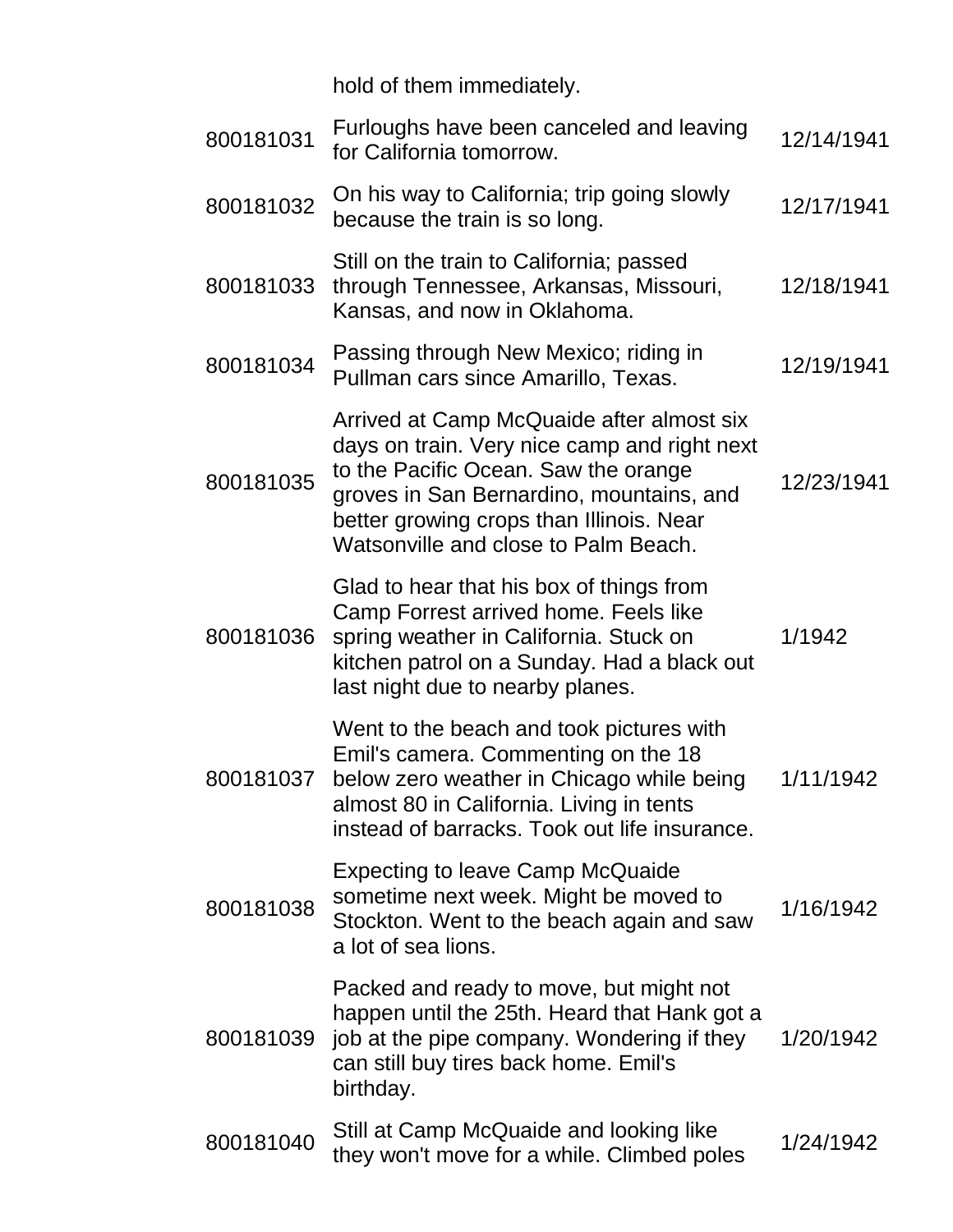|           | and put up cross arms for training. Went to<br>the beach and climbed a 200ft bank.                                                                                                                                                              |           |
|-----------|-------------------------------------------------------------------------------------------------------------------------------------------------------------------------------------------------------------------------------------------------|-----------|
| 800181041 | Passed the most recent strict inspection and<br>got a day off. Food at camp is good<br>because their baker used to cook in<br>Chicago and didn't learn through the army.<br>Hoping they don't go on daylight saving<br>time.                    | 2/1/1942  |
| 800181042 | Among about thirty who are on a list to be<br>transferred. Might be sent to the infantry.<br>Hoping for another outfit because this one is 2/8/1942<br>too strict. Will definitely look Emil up after<br>the war is over if they get separated. |           |
|           | Received his radio from home and cookies<br>from parents and Annie. Took a trip through<br>800181043 Watsonville, Salinas, Del Monte, Monterey,<br>and Carmel. Saw the Spreckels sugar<br>factory in Salinas.                                   | 2/9/1942  |
| 800181044 | Still at Camp McQuaide but reason for being<br>transferred is "bad feet." Got to see a<br>newsreel of the ski slide at Fox River grove<br>and felt homesick. General news of friends<br>from home joining the army.                             | 2/15/1942 |
| 800181045 | Practiced moving by packing everything up<br>and pitching tents in the prairie nearby. Him<br>and Emil hiding out in the recreation hall to<br>avoid a hike and instead write letters and go<br>to a show.                                      | 2/21/1942 |
| 800181046 | The move may have been canceled and he<br>might be staying with the 58th. Took a trip to<br>Merced, California. Nice trip traveling<br>through the mountains. Also went to San<br>Juan.                                                         | 2/28/1942 |
| 800181047 | Has not received his Outdoor Life Magazine<br>since changing the address. Went to the<br>rifle range at Fort Ord. Getting tired of going<br>to shows and will probably play some sports<br>or go to the beach on their upcoming days<br>off.    | 3/8/1942  |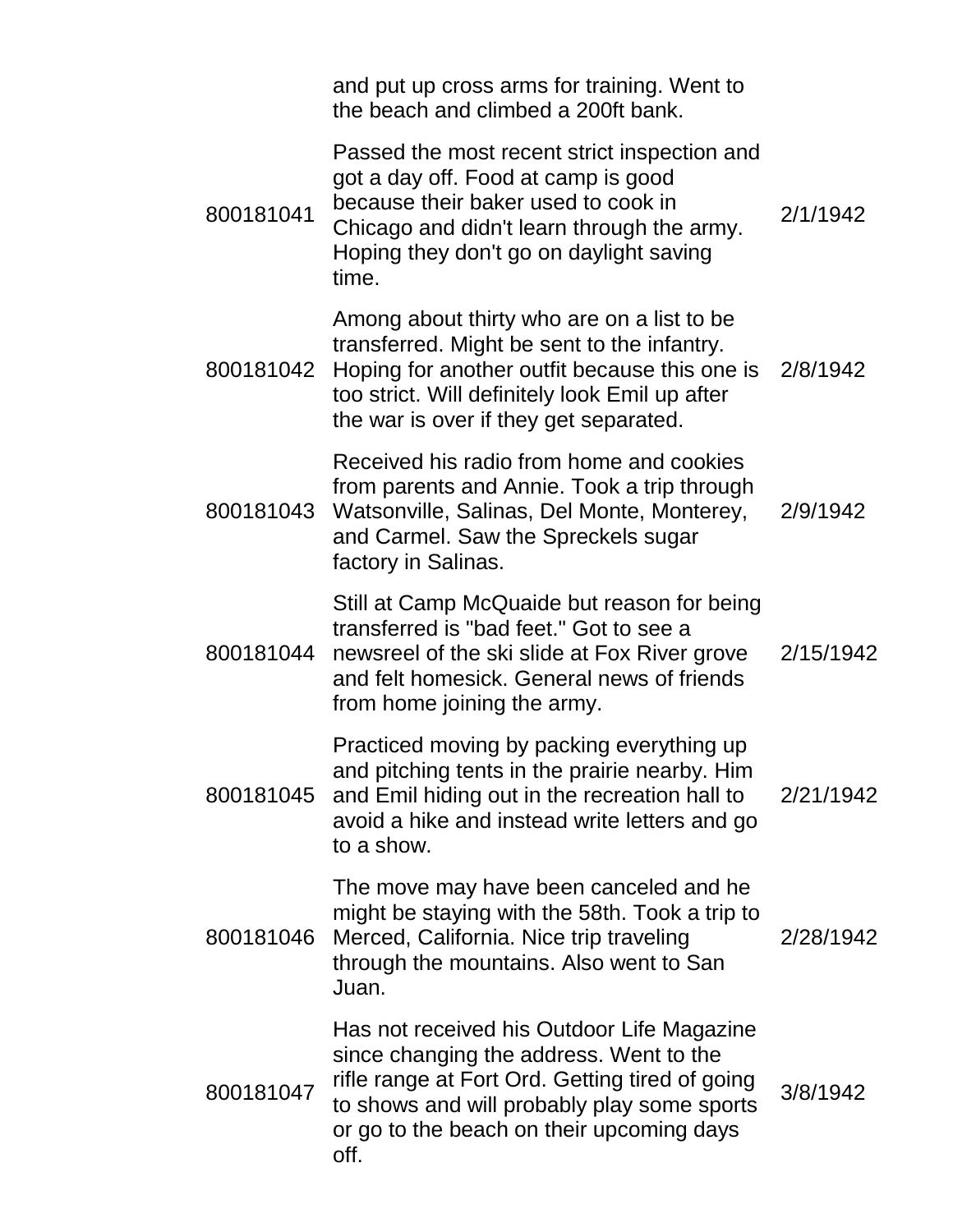| 800181048 | Finally received the Outdoor Life magazine.<br>Having a parade for the one year<br>anniversary of the 58th, going to receive<br>colors from General Richardson; An orange<br>flag with a white eagle on it that says "58th<br>Signal Battalion." Strictness lightening up<br>and getting more day passes. | 3/15/1942 |
|-----------|-----------------------------------------------------------------------------------------------------------------------------------------------------------------------------------------------------------------------------------------------------------------------------------------------------------|-----------|
| 800181049 | Had the parade and celebration earlier in<br>the morning. Heard there is another draft<br>lottery coming up. Been listening to Amos<br>and Andy on the radio lately. Heard about<br>the tornado in the mid-west.                                                                                          | 3/17/1942 |
| 800181050 | Thinking he would like to invest some<br>money. On latrine orderly today.                                                                                                                                                                                                                                 | 3/21/1942 |
| 800181051 | Went ice skating in San Jose last week and<br>considering a trip to the redwood forests<br>near Santa Cruz. Traveled to San Luis<br>Obispo as well. No hopes of getting a<br>furlough though. An old friend just got sent<br>to Australia working on telephone operating.                                 | 3/28/1942 |
|           |                                                                                                                                                                                                                                                                                                           |           |
|           | <b>Correspondence to Parents</b>                                                                                                                                                                                                                                                                          | 1942-1943 |
| 800181052 | Got a 24 hour pass and went to Sana Cruz<br>with Emil. Went to the beach, boardwalk,<br>and to see the redwoods. Mentions souvenir<br>he sent of postcards (Included in postcards<br>folder). Might be getting free postage soon.                                                                         | 4/2/1942  |
| 800181053 | Had duty of guarding prisoners again on<br>Easter. Had one prisoner from the South<br>side of Chicago who went home without<br>leave. Checking on his boat and thinking of<br>ways to stop it from warping.                                                                                               | 4/10/1942 |
| 800181054 | Considering not investing money due to<br>inflation. Thinking that he'll probably be sent<br>to Australia before the end of summer and<br>that the war will be a long one. Emil was<br>demoted for not unloading his gun before<br>cleaning it and it going off.                                          | 4/19/1942 |

**1 2 Correspondence to Parents 1942-1943**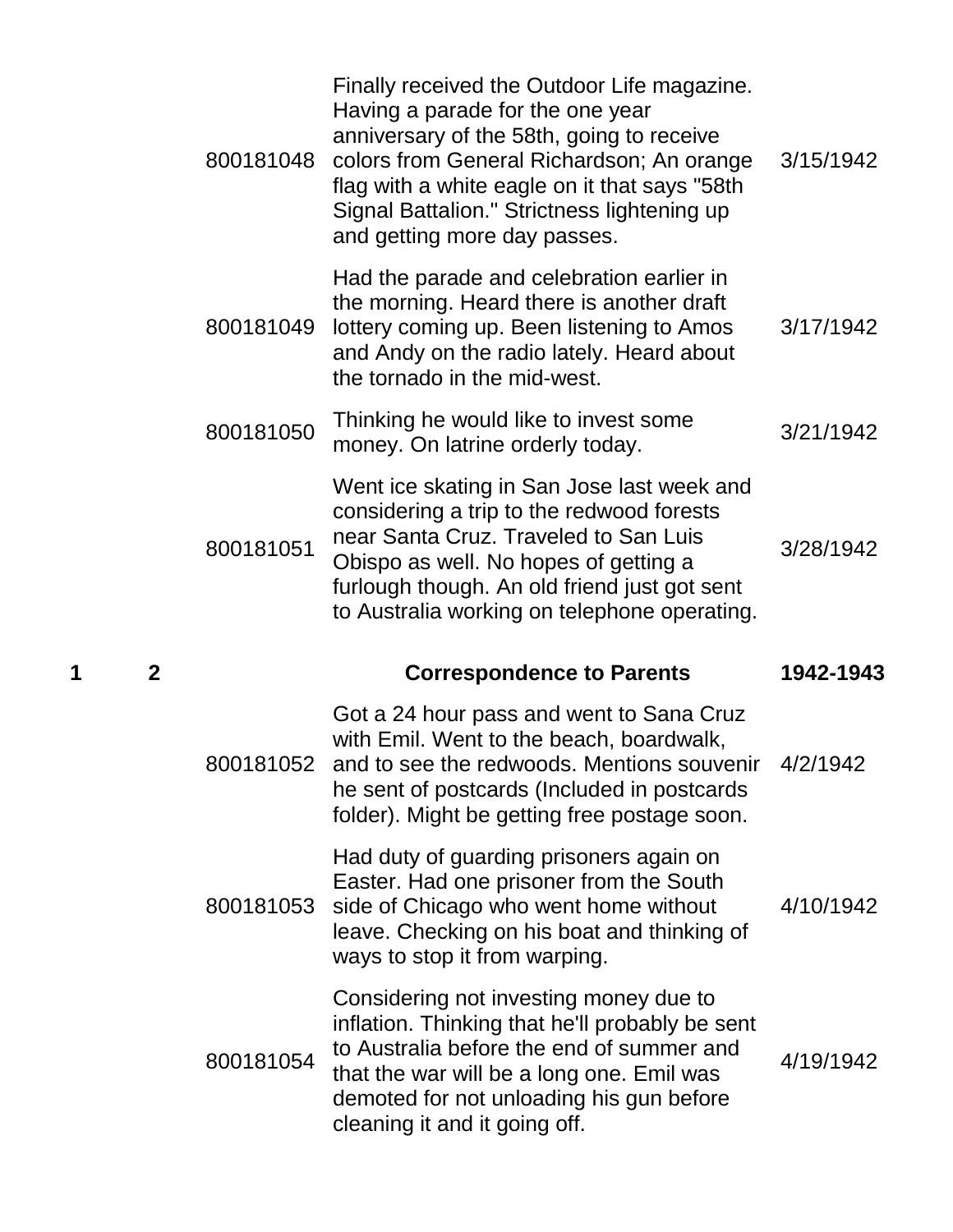| 800181055 | Checking on things from home; boat,<br>doorbell, friends joining the army. Starting to<br>be trained in jungle situations.                                                                                                              | 4/26/1942 |
|-----------|-----------------------------------------------------------------------------------------------------------------------------------------------------------------------------------------------------------------------------------------|-----------|
| 800181056 | Won't need any more stamps as free<br>postage has gone into effect. Getting a 24<br>hour pass because had the cleanest tent.<br>Probably going to Big Basin to see more<br>redwoods. Talk about sugar rations.                          | 5/1/1942  |
| 800181057 | Won two more 24 hour passes for cleanest<br>tent. Heard that his Pa had to register for<br>the draft. Talks about playing horseshoes<br>and ping pong to pass the time.                                                                 | 5/10/1942 |
| 800181058 | Went to San Francisco last Friday with the<br>whole battalion. Thinking they'll be going on<br>maneuvers in Arizona soon. Had a parade<br>for "I am an American day"                                                                    | 5/17/1942 |
| 800181059 | Practicing laying field wire. Saw the "Camel"<br>Caravan" show at camp. Going deep sea<br>fishing at Santa Cruz tomorrow. Plans on<br>fishing with Emil in northern Wisconsin when<br>they get out.                                     | 5/23/1942 |
| 800181060 | Battalion on alert again with thoughts that<br>Japanese might retaliate for the bombing of<br>Tokyo. Explaining how to fix the doorbell<br>and radio back home.                                                                         | 5/30/1942 |
| 800181061 | Whole west coast is on alert and most likely<br>will be for a while. Was on observation<br>guard and had to report all planes that fly<br>over.                                                                                         | 6/7/1942  |
| 800181062 | Has had a tough week of hiking and kitchen<br>patrol. Went to see "Gold Rush" starring<br>Charlie Chaplin. Heading to California<br>desert to practice maneuvers. Glad that his<br>Pa isn't as busy now that decoration day is<br>over. | 6/14/1942 |
|           | Just got back to camp from camping trip to<br>800181063 Las Banos. Got a two day pass and went to<br>Santa Cruz and San Francisco; found it                                                                                             | 6/20/1942 |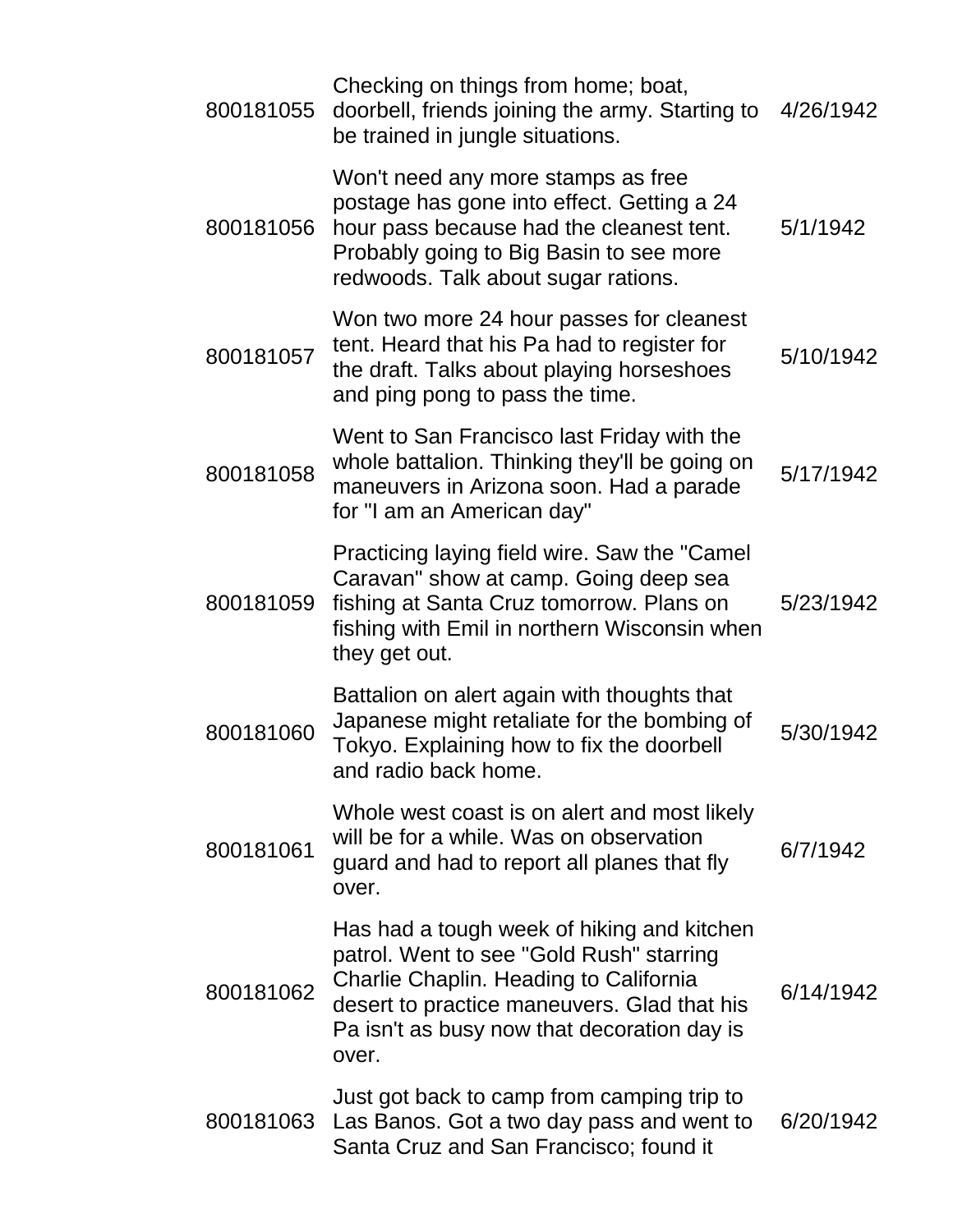|           | difficult sleeping on soft hotel bed after hard<br>camp mattresses.                                                                                                                                  |           |
|-----------|------------------------------------------------------------------------------------------------------------------------------------------------------------------------------------------------------|-----------|
| 800181064 | Heard they are expanding the camp and<br>building wooden barracks, might be moved<br>to Fort Ord. Has been laying field wire at<br>night.                                                            | 6/27/1942 |
| 800181065 | A quick note that was sent along with a<br>money order. Not wanting too much money<br>on him so having most of his pay sent home<br>to his safe.                                                     | 7/1/1942  |
| 800181066 | Moved to Fort Ord, 30 miles south of Fort<br>McQuaide. Not as nice and has to sleep on<br>camp cots instead of beds. Hoping to not be<br>staying too long.                                           | 7/5/1942  |
| 800181067 | Sent radio and razor home while traveling.<br>Pay raise to \$50 a month. Going on another<br>trip to Hunter Liggett this week.                                                                       | 7/12/1942 |
| 800181068 | General health topics: Stomach is feeling<br>much better than it did when he was at<br>home, had an eye infection. Tomorrow one<br>year anniversary of being in the army.                            | 7/17/1942 |
| 800181069 | Brief letter updating on upcoming<br>maneuvers, guard duty, and kitchen patrol.                                                                                                                      | 7/19/1942 |
| 800181070 | Bought a sleeping bag for \$9.60, better than<br>the blankets they were provided. Had<br>gasmask drill. Thinks there are about<br>30,000 soldiers at this camp.                                      | 7/24/1942 |
| 800181071 | Thinking he will be leaving for another camp<br>by August 2nd. Coal isn't used to heat the<br>furnace at night. Told he wouldn't be able to<br>take sleeping bag if they went on foreign<br>service. | 7/29/1942 |
| 800181072 | Other soldiers gambling their pay away and<br>spending it on whiskey. Explaining how the<br>ocean fog affects their weather. Saw<br>Arlington Heights racetrack on a newsreel.                       | 8/3/1942  |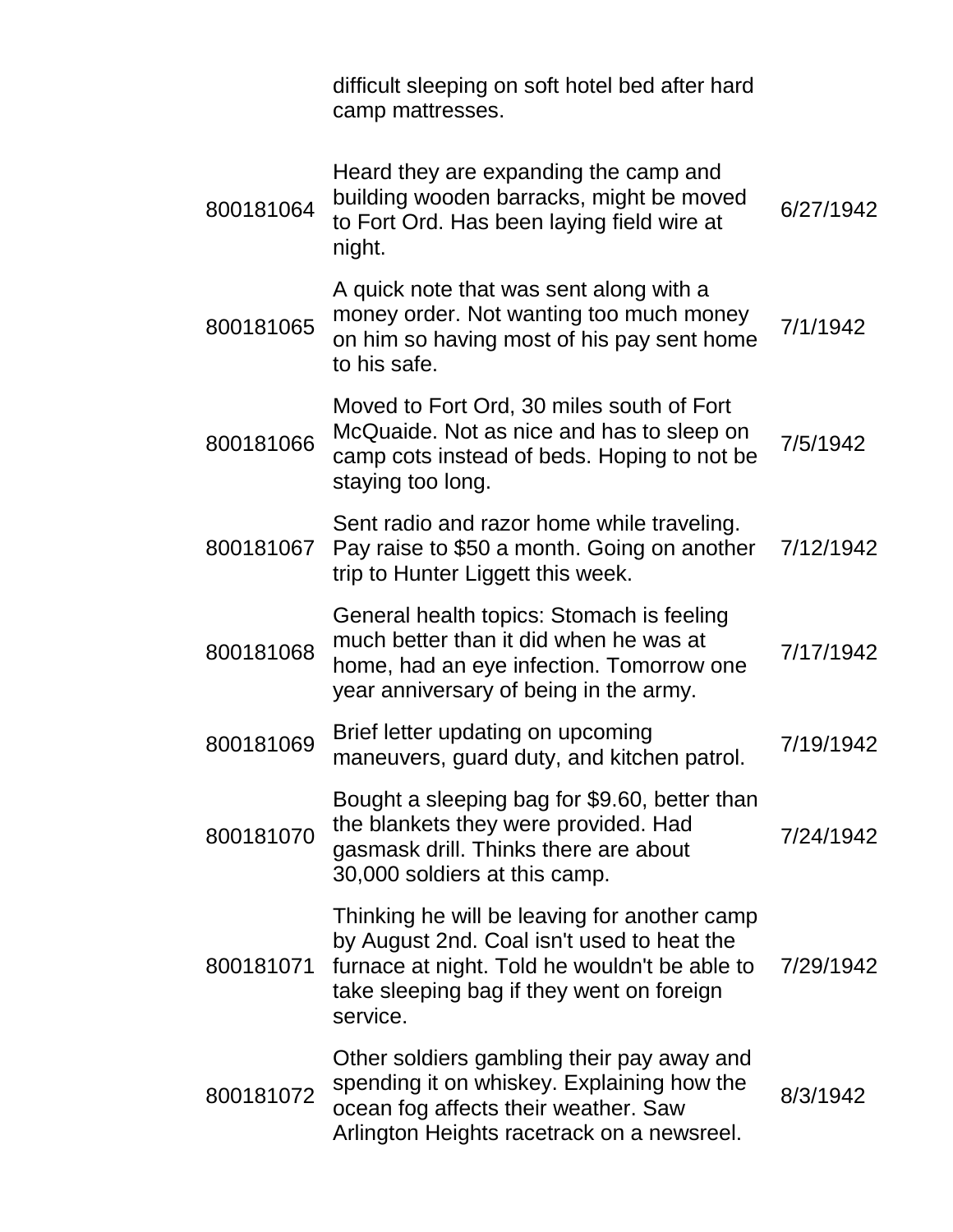| 800181073 | Leaving Fort Ord. in the morning for the<br>maneuver area 600 miles south of there.<br>Took driver test and will be a relief driver on<br>a 1 1/2 ton truck during the trip.                                                                       | 8/7/1942  |
|-----------|----------------------------------------------------------------------------------------------------------------------------------------------------------------------------------------------------------------------------------------------------|-----------|
| 800181074 | After 37 miles in on their trip, got a radio call<br>to return to Fort Ord. Not sure what is<br>happening with his company; overseas or<br>joining another corps.                                                                                  | 8/9/1942  |
| 800181075 | Heard that his outfit is not attached to the<br>seventh corps anymore. Sent home his<br>sleeping bag. Still a possibility of foreign<br>service.                                                                                                   | 8/14/1942 |
| 800181076 | Leaving Fort Ord. by the first of September.<br>Tags on crates say "port of embarkation<br>'San Francisco' and fairly sure they will be<br>going to Australia. Had a camp show with<br>George Jessel as a main act.                                | 8/21/1942 |
| 800181077 | Made an allotment to have \$25 sent home<br>every month. Says the food is good but not<br>how the papers make it out to be.                                                                                                                        | 8/28/1942 |
| 800181078 | Taking classes in First Aid, gas warfare, and<br>compass reading. Sending \$50 more home<br>in a money order. Promoted to Private first<br>class grade with \$4 per month raise. Will<br>probably go to see a show or to the library.              | 9/3/1942  |
| 800181079 | Sent some army books home. Went to<br>Pacific Grove with Emil on a pass; took a<br>ride on a glass bottom boat and went to a<br>boxing match in Salinas. Watched a training<br>video on what to do if captured.                                    | 9/10/1942 |
| 800181080 | Have been told they are leaving Fort Ord.<br>Monday morning for the port of embarkation<br>in San Francisco. As of that day all letters<br>will be censured and cannot write about<br>Military matters. Includes new address for<br>San Francisco. | 9/12/1942 |
| 800181081 | Brief note saying he hasn't left Fort Ord. yet<br>and to continue to send mail there until he                                                                                                                                                      | 9/13/1942 |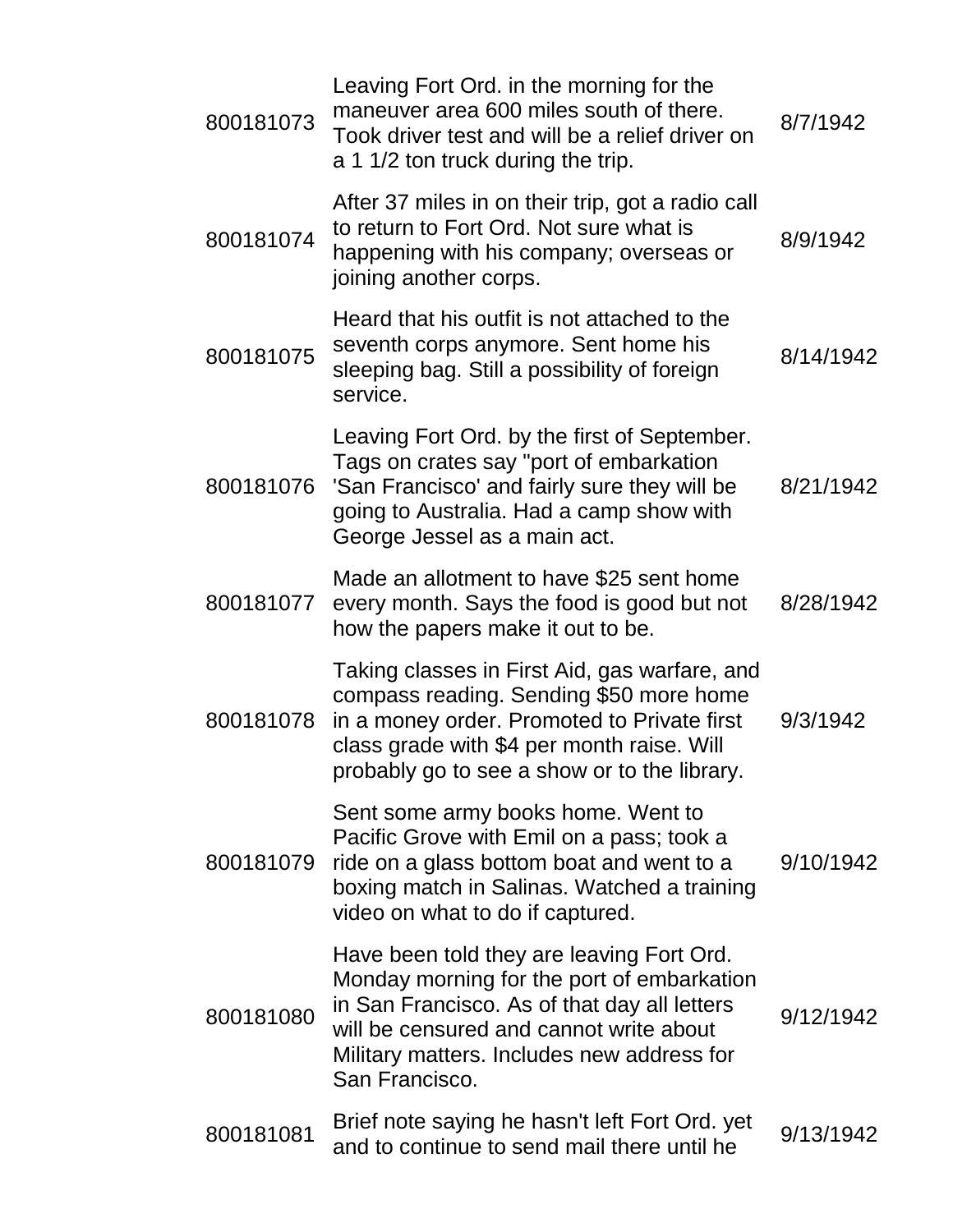gives word differently.

| 800181082 | Another brief note saying they still haven't<br>left and to continue to send to Fort Ord.                                                                                                                    | 9/1942     |
|-----------|--------------------------------------------------------------------------------------------------------------------------------------------------------------------------------------------------------------|------------|
| 800181083 | Now at Camp Stoneman in Pittsburg,<br>California. Getting clothes and things<br>needed for going across. Increased<br>allotment to \$30.                                                                     | 9/16/1942  |
| 800181084 | Like the new modern kitchen Camp<br>Stoneman has. Cooks and cleans dishes by<br>steam. Asks about new flag pole at home on<br>Narragansett and Patterson.                                                    | 9/21/1942  |
| 800181085 | On the voyage to Australia and hasn't been<br>seasick at all. Emil is still in the same<br>company.                                                                                                          | 10/5/1942  |
| 800181086 | Has arrived safely in Australia. Using<br>Australia money; a pound note is about the<br>size of old U.S. dollar bill - worth \$3.27 in<br>American money. Happy to have Emil<br>Schier with him still.       | 10/21/1942 |
| 800181087 | Still in the same place. Got a pass to go buy<br>Christmas cards and gifts. Went bicycle<br>riding with Emil. Many of the films they show<br>there are old ones he saw before he was<br>drafted.             | 11/9/1942  |
| 800181088 | First use of miniature V-mail. Received his<br>Outdoor Life Magazine. Heard from Christ in<br>Texas but nothing from AI lately. Hears<br>good war news and hopes he'll be home for<br>next year's Christmas. | 11/21/1942 |
| 800181089 | Received Christmas card from parents.<br>Cannot answer their question about<br>bananas or pineapples because it is<br>classified military information. War news is<br>sounded more improved each night.      | 11/29/1942 |
| 800181090 | Received fruit cake from Ann and a cheap<br>watch from Joe Hoyka.                                                                                                                                            | 12/6/1942  |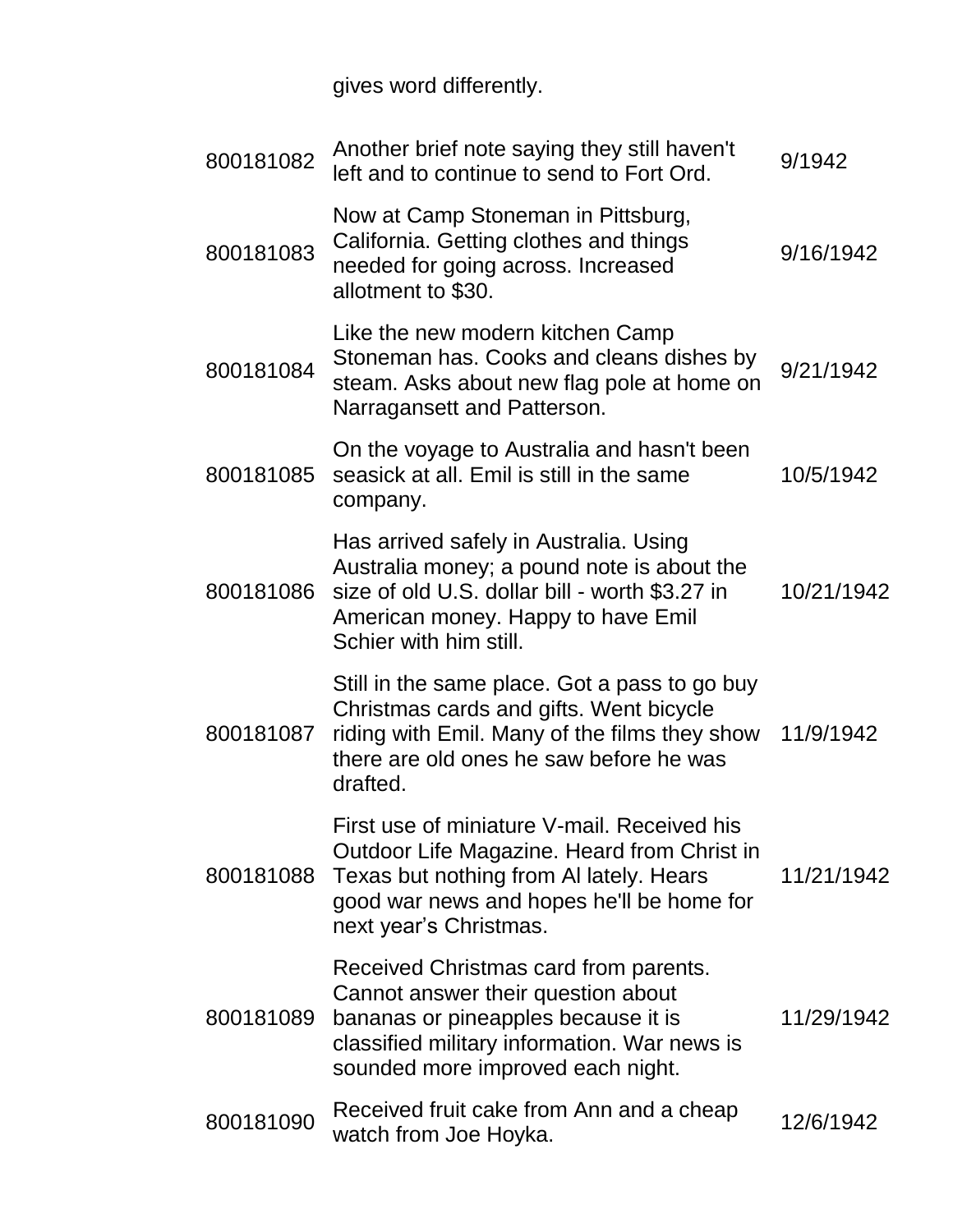| 800181091 | Tells parents he is studying teletype<br>maintenance. Has those words circled,<br>possibly by the censor.                                                                                                 | 12/16/1942 |
|-----------|-----------------------------------------------------------------------------------------------------------------------------------------------------------------------------------------------------------|------------|
|           | Finally got letter and gifts from parents<br>dated December 2nd. Sent home a souvenir<br>800181092 from Australia. Doesn't feel like Christmas<br>as they spend their evenings swatting<br>mosquitos.     | 12/20/1942 |
| 800181093 | Got a two dollar money order from a friend<br>from home for Christmas. Sorry that he can't<br>write more due to the censorship.                                                                           | 12/27/1942 |
| 800181094 | Asking to renew his magazine subscription<br>for him. Will send home about \$100 by the<br>end of the month. Received letters from<br>Uncle Johnny Bestmann and Bill Fox. Boils<br>clothes to clean them. | 1/9/1943   |
| 800181095 | Now in Co. B of the 58th in the [redacted]<br>section. Sent \$110 money order home. War<br>news has been good lately.                                                                                     | 2/14/1943  |
| 800181096 | Checking to see if the allotment has been<br>change to \$30 yet. Asking if his Pa will take<br>his Supreme instruments Co. meter to the<br>shop to get the batteries removed.                             | 2/21/1943  |
| 800181097 | Typed v-mail letter. Is typing on a teletype<br>machine for practice. Isn't very fast at it but<br>getting better.                                                                                        | 2/27/1943  |
| 800181098 | Saying he has received letters dated from<br>almost a month prior. Went to the show but<br>can't share much other information.                                                                            | 3/7/1943   |
| 800181099 | Heard that his picture was in the<br>newspaper. Received a letter from Grace<br>Ritter.                                                                                                                   | 3/14/1943  |
| 800181100 | Received letter dated a month prior. Going<br>to check on allotment discrepancies.                                                                                                                        | 3/21/1943  |
| 800181101 | Sent a \$50 money order home. Letter being<br>sent to Washington to fix allotment.                                                                                                                        | 4/8/1943   |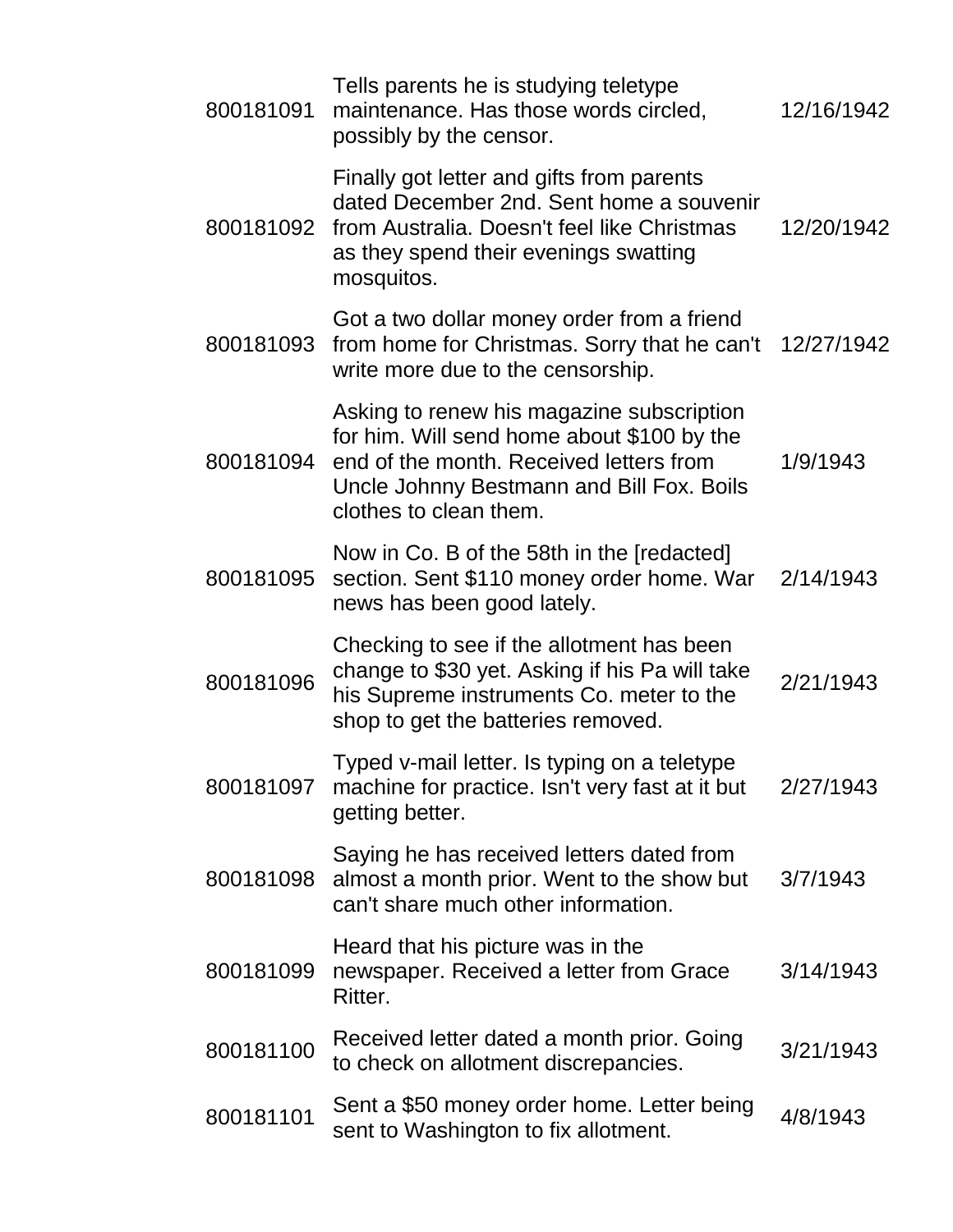| 800181102 | Got pictures of the family. Thinks Rosalie<br>and Georgie sure have grown. Hoping the<br>war ends soon and that he can be home<br>next spring.                                       | 4/11/1943 |
|-----------|--------------------------------------------------------------------------------------------------------------------------------------------------------------------------------------|-----------|
| 800181103 | Not much new news. Went to the shows and<br>happy Pa got the batteries removed from his 4/18/1943<br>meter.                                                                          |           |
| 800181104 | News from Ernie that Joe Hoyka is quitting<br>his job and moving to Iowa. Everything else<br>is the same in Australia.                                                               | 4/25/1943 |
| 800181105 | Thinks that Joe Hoyka moved to try to avoid<br>being drafted and will try to get his old job<br>back after the war. Feeling like spring and<br>wondering how his boat is holding up. | 5/2/1943  |
| 800181106 | Surprised to hear Mrs. Forsell gifted him \$5.<br>Al joking he'll be drafted after the women<br>and children.                                                                        | 5/9/1943  |
| 800181107 | Sent a thank you letter to Mrs. Forsell.<br>Received, read, and forwarded his issue of<br><b>Outdoor Life to Emil.</b>                                                               | 5/15/1943 |
| 800181108 | Received a \$3 money order from the<br>neighborhood. Going to cash it while on his<br>shopping pass.                                                                                 | 5/30/1943 |
| 800181109 | Hoping his Pa isn't having to tough of time<br>with only nineteen men working. Assumes<br>so many are in the Army or defense.                                                        | 6/6/1943  |
| 800181110 | Mailed another \$50 money order home. Has<br>a show in camp every other night. War news<br>sounds good still.                                                                        | 6/13/1943 |
| 800181111 | Received clothing ration coupons. Thinks he<br>should have had his allotment put at \$50.                                                                                            | 6/20/1943 |
| 800181112 | Asks for a cheap pocket watch. Explains<br>process of mailing packages: have to show<br>the letter from which the material is<br>requested.                                          | 6/27/1943 |
| 800181113 | Spent the 4th of July on guard duty.                                                                                                                                                 | 7/5/1943  |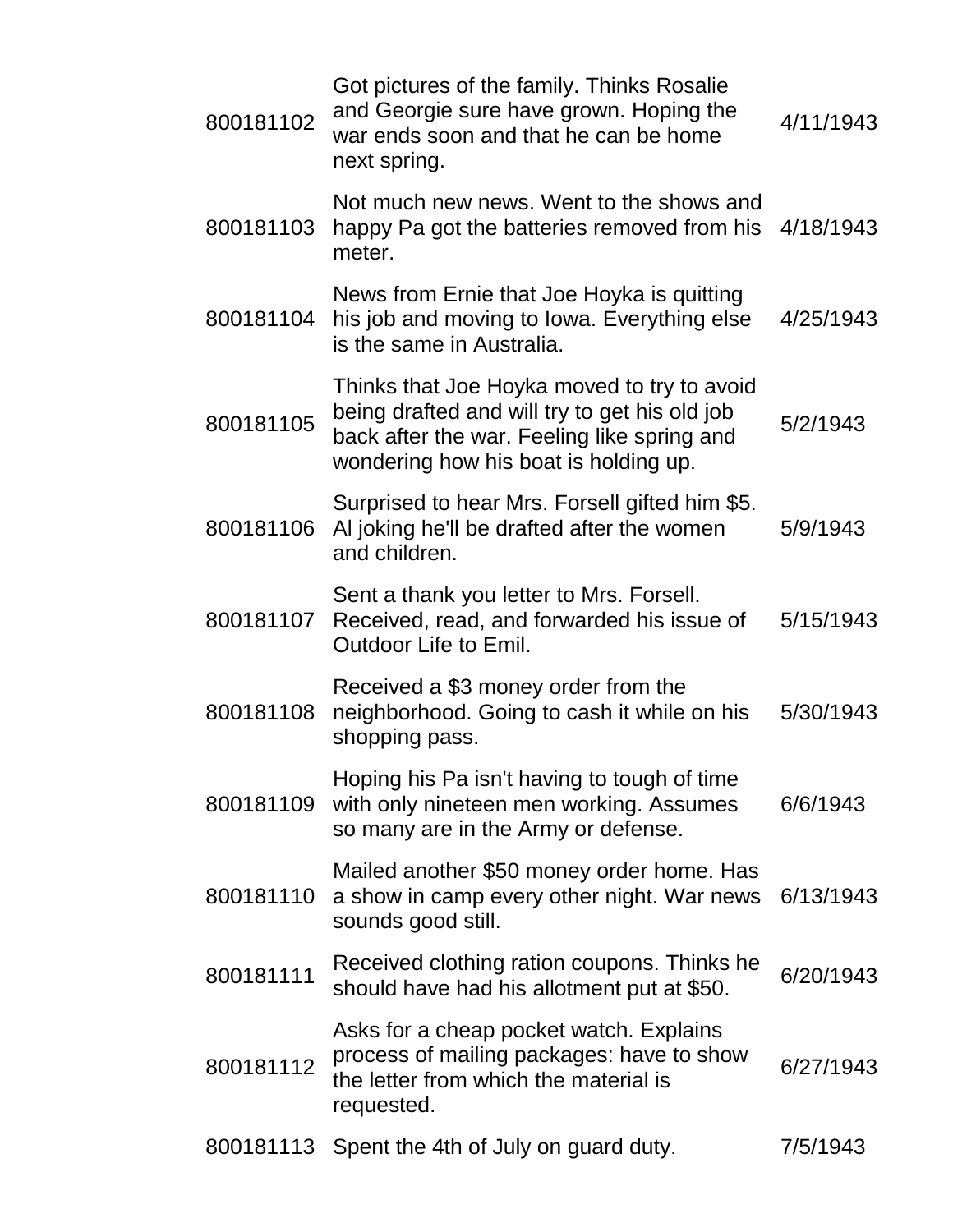Wondering if Al has been drafted.

| 800181114 | Surprised to hear that a few neighbor boys<br>got furloughs still.                                                                                                                                    | 7/11/1943 |
|-----------|-------------------------------------------------------------------------------------------------------------------------------------------------------------------------------------------------------|-----------|
| 800181115 | Expanding on the process of shipping<br>requested items. They stamp the request<br>letter at the post office so it can't be used<br>again.                                                            | 7/18/1943 |
| 800181116 | Hoping the pocket watch is on its way; his<br>wrist watch stopped working. Getting over a<br>slight cold.                                                                                             | 7/25/1943 |
| 800181117 | Thinking the gas rationing must be helping<br>to save tires. Asking how the Plymouth is<br>doing.                                                                                                     | 7/31/1943 |
| 800181118 | Promoted to Corporal; tells parents to<br>address letter to T/5 before his name. Pay<br>raise to \$79 a month.                                                                                        | 8/9/1943  |
| 800181119 | Received their birthday card to him.<br>Australia winter will be over soon, but hasn't<br>felt like it at all. Sound system went out at<br>the show last night.                                       | 8/21/1943 |
| 800181120 | Received another money order from the<br>neighborhood for \$1 included in a birthday<br>card. Has too much money there, but<br>doesn't want to go through the process of<br>changing allotment again. | 8/29/1943 |
| 800181121 | Forwarded his Outdoor Life magazine to<br>Emil as he doesn't get many things to read<br>where he is. Got their picture of Rosalie and<br>Georgie.                                                     | 9/4/1943  |
| 800181122 | Saying that his folks didn't have to send his<br>watch request letter back to him, just show it<br>at the post office.                                                                                | 9/12/1943 |
| 800181123 | Asking about the new house his parents<br>bought. Heard that Joe Hoyka is now<br>working at Douglas.                                                                                                  | 9/18/1943 |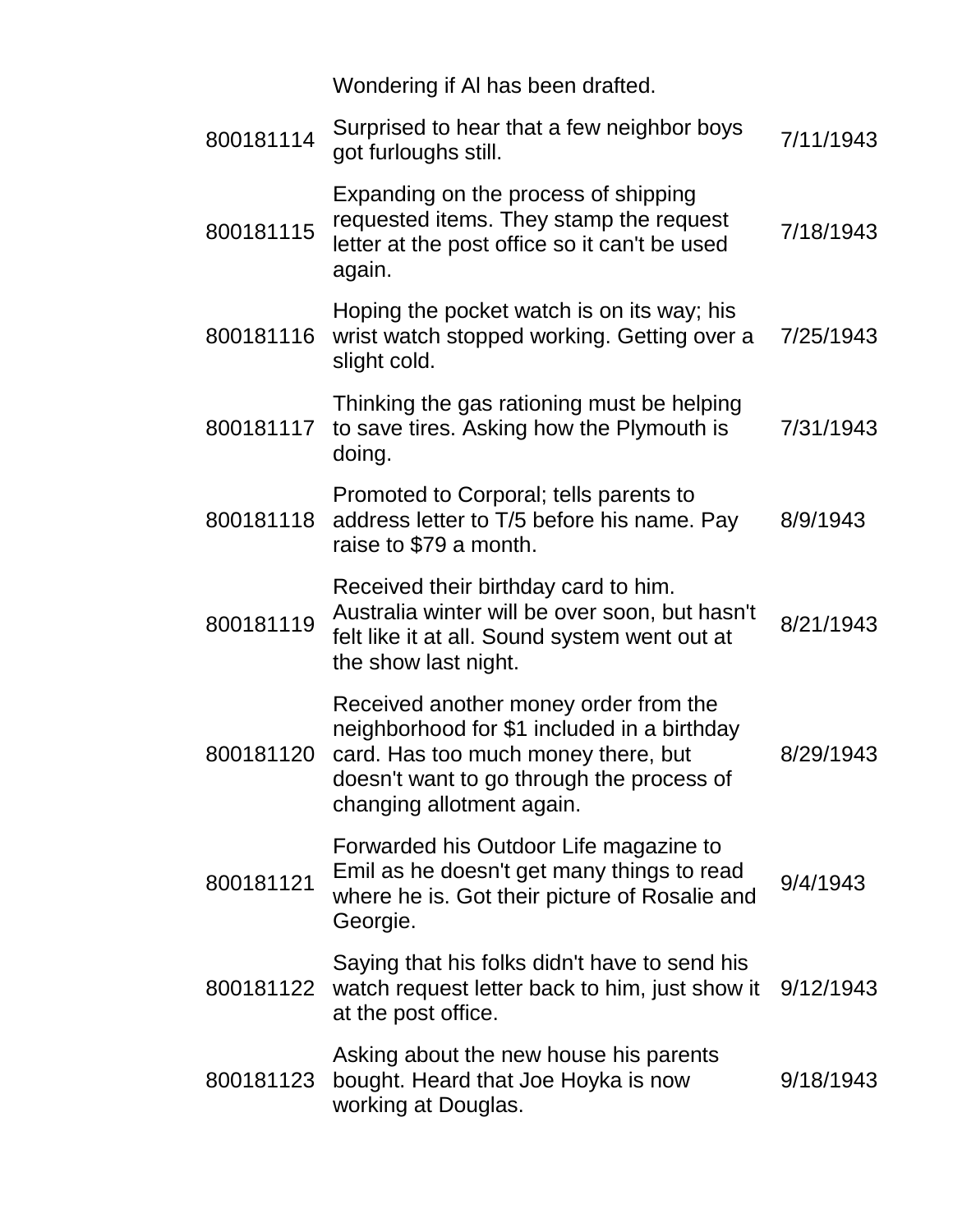| 800181124 | Finally received the pocket watch from his<br>parents. Has been playing quite a bit of<br>horseshoes.                                                                                                               | 9/26/1943  |
|-----------|---------------------------------------------------------------------------------------------------------------------------------------------------------------------------------------------------------------------|------------|
| 800181125 | Hears good war news; thinks that if<br>Germany falls the war will come to an end<br>very soon. Sent \$80 money order.                                                                                               | 10/3/1943  |
| 800181126 | Sending his Outdoor Life magazine to a<br>friend in New Guinea. Has a sentence<br>blacked out by censor.                                                                                                            | 10/10/1943 |
| 800181127 | Finding it difficult to write letters to people<br>back home because of the censorship.                                                                                                                             | 10/17/1943 |
| 800181128 | Went to town on a shopping pass. Lost<br>some weight; weighed as much as 168 and<br>as little as 155.                                                                                                               | 10/24/1943 |
| 800181129 | Still cannot say where he is in Australia, but<br>has been able to visit Sydney, Auckland,<br>and New Zealand.                                                                                                      | 10/30/1943 |
| 800181130 | Got Christmas present from Ann and Hank,<br>letter from John Bestmann saying a friend<br>was discharged because needed on the<br>farm.                                                                              | 11/7/1943  |
| 800181131 | Had Thanksgiving dinner on Thursday.<br>Hasn't heard from Ernie in a long time.                                                                                                                                     | 11/27/1943 |
| 800181132 | Heard from Ann that a friend was asking for<br>his address. Received two packages of<br>candy from Ann.                                                                                                             | 12/4/1943  |
| 800181133 | Sending some pictures and negatives<br>home; other guy in the photos is E. Gray of<br>Virginia who transferred with him from Co.<br>A. Got a Christmas card from Ernie and<br>Laura; Ernie still isn't in the Army. | 12/11/1943 |
| 800181134 | Away from the 58th for detached service<br>with the 52nd training. Going to be busy<br>studying for the next two months while<br>there.                                                                             | 12/20/1943 |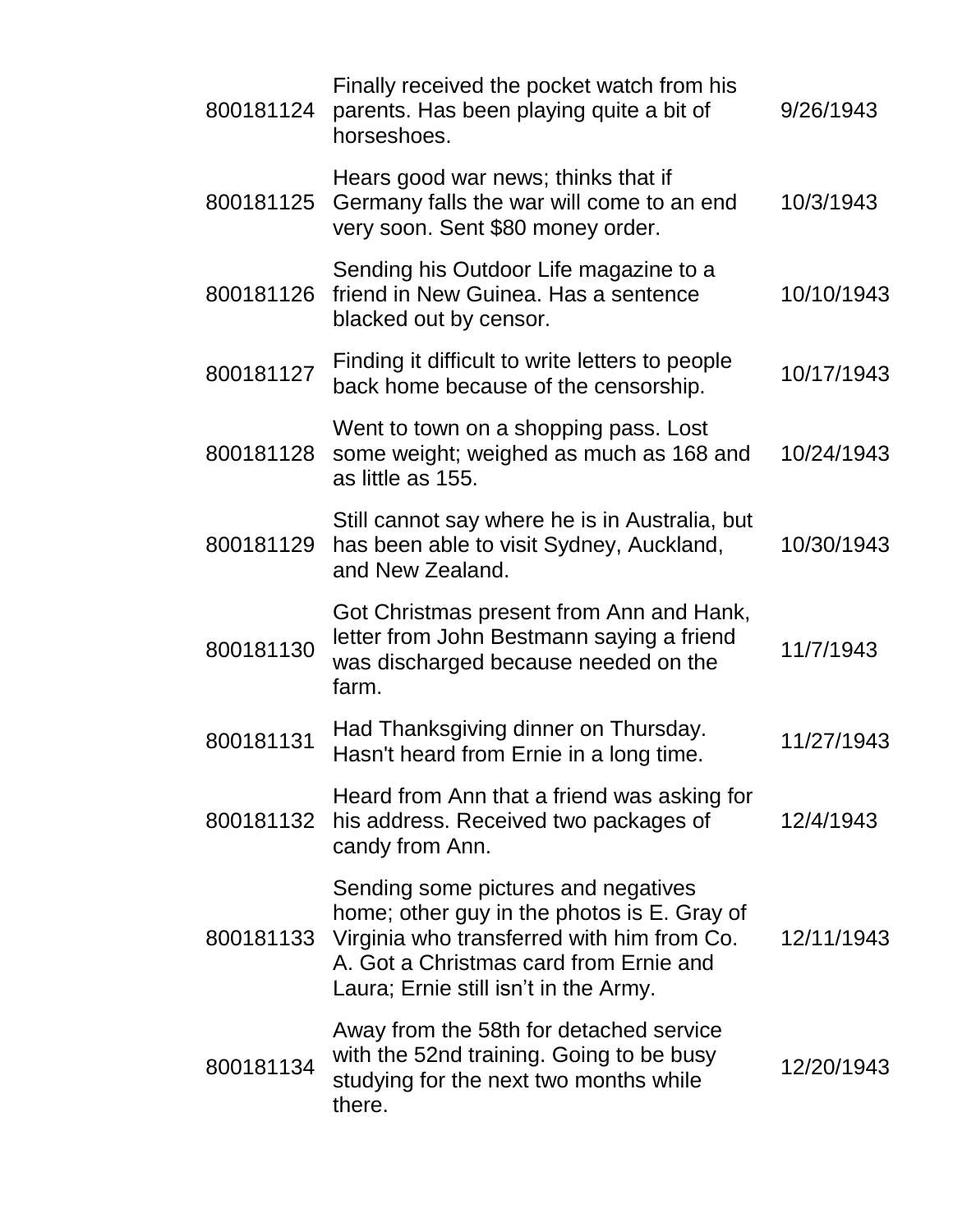|   |   | 800181135 | Settling into the new place. Doesn't feel like<br>Christmas, just a normal summer day.<br>Having a turkey dinner at camp that night.                                                                                                                       | 12/25/1943 |
|---|---|-----------|------------------------------------------------------------------------------------------------------------------------------------------------------------------------------------------------------------------------------------------------------------|------------|
| 1 | 3 |           | <b>Correspondence to Parents</b>                                                                                                                                                                                                                           | 1944-1945  |
|   |   | 800181136 | Hasn't received any mail since being with<br>the 52nd. Hoping it gets forwarded to him<br>soon. Five weeks until he returns to 58th.                                                                                                                       | 1/1/1944   |
|   |   | 800181137 | Busy at school at the 52nd Signal. Says the<br>war news sounds good.                                                                                                                                                                                       | 1/9/1944   |
|   |   | 800181138 | Still no mail at the 52nd, expecting it all to<br>be waiting for him when he gets back in<br>three weeks.                                                                                                                                                  | 1/16/1944  |
|   |   | 800181139 | Finished with the most difficult parts of the<br>course and averaging over 96%. One final<br>exam to take/                                                                                                                                                 | 1/23/1944  |
|   |   | 800181140 | Done with the course at the 52nd, but still<br>there for a few days. 97% on final exam,<br>95% overall.                                                                                                                                                    | 1/30/1944  |
|   |   | 800181141 | Back at the 58th, had about three dozen<br>letters and a couple magazines waiting for<br>him. Received a carton of cigarettes from<br>G.M. Laboratories for Christmas but gave<br>them to a friend. Also got a one year<br>subscription to Readers Digest. | 2/3/1944   |
|   |   | 800181142 | Sending a money order of \$50 and one of<br>\$70. Received a letter from Uncle John, but<br>hasn't heard from AI or Joe Hoyka for a<br>while.                                                                                                              | 2/12/1944  |
|   |   | 800181143 | Apologizes for not writing last week, been<br>very busy. Hasn't heard from his parents in<br>a while either.                                                                                                                                               | 3/1/1944   |
|   |   | 800181144 | No longer in Australia, moved to the<br>southwest Pacific (specific location<br>redacted). Voyage was good and saw a few<br>sharks and flying fish. Met some natives that<br>build grass huts for the Army. Hasn't had                                     | 3/9/1944   |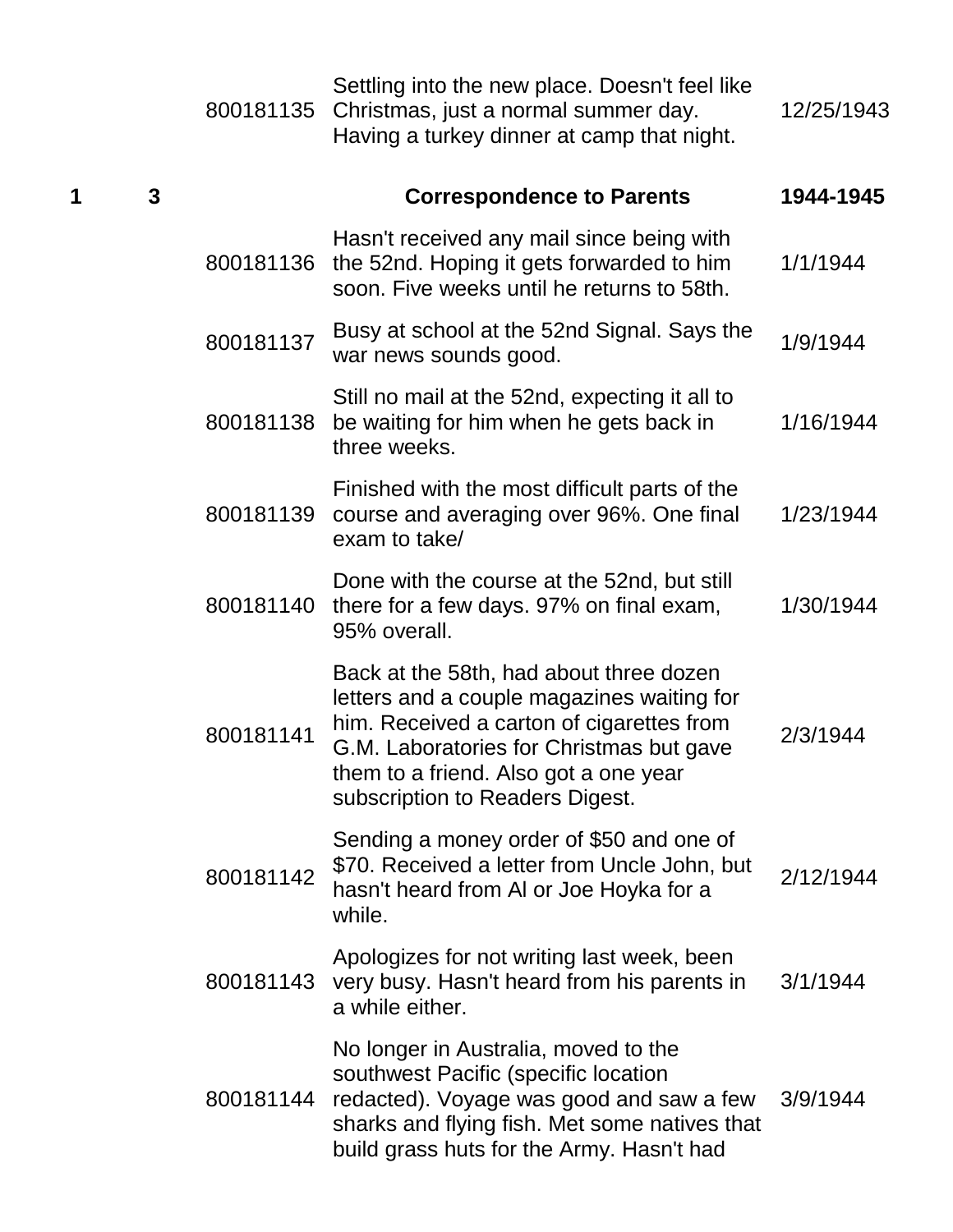|           | any coconuts yet, worried he might have to<br>get a waterproof watch.                                                                                                                                                                      |           |
|-----------|--------------------------------------------------------------------------------------------------------------------------------------------------------------------------------------------------------------------------------------------|-----------|
| 800181145 | Another letter saying that he is no longer in<br>Australia and in a redacted location in the<br>southwest Pacific. Army now giving furlough<br>after 18 months in the service. He should<br>finally get one after three years in the Army. | 3/1944    |
| 800181146 | Can now mention that he is on an island in<br>the southwest Pacific. Taking atabrine to<br>prevent malaria. Still hasn't heard from them<br>in a while.                                                                                    | 3/17/1944 |
| 800181147 | Settling in on the island. Went on a hike for<br>coconuts and bananas.                                                                                                                                                                     | 3/26/1944 |
| 800181148 | Sent another \$90 home, received Outdoor<br>Life and letter from March 3rd. Checking on<br>the other money orders he sent.                                                                                                                 | 4/2/1944  |
| 800181149 | Doing well on the island, can't say much<br>about the weather for security reasons, but<br>it would be considered a tropical climate.                                                                                                      | 4/1944    |
| 800181150 | Surprised to hear that Hank got put in 1A.<br>Wants pictures of the new house sent. Might<br>be too busy to write in the next few weeks.                                                                                                   | 4/15/1944 |
| 800181151 | Made a successful landing in enemy<br>territory at New Guinea. Picked up some<br>Japanese souvenirs. Telling them not to<br>worry as he has good protection.                                                                               | 4/27/1944 |
| 800181152 | Has been busy building a new radio. Likes<br>their new location better than Australia; a lot<br>warmer and a lake nearby.                                                                                                                  | 5/14/1944 |
| 800181153 | Received letters from April 2nd and 23rd.<br>Doing well in New Guinea, goes to the lake<br>to wash every morning. Mentions sending a<br>postcard.                                                                                          | 5/15/1944 |
| 800181154 | Sent Japanese postcard home. Thinks their<br>new rock garden sounds nice. Probably<br>going to send flashlight and money home<br>soon.                                                                                                     | 5/30/1944 |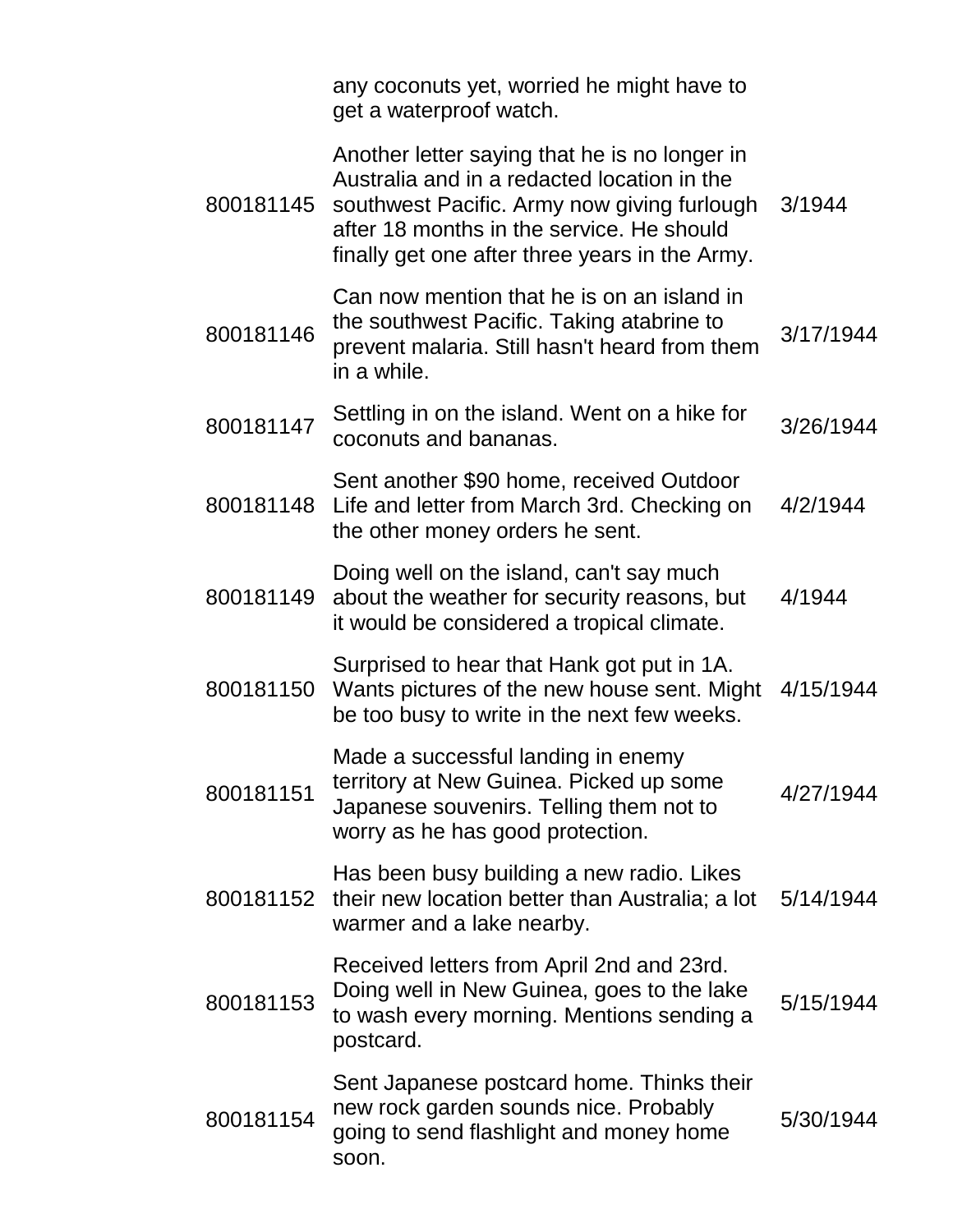| 800181155 | Hasn't had an air raid alert for quite some<br>time. Spends spare time building radio, no<br>movies to watch there.                                                                                                          | 6/11/1944 |
|-----------|------------------------------------------------------------------------------------------------------------------------------------------------------------------------------------------------------------------------------|-----------|
| 800181156 | Received a letter from Emil that he is also in<br>New Guinea but not near him, wishes he<br>could see him. Coming up on his three year<br>anniversary of being in the Army; 5% pay<br>increase.                              | 7/8/1944  |
| 800181157 | Carved a canoe out of a log with the help of<br>natives. Launched it yesterday and it is now<br>at the bottom of the lake.                                                                                                   | 7/24/1944 |
| 800181158 | Went sailing in another canoe they built;<br>made out of airplane gas tanks and part of a<br>Japanese tent. Visited a native village<br>where all the children were excited to see<br>them.                                  | 7/30/1944 |
| 800181159 | Still in New Guinea, but moved to another<br>location nearby. Thinks that AI probably<br>hardly knows there's a war going on as he is<br>on vacation in Minnesota.                                                           | 8/7/1944  |
| 800181160 | Very hot in New Guinea and doesn't rain as<br>often. Settled in to new camp and working<br>on radio again.                                                                                                                   | 8/13/1944 |
| 800181161 | In a month he will have been overseas for<br>two years. Thinks the war can't last for much<br>longer. Emil's brother is in France and<br>George feels lucky in that regard.                                                  | 8/20/1944 |
|           | Finally got his radio finished and working.<br>Picks up stations from all over the world.<br>800181162 War news sounds encouraging. Thought is<br>that if the war in Europe ends, the Pacific<br>one won't last much longer. | 8/29/1944 |
| 800181163 | Checking in on the box of souvenirs he sent<br>to them. Mail has been coming in slowly.<br>Got a newsletter from G.M. Laboratories.                                                                                          | 9/4/1944  |
| 800181164 | Wishing he had the Chicago Fall weather<br>right now. Got Eddie's new address to send<br>him a letter.                                                                                                                       | 9/10/1944 |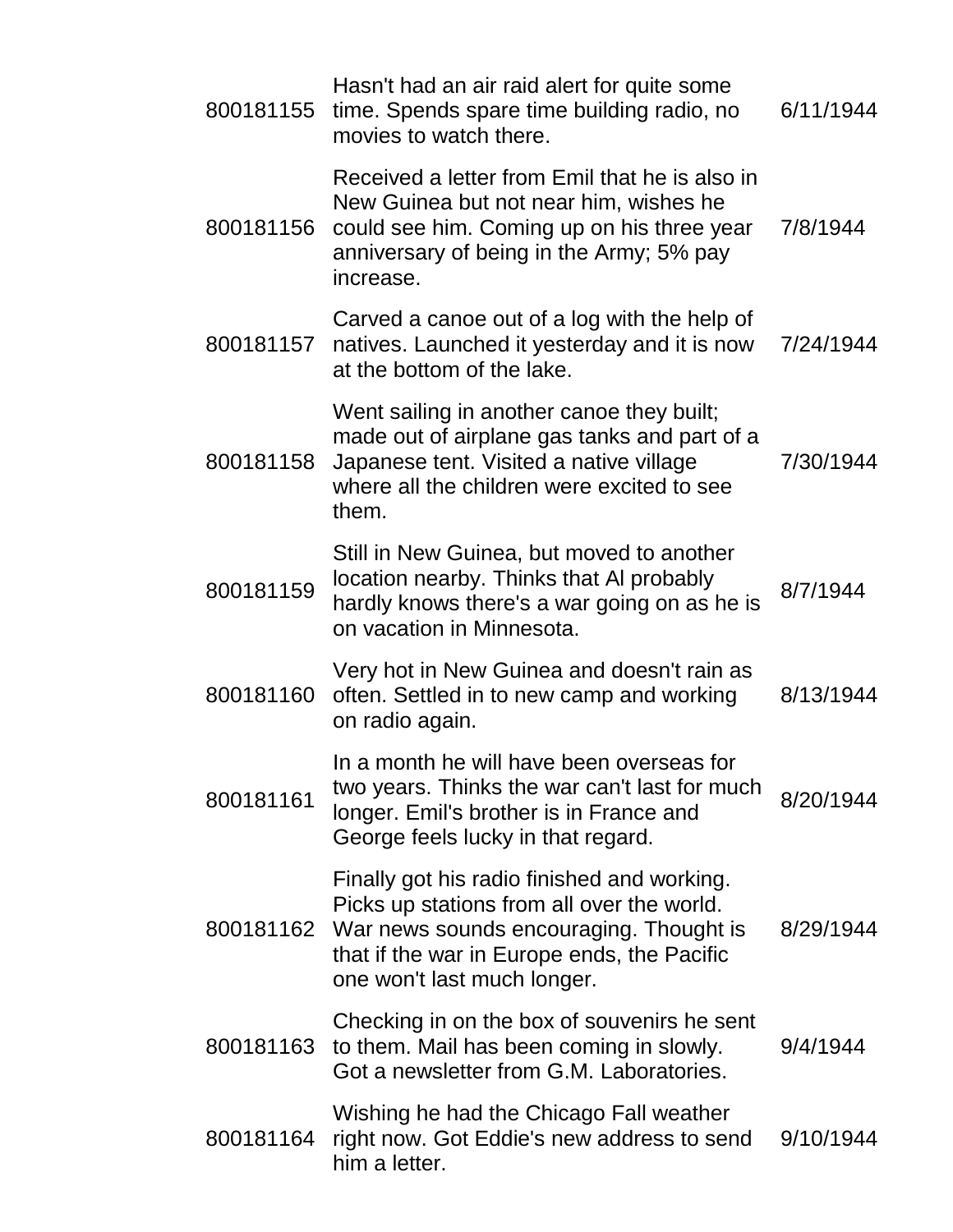| 800181165 | Quite note mentioning an enclosed money<br>order for \$100. His group is following the<br>European news lately and it sounds<br>encouraging.                                                             | 9/12/1944  |
|-----------|----------------------------------------------------------------------------------------------------------------------------------------------------------------------------------------------------------|------------|
| 800181166 | General update. Starting to get tired of letter<br>writing because there isn't too much he can<br>say.                                                                                                   | 9/18/1944  |
| 800181167 | Had two year anniversary overseas<br>yesterday. Hearing that some are getting<br>rotated back but doubts his luck in that.                                                                               | 9/25/1944  |
| 800181168 | Received a birthday card with a one dollar<br>bill from the neighborhood. Asks for fruit<br>cake or candy for a Christmas present.                                                                       | 9/30/1944  |
| 800181169 | Saying to put the money orders in his bank<br>for safe keeping. Asks for newspapers to be<br>sent.                                                                                                       | 10/9/1944  |
| 800181170 | Got a picture from Ann. Mentions that is has<br>been raining a lot and is missing cooler<br>climate.                                                                                                     | 10/17/1944 |
| 800181171 | Hasn't received as many letters lately. Goes<br>to the movies some nights, but mostly<br>listens to his radio.                                                                                           | 10/22/1944 |
| 800181172 | Wants his parents to show John Bestmann<br>the flashlight he sent home. Heard from Emil<br>Schier that he was a part of the invasion on<br>one of the islands. Hears Christ isn't in a<br>good location. | 10/29/1944 |
| 800181173 | Sending a money order of \$60 and one for<br>\$70. Things are still hot in New Guinea.                                                                                                                   | 11/2/1944  |
| 800181174 | Received the magazine, but not the<br>newspapers yet. Explains how to use the<br>Japanese flashlight by pumping it.                                                                                      | 11/5/1944  |
| 800181175 | Got a Christmas card from Ann. Hasn't been<br>writing as much but getting back to the<br>States to tell all his stories is all he's looking<br>forward to.                                               | 11/12/1944 |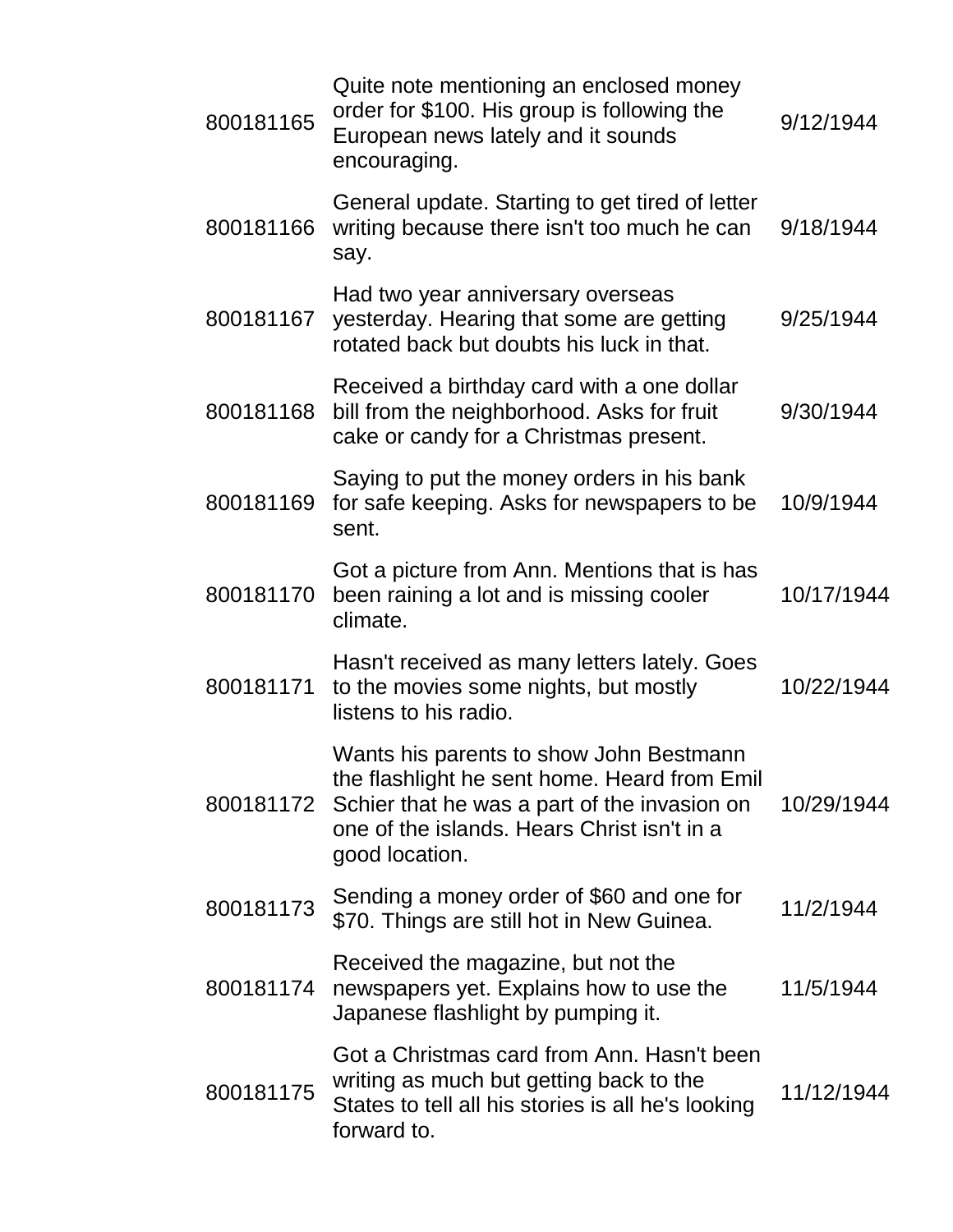| 800181176 | Received the comics his parents sent. Had<br>guard duty last night so catching up on<br>sleep today.                                                                                                                                                                                                      | 11/19/1944 |
|-----------|-----------------------------------------------------------------------------------------------------------------------------------------------------------------------------------------------------------------------------------------------------------------------------------------------------------|------------|
|           | Had a turkey dinner for Thanksgiving; had<br>turkey for the first time since he'd left the<br>800181177 States. Having group picture taken<br>tomorrow and mentions to look for it in the<br>Daily News or Tribune.                                                                                       | 11/29/1944 |
| 800181178 | Now stationed in the Philippines. Fairly hot<br>but air drier. Able to buy eggs, chickens,<br>bananas, and peanuts along with very<br>strong wine. Explains their process for doing<br>laundry. With the 1st Corps now.                                                                                   | 2/3/1945   |
| 800181179 | Doubts he will be able to get in the rotation<br>to get back to the States anytime soon; new<br>points system and he only has 80. Those<br>married and with children get first priority<br>even if they've been in for less time.<br>Sending photos from New Zealand from<br>when he first went overseas. | 5/17/1945  |
| 800181180 | Getting well settled in to the camp at<br>Philippines. Tents on frames a foot off the<br>ground on bamboo; Filipinos do most of the<br>work for them.                                                                                                                                                     | 5/24/1945  |
| 800181181 | Got the papers regarding the sale of Uncle<br>Frank's property and sending them on to<br>Ann. Explaining the rumors on the point<br>system. Since he has 88 points he may be<br>able to stay in the States after a furlough.                                                                              | 6/1/1945   |
| 800181182 | Have movies there now three nights a week<br>along with a bingo night. Received another<br>promotion to Sergeant; can now address<br>letters at T/4; pay raised to \$100 a month.                                                                                                                         | 6/18/1945  |
| 800181183 | Traded for another radio that doesn't work<br>and is going to fix it up and sell it for \$50.<br>Some of the soldiers are getting trips home<br>but it is a slow process.                                                                                                                                 | 6/26/1945  |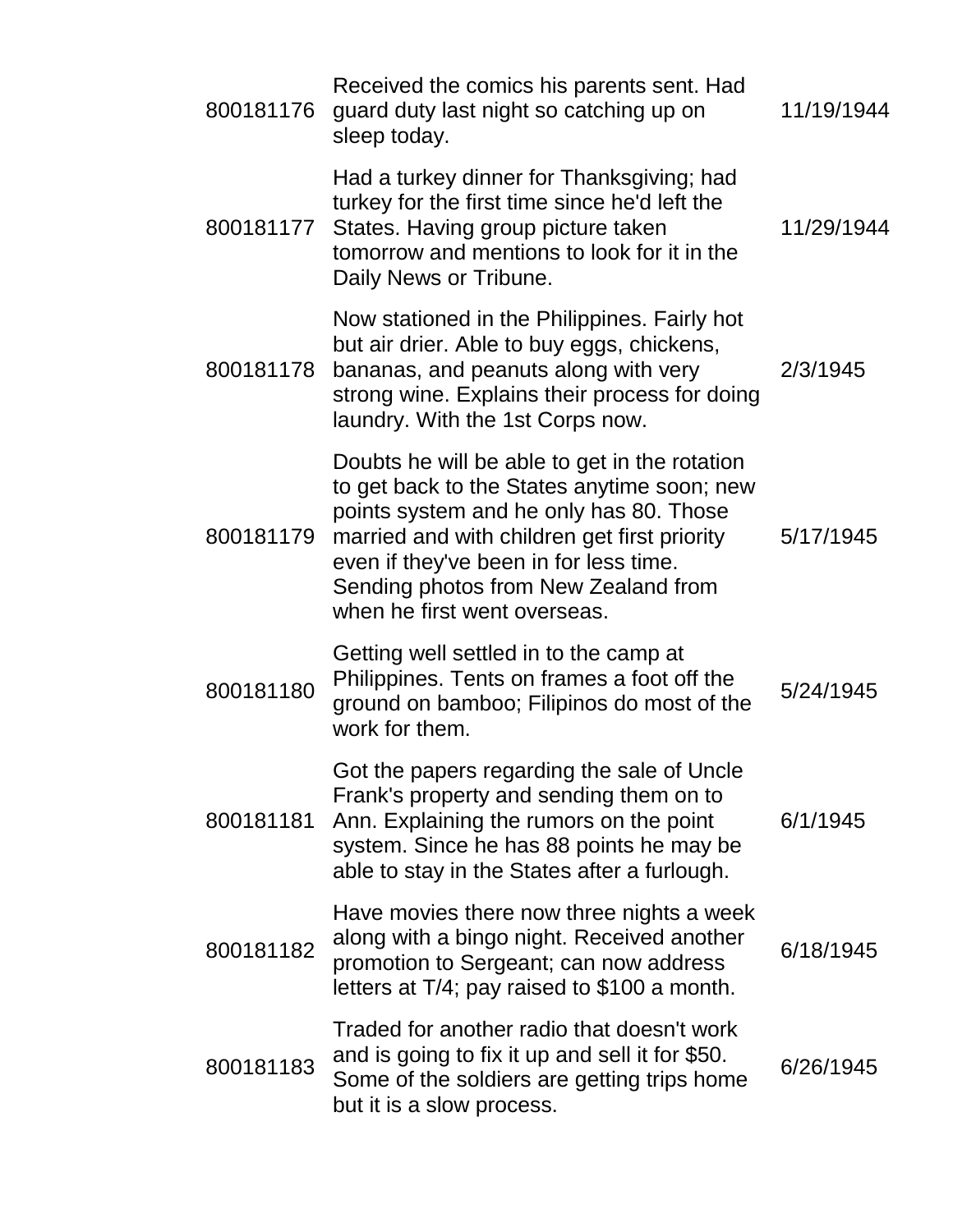|   |   | 800181184 | A few of the soldiers with less than 85 points<br>are getting furloughs, but they will have to<br>return after. Outdoor Life magazine makes<br>him miss fishing back home.                                                                                                            | 7/2/1945  |
|---|---|-----------|---------------------------------------------------------------------------------------------------------------------------------------------------------------------------------------------------------------------------------------------------------------------------------------|-----------|
|   |   | 800181185 | Went to a show last night after guard duty.<br>Sent home two \$100 money orders.                                                                                                                                                                                                      | 7/2/1945  |
|   |   | 800181186 | Had a visit for Emil Schier; hadn't seen him<br>in over two years. Talks about local farmers<br>planting rice. Sent home souvenirs to them<br>and Ann.                                                                                                                                | 7/18/1945 |
|   |   | 800181187 | Surprised to hear that Christ is home on his<br>fourth furlough and he hasn't even had one.<br>Asks if they received the fans he sent.                                                                                                                                                | 7/29/1945 |
|   |   | 800181188 | Writing in pencil because he lost his<br>fountain pen. Everyone celebrated when<br>they heard that Japan offered to make<br>peace. Says not to send a Christmas gift as<br>he hopes to be home before then.                                                                           | 8/13/1945 |
|   |   | 800181189 | Still celebrating the ending of the war. Some<br>of the soldiers with more points have<br>already left for home.                                                                                                                                                                      | 8/18/1945 |
|   |   | 800181190 | Starting the first stages of heading home.<br>Enclosing a money order of \$90. Saw Emil<br>again last week and since they have the<br>same amount of points may be heading<br>home together. Hoping to be back by<br>Thanksgiving.                                                    | 9/4/1945  |
| 1 | 4 |           | <b>Correspondence to Ann</b>                                                                                                                                                                                                                                                          | 1941-1942 |
|   |   | 800181191 | Addressed to Hank & Ann. Arrived at Camp<br>Grant yesterday. Got uniforms and feels like<br>he's really in the Army now.                                                                                                                                                              | 7/19/1941 |
|   |   | 800181192 | Received birthday card and letters at camp.<br>Thinks he'll be there for a while. Not getting<br>into radio work because it requires algebra.<br>General camp life. Sending a picture of<br>himself with Emil Schier. Soldiers talk about<br>not liking Roosevelt for keeping them in | 8/9/1941  |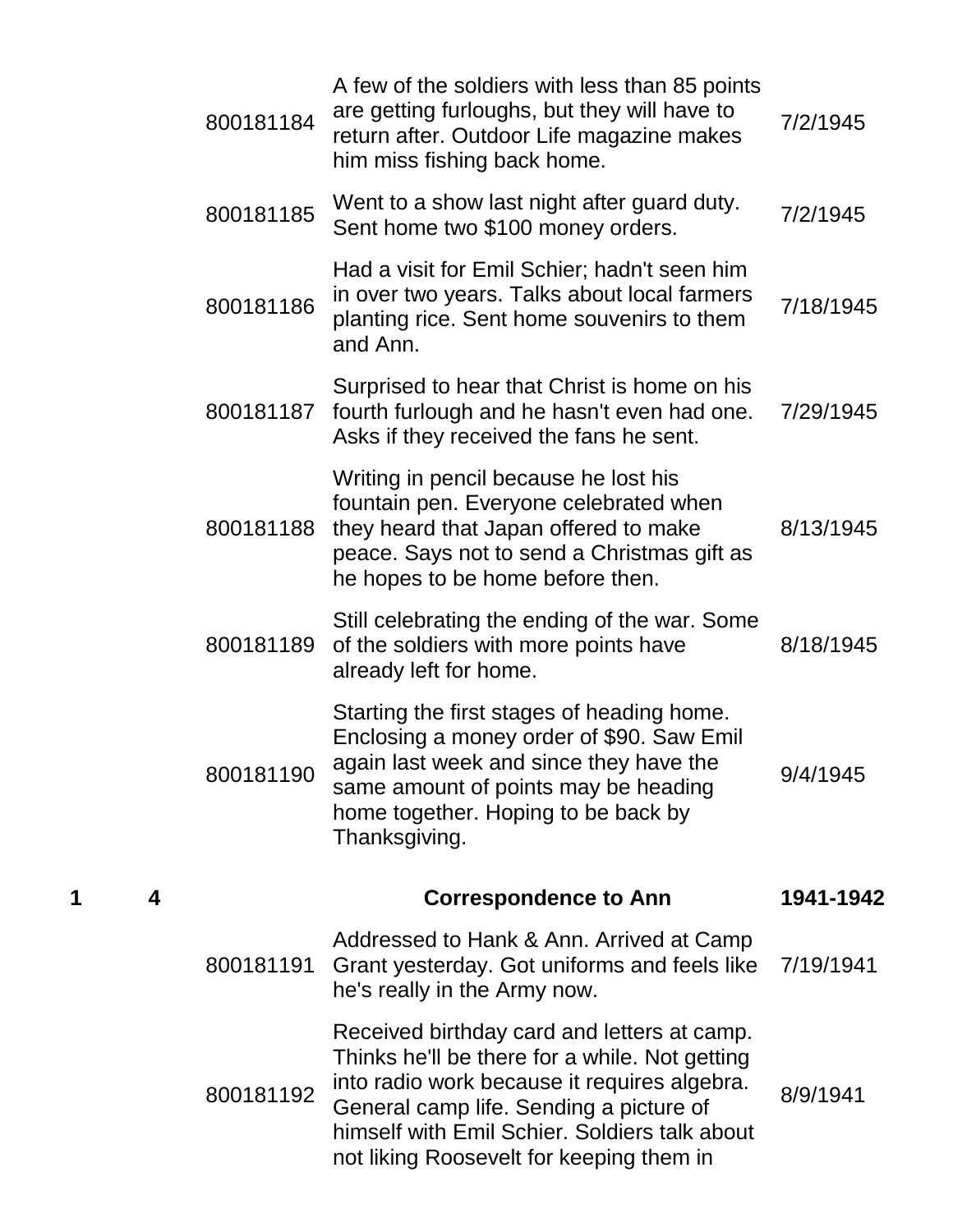there.

| 800181193 | Talking about long hours of camp life, new<br>clothes, and New Jersey weather. Eugene<br>in the cavalry. The camp has a pigeon loft<br>and a 25 year old pigeon called "The Kaizer"<br>from WWI.                                                                                                  | 8/14/1941 |
|-----------|---------------------------------------------------------------------------------------------------------------------------------------------------------------------------------------------------------------------------------------------------------------------------------------------------|-----------|
| 800181194 | Had the best meal in the dining hall yet, the<br>Major was there to test out the food.<br>Receiving the Times and Outdoor Life<br>magazine. Went to Long Branch with the<br>other guy from Chicago. Hoping to get to<br>New York soon. Learning to splice and lay<br>wires and military courtesy. | 8/25/1941 |
| 800181195 | Received the cookies and camera; cookies<br>in pieces but tasted great.                                                                                                                                                                                                                           | 8/26/1941 |
| 800181196 | Cleaned and shortened his pants; heard the<br>Army clothes only come in two sizes: too big<br>or too small. Hitch-hiked to Asbury Park last<br>weekend. Hoping to make it to New York or<br>Washington D.C. next weekend.                                                                         | 9/1/1941  |
| 800181197 | Received more cookies that weren't crushed<br>this time. Had some stomach problems and<br>missed out on laying three miles of wire.                                                                                                                                                               | 9/4/1941  |
| 800181198 | Went to NY with Emil Schier and Bill Beglin.<br>Says Broadway makes State Street look<br>dim. Doesn't know the movie director who is<br>now in the Army that Ann mentioned. Guys<br>from Texas playing guitar while everyone is<br>laying down writing letters.                                   | 9/8/1941  |
| 800181199 | Going to town this afternoon to buy a nice<br>camera. Doesn't get as many headaches as<br>he used to back home; Army doctor says to<br>take bismuth if he does.                                                                                                                                   | 9/13/1941 |
| 800181200 | Brief note mentioning enclosed pictures<br>from New York and camp. Ask her to save                                                                                                                                                                                                                | 9/1941    |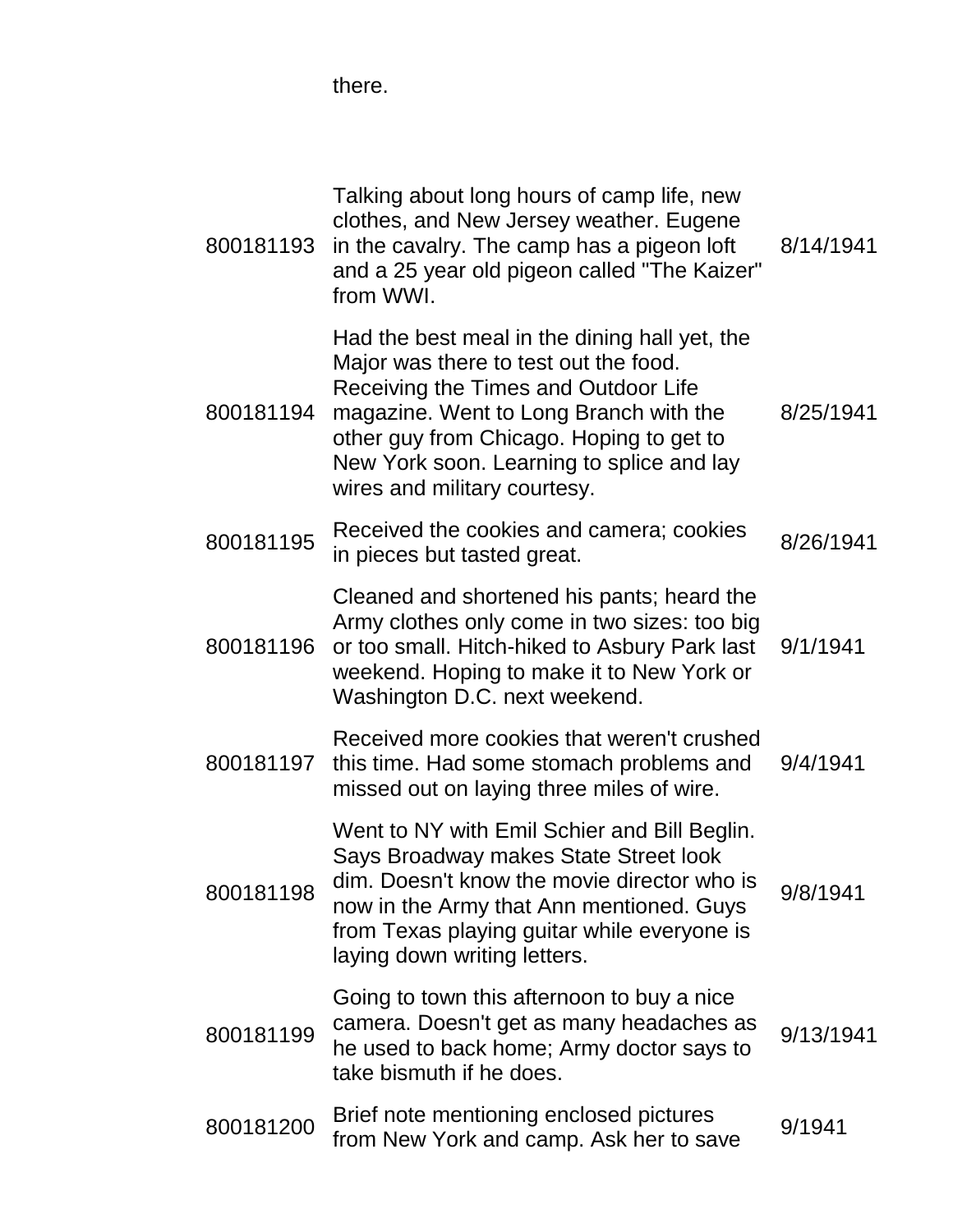them for him.

| 800181201 | Mentions how he has more friends at camp<br>that he did back home; happy to have a few<br>more fishing partners when he gets back<br>home now. Bought new camera for \$7.50;<br>Ernie wants the negatives so he can print<br>them. Enclosing "a folder which I think you<br>would like to have"                                                                 | 9/16/1941  |
|-----------|-----------------------------------------------------------------------------------------------------------------------------------------------------------------------------------------------------------------------------------------------------------------------------------------------------------------------------------------------------------------|------------|
| 800181202 | Sent home his suede jacket with the large<br>photo of the company inside. Talks about<br>the photo of him and Bill Beglin pouring<br>drinks in NY. Johnnie Bestmann hasn't<br>gotten his questionnaire yet, belongs to the<br>Elmwood Park Board. Blood type and<br>religion was stamped on his dog tags<br>(includes a drawing of what they look like).        | 9/27/1941  |
| 800181203 | Went to NY again with a group of about 100<br>others. Visited Fort Hancock, saw a dozen<br>British warships and merchant ships.<br>Hearing the fight between Louis and Nova<br>tonight. Asking how farming is going for the<br>family.                                                                                                                          | 9/29/1941  |
| 800181204 | Jealous of some soldiers who are being<br>sent to Fort Sheridan. Another group went<br>to NY to Madison Square Garden for a rally<br>of war supporters including: Wilke, Eddie<br>Cantor, Knudsen, and movie actors.<br>Everyone at the rally clapped at the<br>speakers besides the soldiers. Explains how<br>he and Emil are getting good at dodging<br>work. | 10/7/1941  |
| 800181205 | Went to a football game at New Brunswick,<br>N.J. of Fort Monmouth versus Rutgers.<br>Washing own clothes because sending<br>them to be washed costs a lot and clothes<br>get lost. Hoping all the things he's learning<br>will help him get a better job after the Army.                                                                                       | 10/19/1941 |
| 800181206 | Leaving Fort Monmouth for Camp Forrest,<br>Tennessee; 1000 mile train ride southwest.                                                                                                                                                                                                                                                                           | 10/25/1941 |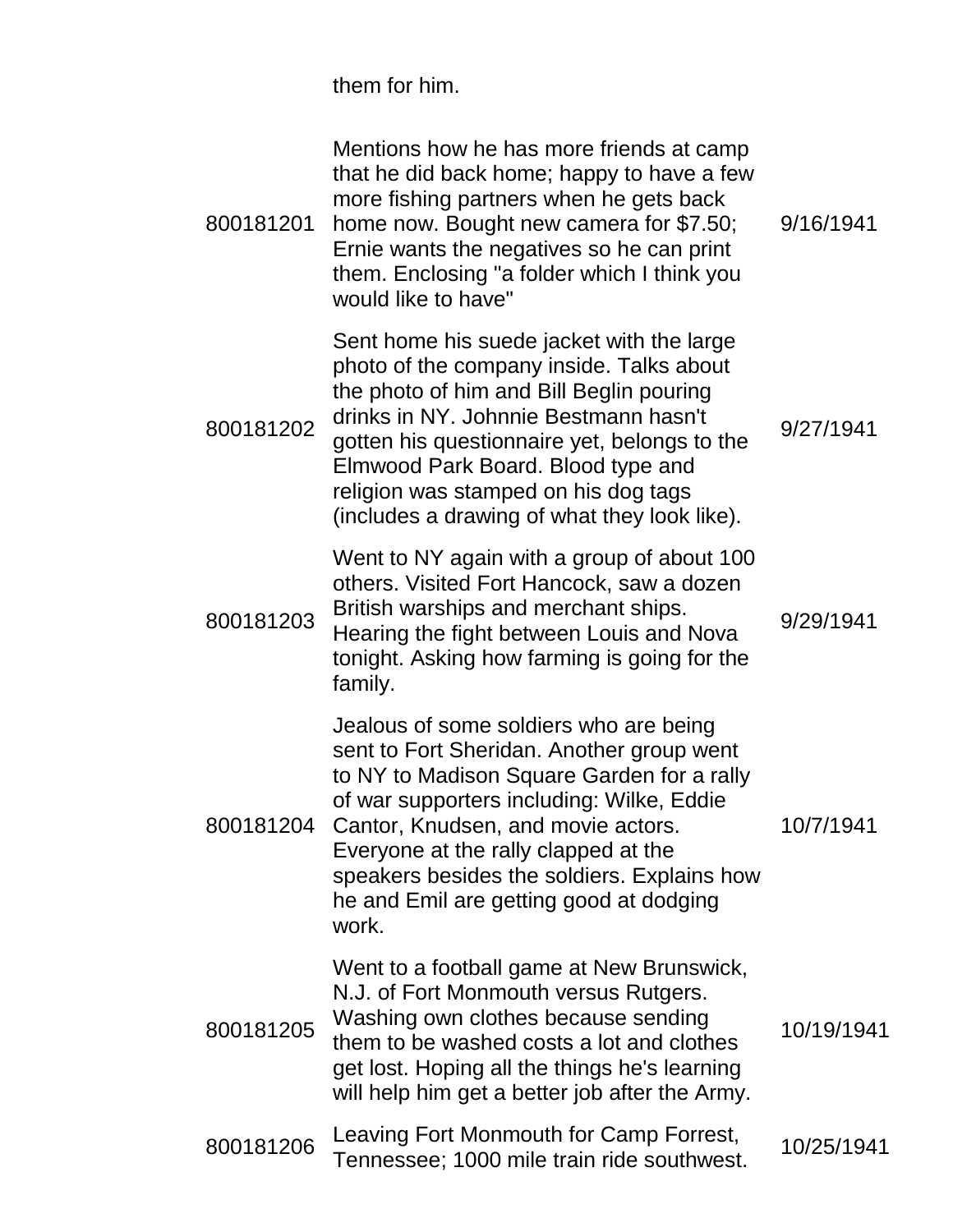|           | Had he joined the army a week earlier,<br>might have been sent to Fort Sheridan.                                                                                                                                                                                                                                                                                             |            |
|-----------|------------------------------------------------------------------------------------------------------------------------------------------------------------------------------------------------------------------------------------------------------------------------------------------------------------------------------------------------------------------------------|------------|
| 800181207 | Packed and ready to leave for Camp<br>Forrest, Tennessee. Going with five others<br>that he knows from camp.                                                                                                                                                                                                                                                                 | 10/29/1941 |
| 800181208 | Arrived at Camp Forrest; miles from any<br>large cities. Includes new address.                                                                                                                                                                                                                                                                                               | 10/31/1941 |
| 800181209 | Asking if she received the folder and<br>postcard from Nashville and one from<br>Cincinnati. Talks about the train ride and<br>differences in the South; separate place for<br>the white and colored people in the railroad<br>stations and restaurants. Commenting on<br>John Bestmann and AI Sowka's chances of<br>being in the Army. Talks about schedule at<br>new camp. | 11/3/1941  |
| 800181210 | Guarded two prisoners while they worked;<br>armed with shotguns. Emil's two prisoners<br>escaped and he's being tried for court<br>martial. Ann's husband Hank may get a job<br>at Dallas Company factory. Got a letter from<br>Bill Beglin who is now at Fort Knox,<br>Kentucky.                                                                                            | 11/9/1941  |
| 800181211 | Heard that the soldiers sent to Fort Sheridan<br>will be sent to Iceland and Greenland; they<br>don't send draftees to foreign service. His<br>company is packed and ready to move to a<br>telephone strike in Pennsylvania.                                                                                                                                                 | 11/15/1941 |
| 800181212 | Received chocolate covered cherries from<br>Ann. Colonel gave speech describing what<br>they may have to do at the coal mines in<br>PA. Albin got his questionnaire. Says that<br>Hank should continue to drop in at Dallas<br>Company for the job; that was how he got<br>the job at Howard Radio.                                                                          | 11/19/1941 |
| 800181213 | Strike in PA was called off. General news of<br>friends and family joining or avoiding the<br>army. Has own gun, a .45 colt automatic<br>pistol.                                                                                                                                                                                                                             | 11/23/1941 |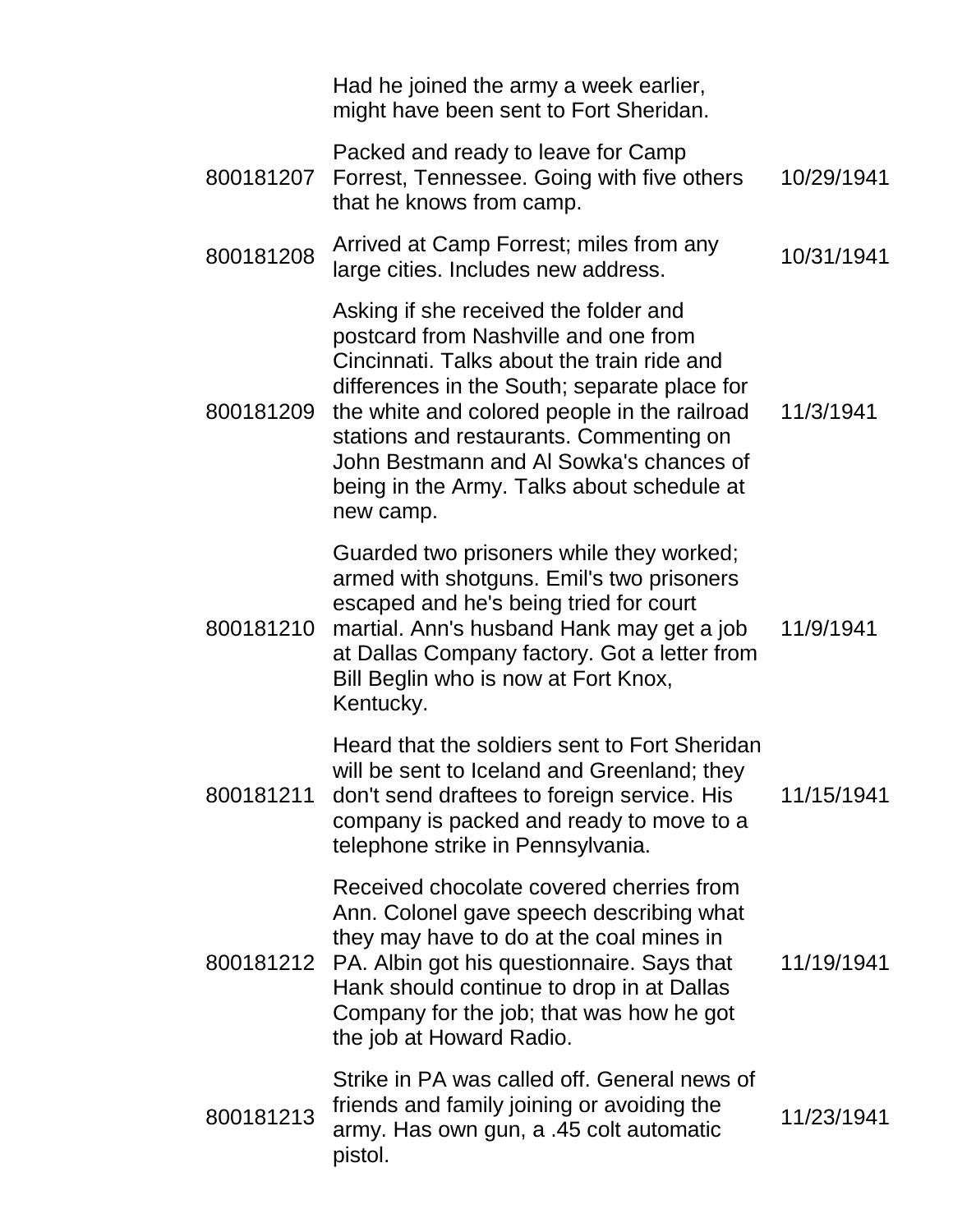| 800181214 | Went to Shelbyville with Emil to have diner<br>and watch a movie. All the towns in the area<br>have the outside lights out at night due to<br>the power shortage. Went to an artificial<br>lake near Tullahoma today. Emil was found<br>guilty but sentence suspended.                                                               | 11/29/1941 |
|-----------|--------------------------------------------------------------------------------------------------------------------------------------------------------------------------------------------------------------------------------------------------------------------------------------------------------------------------------------|------------|
| 800181215 | Has been going to the pistol range on a<br>daily basis, getting decent scores. No word<br>on Christmas furlough, just have to wait and<br>take what they give. The camp has started<br>coal detail and soldiers have to shovel coal<br>for a few hours if they get in trouble. Albin<br>said he was rejected from Army.              | 12/5/1941  |
| 800181216 | Traveled to lookout mountain. Saw an auto<br>accident on the way there with six killed.<br>Doubts he'll get to come home for Christmas<br>due to war being declared on Japan.<br>Listened to the President's speech on the<br>radio; heard people cheering but all the<br>soldiers were down about it. Had a broken<br>tooth pulled. | 12/8/1941  |
| 800181217 | Leaving Camp Forrest for California. Was<br>about to sign a furlough paper when they<br>got the word. Storing unneeded items at<br>barracks but doubts they'll be there when he<br>gets back.                                                                                                                                        | 12/14/1941 |
| 800181218 | On his way to California; a week long train<br>ride. Most of their equipment and things are<br>on separate trucks which are on flat cars.                                                                                                                                                                                            | 12/17/1941 |
| 800181219 | Still on the train; hard to write a letter.<br>Enjoys looking at the scenery during the day<br>but hard to sleep at night.                                                                                                                                                                                                           | 12/18/1941 |
| 800181220 | Passing through New Mexico. Riding in<br>Pullman cars now.                                                                                                                                                                                                                                                                           | 12/19/1941 |
| 800181221 | Arrived at camp. Slept outside of grounds in<br>tents due to the thought that Japan would<br>attack over the holidays. Sent a jewel box in<br>the shape of a baby grand piano to Ann for<br>Christmas. Camp is near Palm beach,                                                                                                      | 12/26/1941 |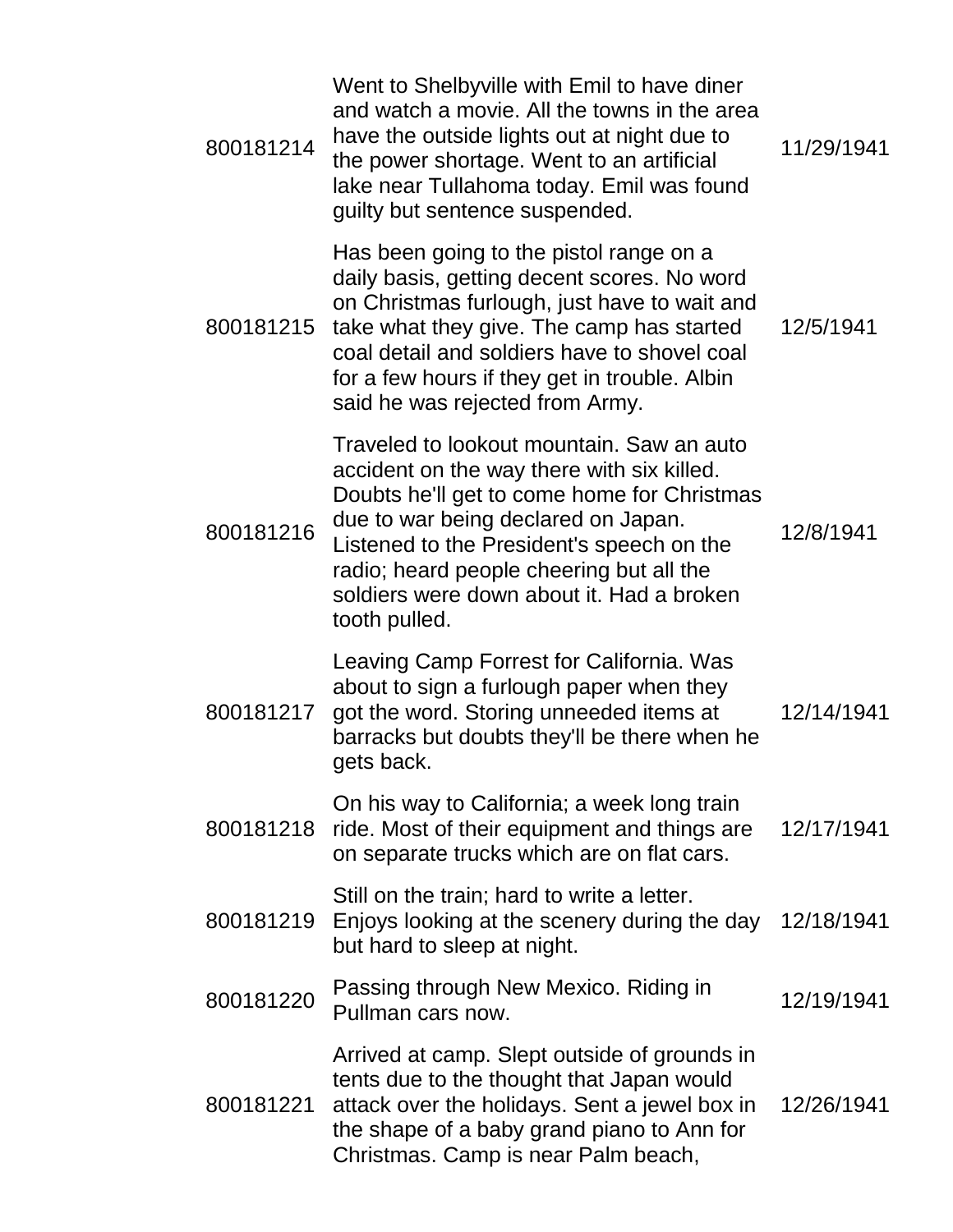Monterey, and Santa Cruz.

| 800181222 | Thanking for letters, money, and the<br>package of food from Stop and Shop.<br>Describes their strict Colonel who was also<br>in WWI. Had a blackout while they were at a<br>theater due to planes off the San Francisco<br>coast. Lousy weather for both Christmas<br>and New Year's. Hopes that Rosalie and<br>Georgie enjoyed Christmas. | 1/5/1942  |
|-----------|---------------------------------------------------------------------------------------------------------------------------------------------------------------------------------------------------------------------------------------------------------------------------------------------------------------------------------------------|-----------|
| 800181223 | Glad to hear Ann received the Christmas<br>gifts finally. Also sent home his package of<br>things from the last camp; had to sneak into<br>the storage room to get it. Got new gas<br>masks, others were just training masks.                                                                                                               | 1/1942    |
| 800181224 | Sending home another box of pictures.<br>Hears they are getting ready to move camps<br>again; maybe to Stockton.                                                                                                                                                                                                                            | 1/17/1942 |
|           | Hasn't left Camp McQuaide yet, may by the<br>25th. Happy to hear Hank got the job at the<br>pipe line company. Explains gas training<br>800181225 and all the small, diluted amounts they have<br>to smell. One of their lieutenants got drunk<br>and burned down his tent. Gives Emil's<br>address.                                        | 1/20/1942 |
| 800181226 | Still at Camp McQuaide. Had to go on a<br>hike in the rain today. Doesn't mind guard<br>duty during the week but likes to have<br>Sundays off. Went to Watsonville with Emil<br>and Chester Van for Emil's birthday. Going<br>to see a double feature, theater only a block<br>from their tent and cost twelve cents.                       | 1/24/1942 |
| 800181227 | Glad he hasn't had to do any extra duty for<br>any bad inspections and gets Sundays off.<br>Got a box of candy from Mrs. Schubor.<br>Frustrated that he hasn't spent more time<br>learning relevant things like shooting. A<br>Corporal was killed after being accidentally<br>shot by a soldier who didn't know how to                     | 2/1/1942  |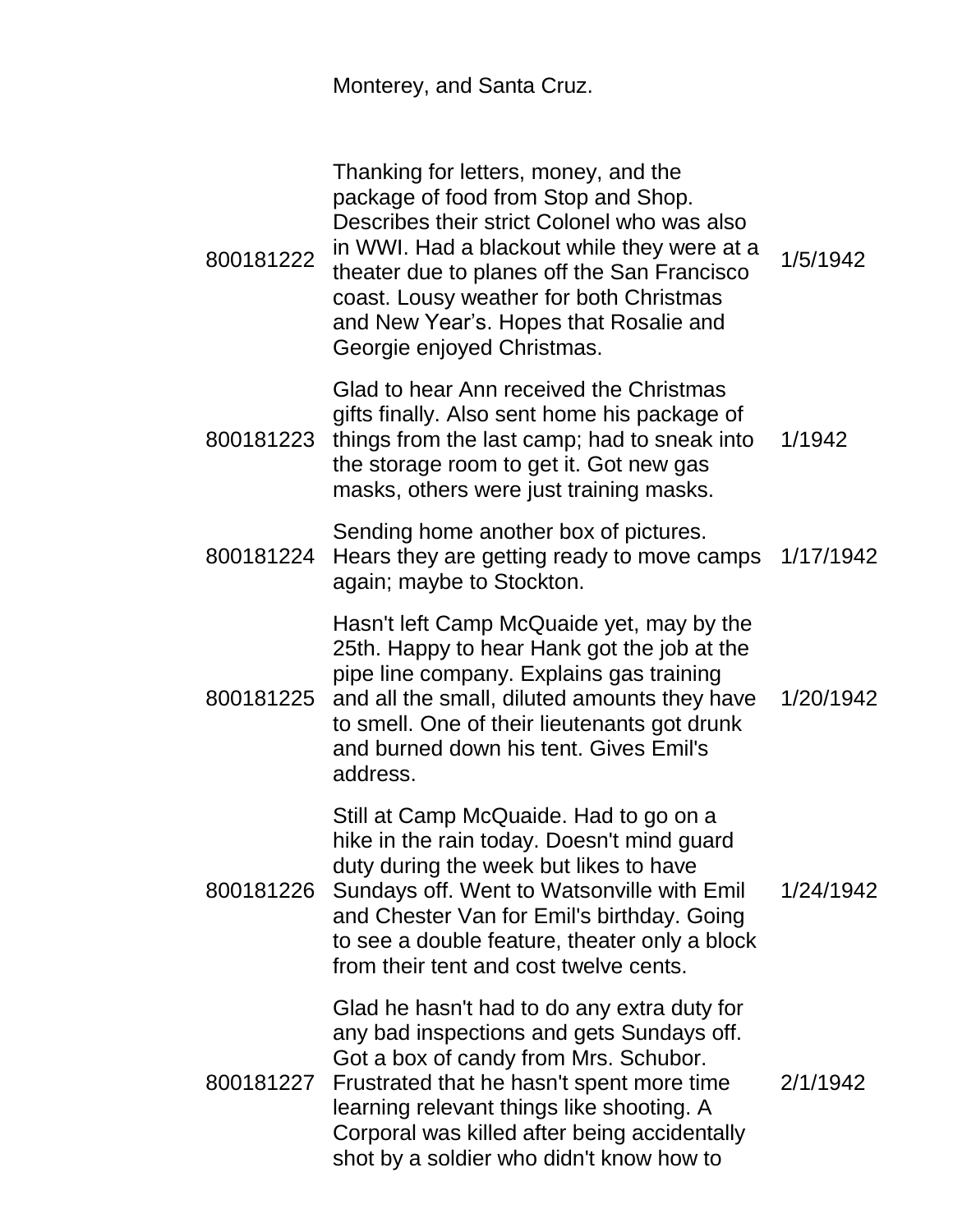| properly load his gun. Had a tough time |
|-----------------------------------------|
| reading Rosalie's letter.               |

| 800181228 | Went on a hike to Santa Cruz along the<br>beach. Had another alert today so passes<br>are cut to six hours. Camp is ready to move<br>at a moment's notice. Got an invitation of a<br>guy who is marrying a relative.                                                                                                                                                                        | 2/1942    |
|-----------|---------------------------------------------------------------------------------------------------------------------------------------------------------------------------------------------------------------------------------------------------------------------------------------------------------------------------------------------------------------------------------------------|-----------|
| 800181229 | Received letter, candy, and valentines from<br>Ann; thinks he probably gets more<br>packages than anyone else there. Went on<br>a convoy of Army trucks through Carmel,<br>Del Monte and Monterey. Stopped at<br>Salinas and Castroville, the artichoke center<br>of the world. Hoping for a similar trip to San<br>Francisco tomorrow. Might be transferred on<br>account of his bad feet. | 2/14/1942 |
| 800181230 | Appreciates always getting letters from Ann.<br>Practiced moving this week; pack up trucks<br>and camp outside grounds in a prairie.<br>Received package of cookies from Aunt<br>Manda and Elsie. Hasn't had any trouble<br>with his feet or stomach in a long time.                                                                                                                        | 2/21/1942 |
| 800181231 | Went on a trip to Merced last week. Heard<br>that Hank Demlow has to march 25 miles a<br>day; thinks he's probably in the infantry.<br>Went to the beach and met two soldiers who<br>had a jar full of wild honey bees. Saw an old<br>Spanish mission built in 1797. Was on<br>guard duty the night the submarine shelled<br>near Santa Barbara, but was 200 miles from<br>his camp.        | 3/1/1942  |
| 800181232 | Built a line at Fort Ord; put up poles last<br>week and strung the wires today. Has K.P.<br>tomorrow.                                                                                                                                                                                                                                                                                       | 3/2/1942  |
|           | Likes the pictures of Rosalie and Georgie;<br>800181233 wishes he could be a kid again as to not<br>have to go through this. Shots for yellow                                                                                                                                                                                                                                               | 3/1942    |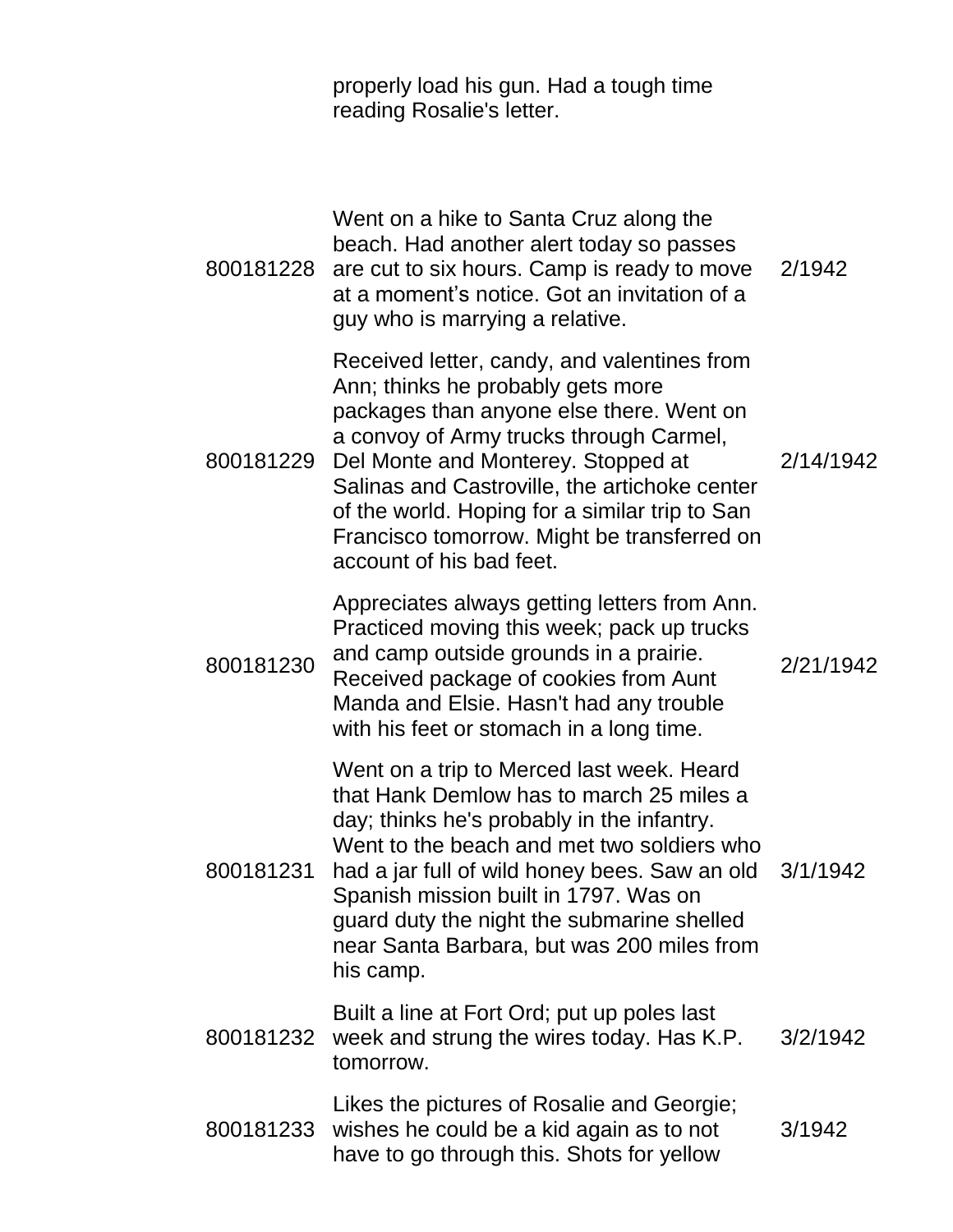|           | fever on Monday. Went to rifle range; good<br>score. Might be getting Wednesday and<br>Saturday afternoons off to play games.                                                                                                                                                                                                                                             |           |
|-----------|---------------------------------------------------------------------------------------------------------------------------------------------------------------------------------------------------------------------------------------------------------------------------------------------------------------------------------------------------------------------------|-----------|
| 800181234 | Explains the barrel that he was standing on<br>in the picture he sent. Talking about<br>investing his money; may be having Pa buy<br>a house. Learned to pitch new kind of tents.                                                                                                                                                                                         | 3/9/1942  |
| 800181235 | Having a parade Tuesday and receiving<br>colors from General Richards. Heard some<br>soldiers were being sent to Australia.                                                                                                                                                                                                                                               | 3/14/1942 |
| 800181236 | Had the parade, celebrated the one year<br>anniversary of the 58th Signal Battalion.<br>Sending two photos that when aligned show<br>the entire camp. Has a baseball game at<br>camp with all the lieutenants playing.                                                                                                                                                    | 3/18/1942 |
| 800181237 | Reassures Ann that Hank won't have to join<br>the Army; plenty of men who don't have<br>children that would have to join before him.<br>Saw the movie "Hay Foot" and a detective<br>movie. Hoping to go ice skating in San Jose<br>tomorrow.                                                                                                                              | 3/21/1942 |
| 800181238 | Hitch-hiked to San Jose, Watsonville, and<br>Santa Cruz. Just missed public ice skating<br>time, but asked the group that rented it out if<br>they could join for a while and did. Surprised 3/24/1942<br>Hank got his classification. Got another<br>letter from Rosalie, thinks she'll be writing<br>words soon.                                                        |           |
| 800181239 | Took a trip to Santa Cruz boardwalk and<br>rode some rides. Went bowling for the first<br>time ever. Hitch-hiked to the redwoods. Had<br>their dinner paid for by a couple old<br>gentlemen at the diner. Went to the<br>municipal pier, thinks it's kind of like Navy<br>Pier in Chicago. Had a free show at camp<br>sponsored by the Pacific Bell Telephone<br>Company. | 3/30/1942 |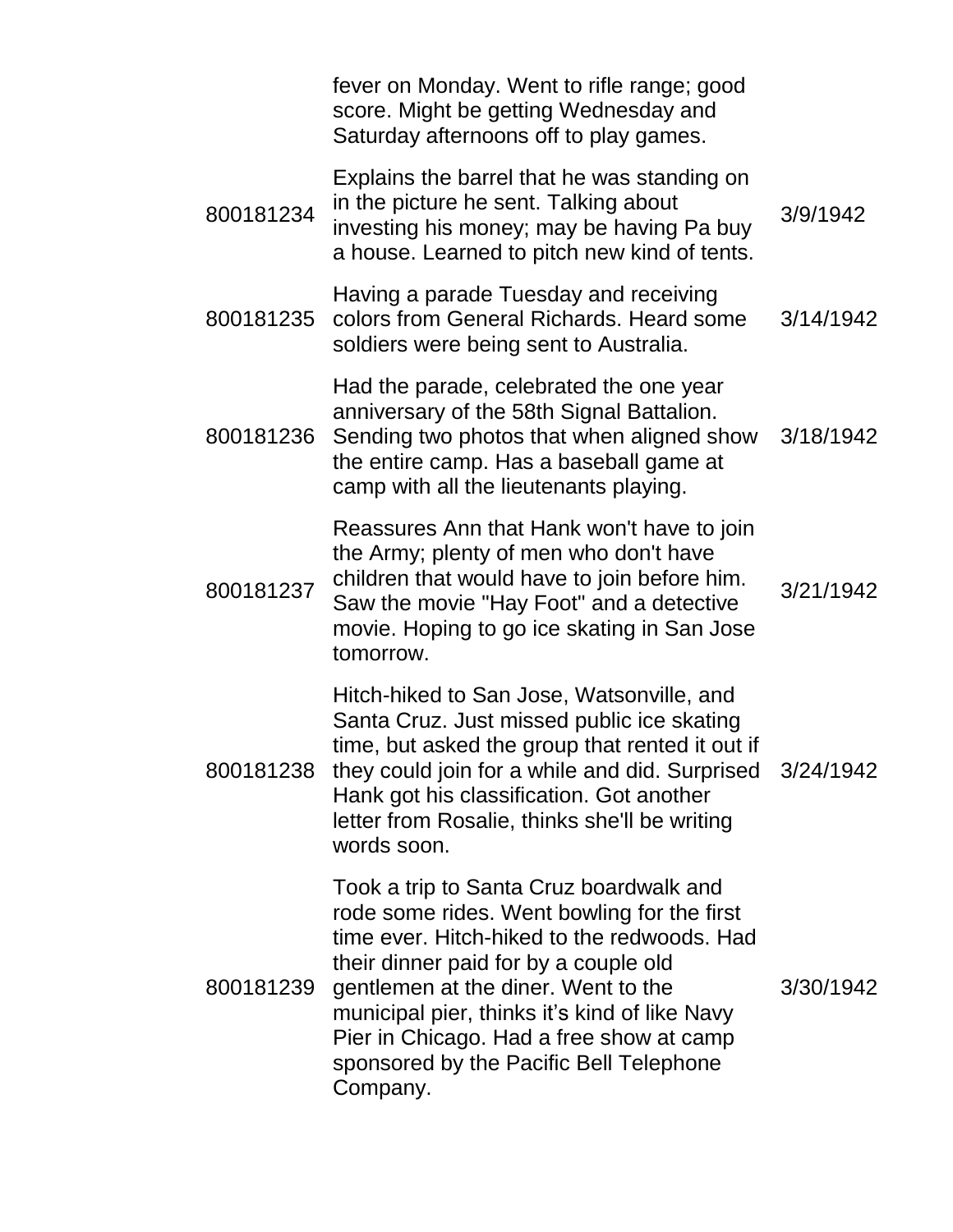| 800181240 | Having parades at San Jose and Los Gatos<br>but might get out of them due to guard duty.<br>Worried that even if he gets a furlough it<br>may be too expensive and take too long to<br>get home; 3 days one way on train at \$85<br>and 14 hours on plane at \$200. Emil got<br>three day pass for cleanest rifle and George<br>wishes he could have joined him on a trip to<br>San Francisco.                   | 4/2/1942  |
|-----------|------------------------------------------------------------------------------------------------------------------------------------------------------------------------------------------------------------------------------------------------------------------------------------------------------------------------------------------------------------------------------------------------------------------|-----------|
| 800181241 | Sent Ann a vase made from a redwood tree.<br>Thinks he'll be staying on the coast for<br>defense. Talks about laundry services and<br>types of clothes they wear out there. Saw<br>"The Courtship of Andy Hardy" starring<br>Mickey Rooney.                                                                                                                                                                      | 4/9/1942  |
| 800181242 | Emil accidentally fired his pistol while<br>cleaning it; got a pay cut.                                                                                                                                                                                                                                                                                                                                          | 4/14/1942 |
| 800181243 | Have been having strict inspections.<br>Discussing friends and family from home<br>and their chances of being drafted.<br>Commenting on how people from home<br>think the war will end soon but notes that<br>they haven't done much winning yet. Thinks<br>they'll probably be shipped to Australia;<br>heard it takes a month by boat. Saw "Nazi<br>Agent" and "Brooklyn Orchid" at the theater<br>last night. | 4/19/1942 |
|           | Comments on Ann saying that there have<br>been air raid alarms around Chicago.<br>Explains the 'seven' on his shoulder stands<br>800181244 for "seventh army corps." Thinks married<br>men should be drafted equally as the single<br>men and that it would help win the war<br>faster.                                                                                                                          | 4/26/1942 |
| 800181245 | Had a couple passes and went to Santa<br>Cruz, got hotel paid for by nice Italian guy at<br>the U.S.O. Hitch-hiked to Big Basin to see<br>more redwoods. Thinking he'll be moved<br>soon. Have been having classes in<br>electricity recently.                                                                                                                                                                   | 5/3/1942  |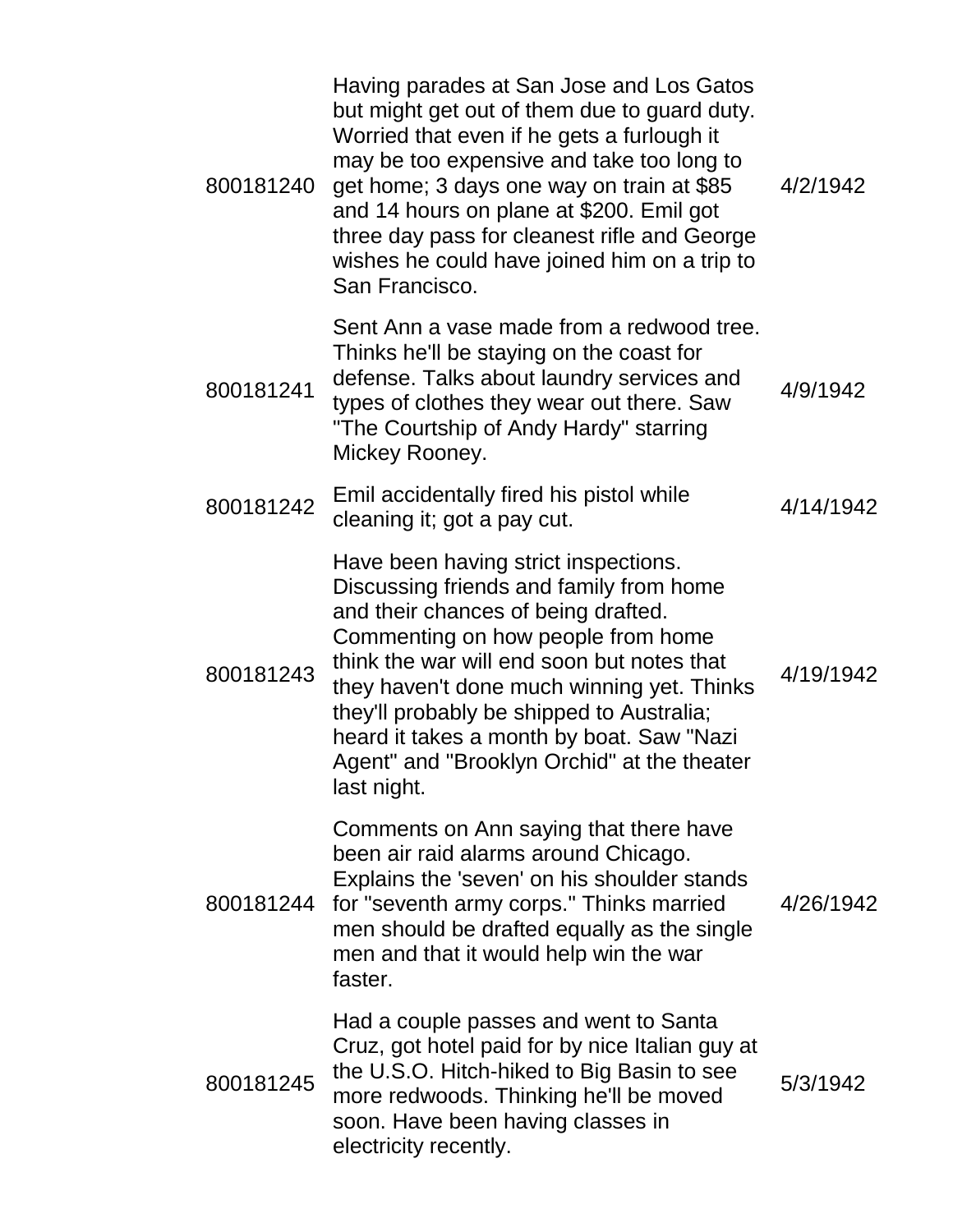|           | Asks how farming is going, says the west<br>coast is having a hard time getting help on<br>800181246 the farms as most of the Japanese people<br>are out by now. Got great marks on the<br>electricity and magnetism exams.                                                                                                                                                                                                                                                                                  | 5/10/1942 |
|-----------|--------------------------------------------------------------------------------------------------------------------------------------------------------------------------------------------------------------------------------------------------------------------------------------------------------------------------------------------------------------------------------------------------------------------------------------------------------------------------------------------------------------|-----------|
| 800181247 | Saw "Camel Caravan" at camp, sponsored<br>by Camel Cigarette company; Texas<br>rangers and a few famous actors were<br>there. Doesn't care for trying to get a<br>promotion because of studying military stuff;<br>likes classes on electricity. Explains the<br>tests and how they place soldiers based on<br>scores. Thinks he'll have to keep up<br>exercising after he gets out for his stomach.<br>Says Ann's airmail letter only took two days<br>to get there compared to the normal four or<br>more. | 5/23/1942 |
| 800181248 | Has the day off due to Decoration Day.<br>West Coast is on alert again due to thought<br>that Japan will retaliate after most recent<br>attack on them. Went deep sea fishing in<br>the ocean last Sunday; Emil had to vomit<br>over the side of the boat.                                                                                                                                                                                                                                                   | 5/30/1942 |
| 800181249 | Explaining all the different guard duty shifts:<br>post guard, truck guard, observation guard.<br>Rodeo at King City was canceled due to the<br>alert. Talking about how people get<br>promotions; college degree or been in the<br>national guard.                                                                                                                                                                                                                                                          | 6/6/1942  |
| 800181250 | Talking about the new factory being built<br>near John's farm and the explosion at<br>Elwood arsenal near Ann's. Planning fishing<br>trips with Emil if they ever get back to<br>Chicago.                                                                                                                                                                                                                                                                                                                    | 6/14/1942 |
| 800181251 | Frustrated at the daily routine of inspections<br>and lack of productive practices and<br>learning. Went camping at Los Banos over<br>the weekend then fishing at Pinto Lake this<br>week. Also visited San Francisco and<br>looked up the artist they stayed with in New                                                                                                                                                                                                                                    | 6/20/1942 |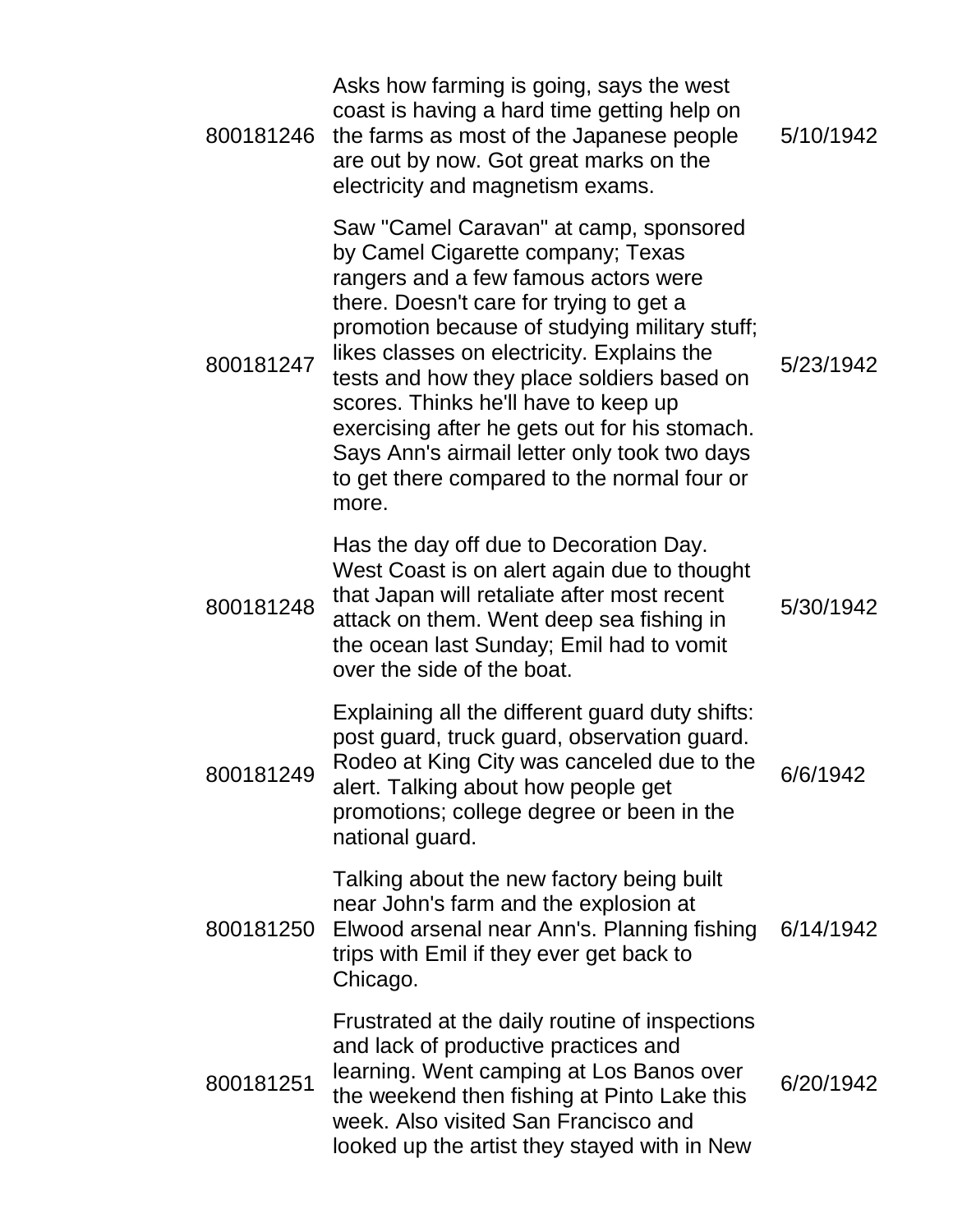York.

| 800181252 | Building new wooden barracks at camp.<br>Might be moving to Fort Ord soon; heard<br>maybe Mexico at some point. Says our side<br>hasn't done much winning yet, in worse<br>position than the last war. Hears people in<br>Germany are tired of it and could revolt.<br>Mentions sending Pa a telegram for the<br>holiday [Father's day].                              | 6/27/1942 |
|-----------|-----------------------------------------------------------------------------------------------------------------------------------------------------------------------------------------------------------------------------------------------------------------------------------------------------------------------------------------------------------------------|-----------|
| 800181253 | Moved to Fort Ord yesterday. Sending more<br>things home because expecting to move<br>again. Morale in camp down. General talk of<br>friends from home joining the army.                                                                                                                                                                                              | 7/5/1942  |
| 800181254 | General talk about camping and moving<br>different places; hopes to get the job of<br>building a line in Mexico. Doesn't think they'll 7/12/1942<br>be sent to Europe but would hope they took<br>care of Rommel before they did.                                                                                                                                     |           |
| 800181255 | Glad she finally received the shell lamp he<br>sent home. Got another 24 hour pass for<br>getting one of the best scores on an<br>electrical test. Went camping again and<br>getting tired of it. Tomorrow one year<br>anniversary of being in Army. Thinks the<br>German army has been going strong lately,<br>but have been stopped; must be losing a lot<br>of men | 7/18/1942 |
| 800181256 | Surprised Christ got placed in the Army.<br>Bought a sleeping bag for \$9.60, tired of<br>sleeping on the ground. Commenting on an<br>old friend from school that may have gone<br>down with a ship.                                                                                                                                                                  | 7/20/1942 |
| 800181257 | Most recent rumor has them leaving by<br>August 2nd and going to the Mohabi desert.<br>Got another vaccination for small pox and<br>tetanus for lockjaw; quite a few soldiers<br>have been getting yellow jaundice. Thinks<br>he'll take a two month vacation for fishing                                                                                             | 7/24/1942 |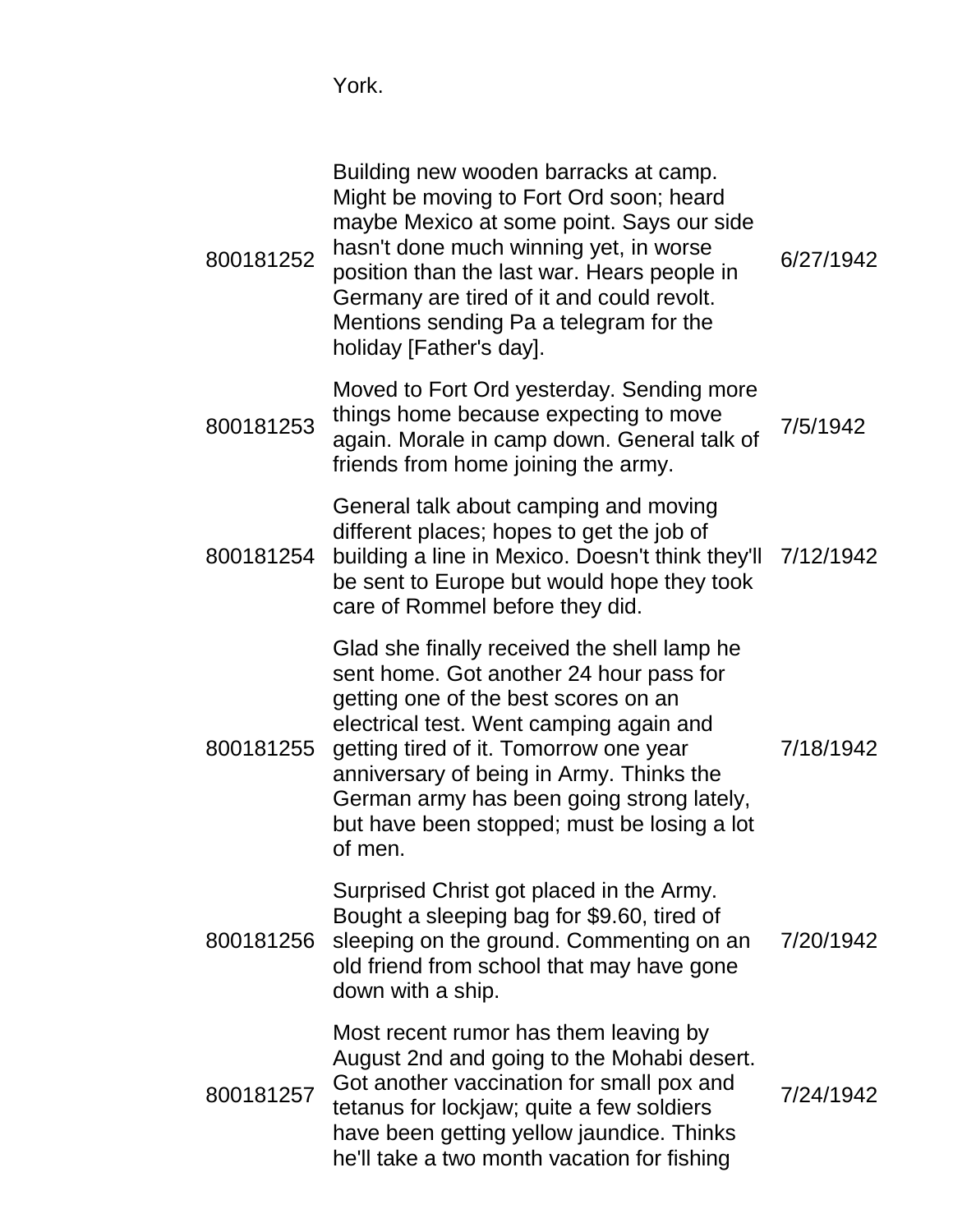|   |   |           | and camping after the war is over.                                                                                                                                                                                                                                                                                                                                          |           |
|---|---|-----------|-----------------------------------------------------------------------------------------------------------------------------------------------------------------------------------------------------------------------------------------------------------------------------------------------------------------------------------------------------------------------------|-----------|
|   |   | 800181258 | Commenting on the businesses in the area;<br>raising prices whenever the soldiers get<br>raises. Includes new address for Los<br>Angeles. Bought a leather stationary folder<br>to protect writing material.                                                                                                                                                                | 7/27/1942 |
| 1 | 5 |           | <b>Correspondence to Ann</b>                                                                                                                                                                                                                                                                                                                                                | 1942-1944 |
|   |   | 800181259 | Surprised that the draft will soon include<br>men with dependents. Heard from John<br>about new 40 acre place and how old place<br>is becoming the flying field of the Douglas<br>plant. Explains that moving around<br>frequently is the reason for the Los Angeles<br>address. Comments on rough soldiers from<br>the South and thinks they aren't over the<br>Civil War. | 8/3/1942  |
|   |   | 800181260 | Leaving for maneuvers tomorrow and<br>expecting to be in the desert for two months; 8/7/1942<br>gets to be a relief driving on the trip.                                                                                                                                                                                                                                    |           |
|   |   | 800181261 | Back at Fort Ord; returned to camp after 37<br>miles into the trip. Not sure if they'll be sent<br>overseas or not; hears a lot of conflicting<br>rumors.                                                                                                                                                                                                                   | 8/9/1942  |
|   |   | 800181262 | Thanking for birthday gifts. Explaining<br>different troops on desert maneuvers.<br>Comments on Russia and their second<br>front.                                                                                                                                                                                                                                           | 8/11/1942 |
|   |   | 800181263 | The company received a talk from the Major<br>regarding the amount of rumors that were<br>being started. Turned in old helmets and<br>getting the new bucket type; like the<br>German soldiers wear. Shot his first<br>machine gun and scored well; Thomas sub-<br>machine.                                                                                                 | 8/15/1942 |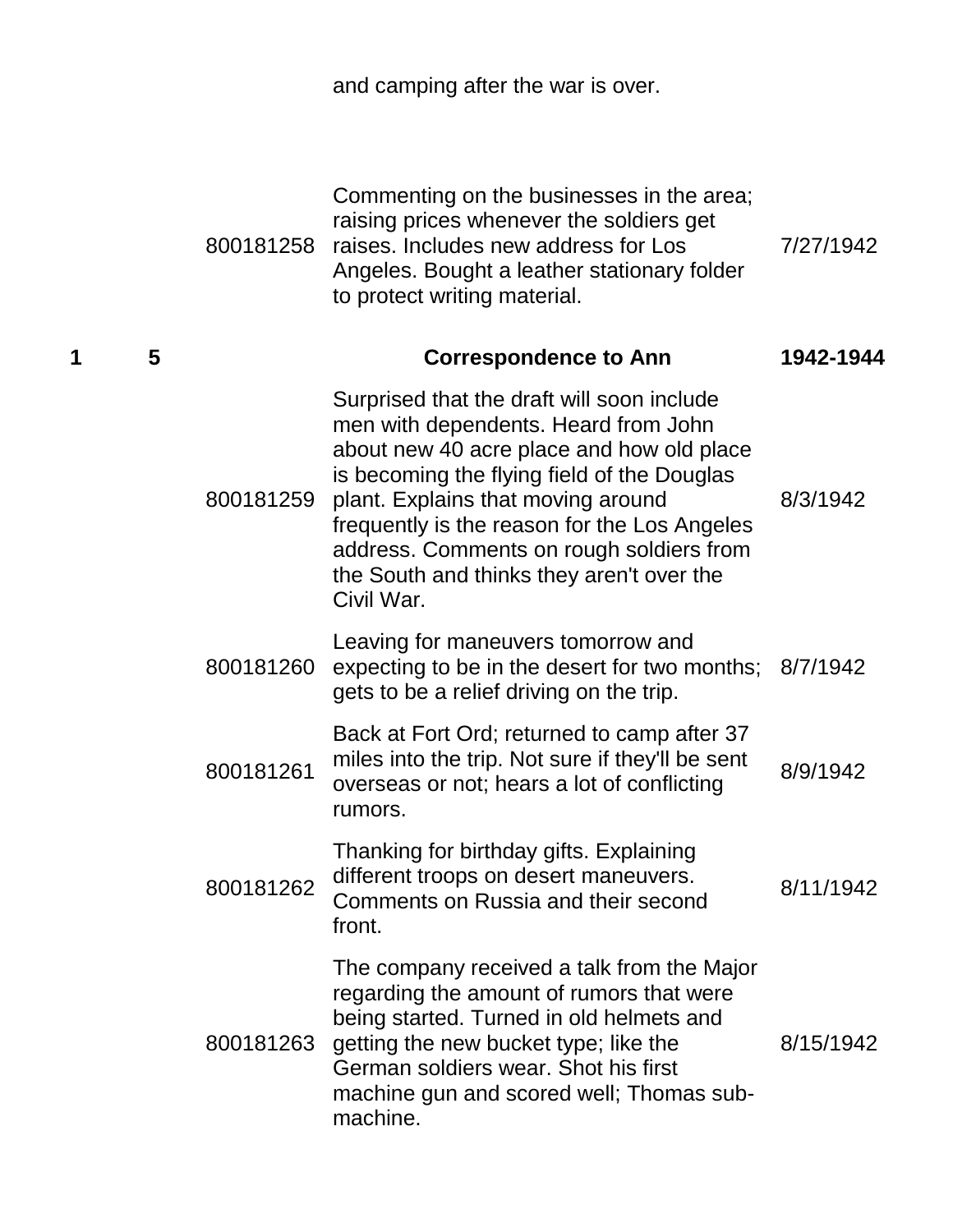| 800181264 | Equipment being crated with "Port of<br>embarkation: San Francisco" label. Hearing<br>that they'll probably be going to Australia.<br>Talking about some of the terrible things his<br>group avoided during desert maneuvers.                                                                                                                         | 8/22/1942 |
|-----------|-------------------------------------------------------------------------------------------------------------------------------------------------------------------------------------------------------------------------------------------------------------------------------------------------------------------------------------------------------|-----------|
| 800181265 | Talks about his allotment of \$25 that he is<br>having sent home. Thinks Chicago has the<br>best all-around weather. Hears the Allies<br>have "cooled down" the Japanese forces in<br>the Pacific and that Russia will survive the<br>winter.                                                                                                         | 8/30/1942 |
| 800181266 | General letter about drills, inspection,<br>rumors, and friends and family being placed<br>in different groups.                                                                                                                                                                                                                                       | 9/4/1942  |
| 800181267 | Took a trip to Monterey with Emil; included a<br>folder all about Monterey. Still thinking he'll<br>be sent to Australia and that the war won't<br>be as easy as the last one.                                                                                                                                                                        | 9/7/1942  |
| 800181268 | All clothes and equipment are packed and<br>they are ready to move camps. Had a pass<br>and went to Pacific Grove; had a ride in a<br>glass bottom boat and saw a boxing match.<br>A fellow soldier saw Errol Flynn and Ann<br>Sheridan at the Del Monte hotel where they<br>were shooting a movie nearby. Watch a film<br>on what to do if captured. | 9/10/1942 |
| 800181269 | Leaving Monday morning for Port of<br>embarkation in San Francisco. Told that<br>letters will now be censured. Went to<br>Monterey to see the filming of "Edge of<br>Darkness." Includes new San Francisco<br>address.                                                                                                                                | 9/12/1942 |
| 800181270 | Finished cleaning everything and scrubbing<br>the outside of the buildings. Including a few<br>insignias that they had to remove so no one<br>could identify which outfit they were a part<br>of. Received English money, so thinks they'll<br>be going somewhere where that is used.                                                                 | 9/13/1942 |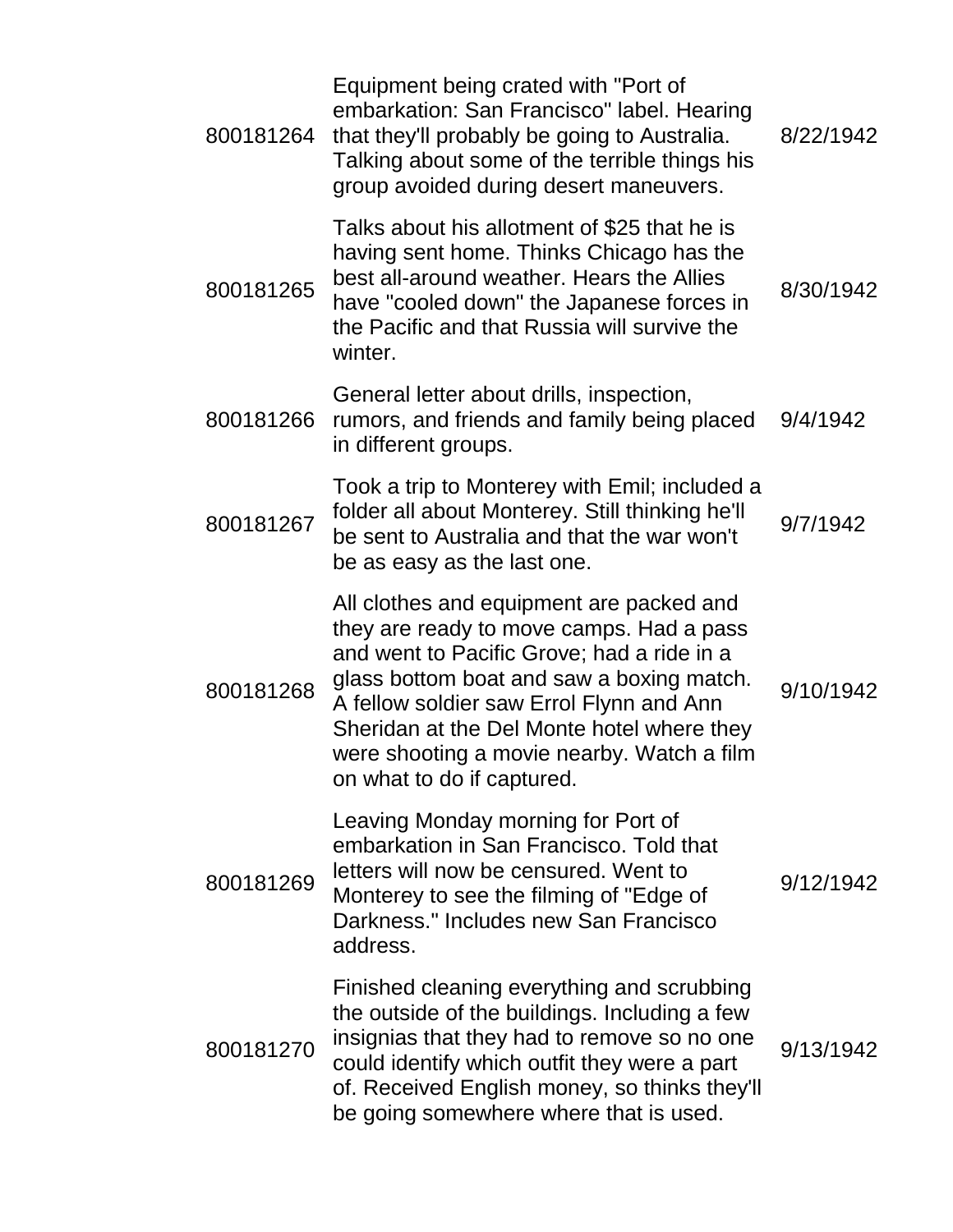| 800181271 | Arrived at Camp Stoneman, Pittsburg,<br>California. Say there a week or two before<br>being shipped out. Had allotment risen to<br>\$30. Hopes to be home at this time next<br>year.                                              | 9/16/1942  |
|-----------|-----------------------------------------------------------------------------------------------------------------------------------------------------------------------------------------------------------------------------------|------------|
| 800181272 | Still at Camp Stoneman but prepared to<br>leave. Explains being promoted to Private<br>First Class. Says he can't write on both<br>sides of the paper anymore due to the<br>censors possibly needing to cut something<br>out.     | 9/22/1942  |
| 800181273 | Having a good voyage so far; on his way to<br>Australia and doing well and not sea sick<br>yet.                                                                                                                                   | 10/1942    |
| 800181274 | Arrived and settled in at Australia (wrote<br>which city but was cut out by censor).<br>People in town treat them very well. Being<br>paid in Australian money. Talking about the<br>time change and the international date line. | 10/21/1942 |
| 800181275 | Explaining the different Australian term for<br>weight. Went bicycle riding with Emil.<br>Surprised Stanley had to join.                                                                                                          | 11/3/1942  |
| 800181276 | Hasn't received the cake she mentioned.<br>Couldn't find any good Christmas gifts to<br>send; got cheap looking cards to send.<br>Joking about a soldier using too much<br>bluing.                                                | 11/22/1942 |
| 800181277 | Saying it took her last letter 18 days to get<br>there. Had turkey for Thanksgiving. Went on<br>a bike ride with Emil who got a flat tire.                                                                                        | 11/29/1942 |
| 800181278 | Received the fruit cake and candy she sent.<br>Saying that V-mail is much faster than air-<br>mail. Says that Ann's guess about which city<br>he is in was wrong.                                                                 | 12/6/1942  |
| 800181279 | Received the lucky piece with the four leaf<br>clover on it. Studying teletype machine<br>maintenance.                                                                                                                            | 12/15/1942 |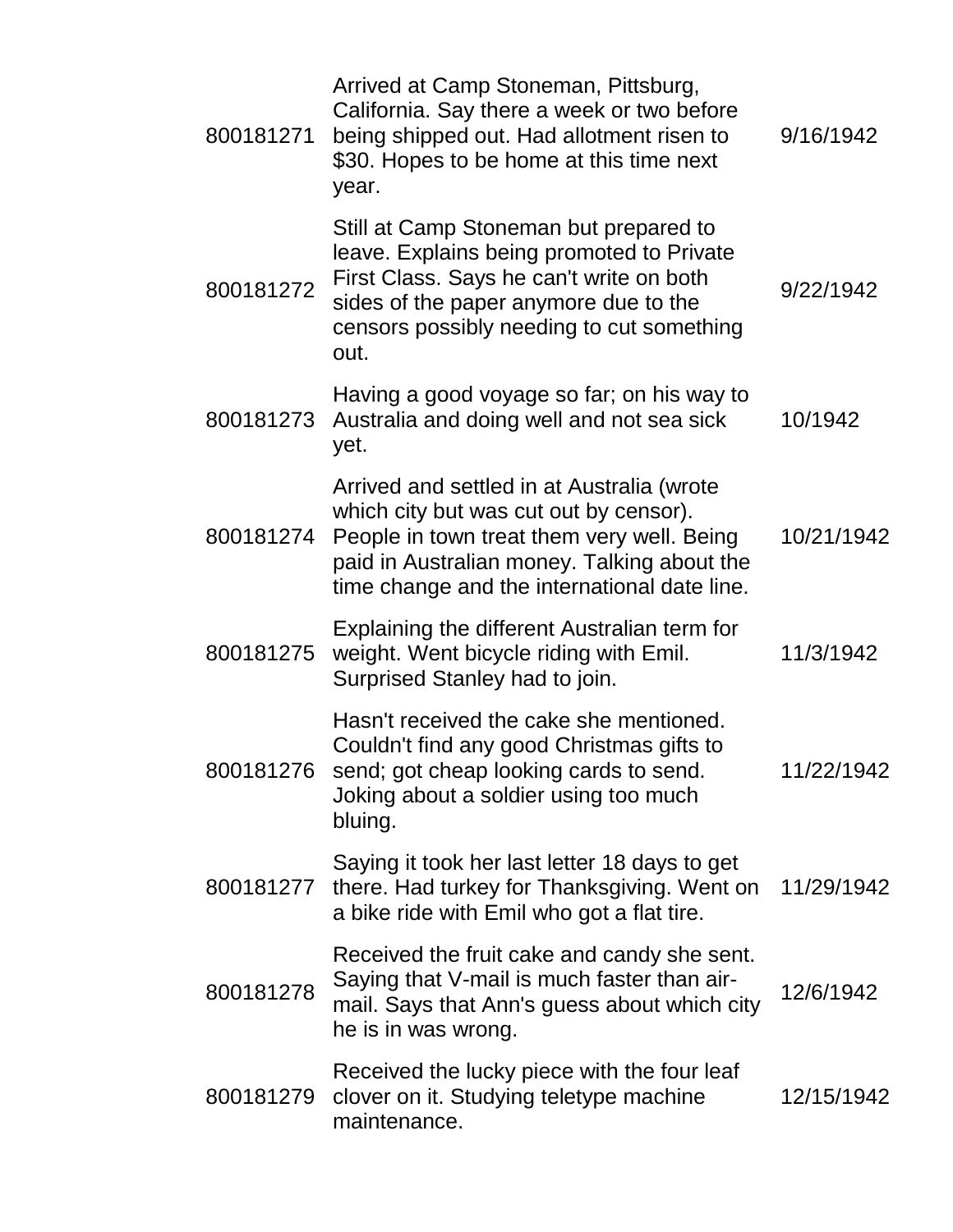| 800181280 | Thanking for Christmas presents. Happy<br>that Elmar got a job at the farm. Says that<br>things are looking brighter on the war front.                                                                               | 12/21/1942 |
|-----------|----------------------------------------------------------------------------------------------------------------------------------------------------------------------------------------------------------------------|------------|
| 800181281 | Sad to report that his shaving kit Christmas<br>present got stolen along with the rest of his<br>toiletries. Really enjoying learning teletype<br>maintenance.                                                       | 12/30/1942 |
| 800181282 | Says he is writing once a week as there isn't<br>much he can say in the letters. Doesn't think<br>Frank Bork's job sounds very healthy. All the<br>pictures being shown are old ones he saw<br>before being drafted. | 1/4/1943   |
| 800181283 | The weather is nice during the day and cool<br>at night; uses a mosquito net at night.<br>Sending more money home.                                                                                                   | 1/13/1943  |
| 800181284 | Doesn't feel like there is a war going on.<br>Surprised Art and Christ got Christmas<br>breaks as he never got any break while in<br>the states for 14 months. Emil is in another<br>town for six weeks.             | 1/17/1943  |
| 800181285 | Still studying teletype and will find out soon<br>if he'll be transferred to B. Co. of the 58th.                                                                                                                     | 1/26/1943  |
| 800181286 | Has been transferred from Co. A to Co. B of<br>the 58th and is now in the teletype section.<br>A friend from Virginia was transferred with<br>him.                                                                   | 1/31/1943  |
| 800181287 | Explains what a teletype machine is and<br>what they can do. Talking of Pa possibly<br>buying a house. Emil returned but is back in<br>Co. A.                                                                        | 2/7/1943   |
| 800181288 | Doesn't need to be sent another shaving kit<br>as he has everything he needs. Doesn't<br>think he'll see Emil for a while but wants to<br>meet up after the war.                                                     | 2/21/1943  |
| 800181289 | Surprised to hear that Emil visited Bork.<br>Went to town to see a few pictures. Asking<br>what a friend does in the Air Corps.                                                                                      | 2/26/1943  |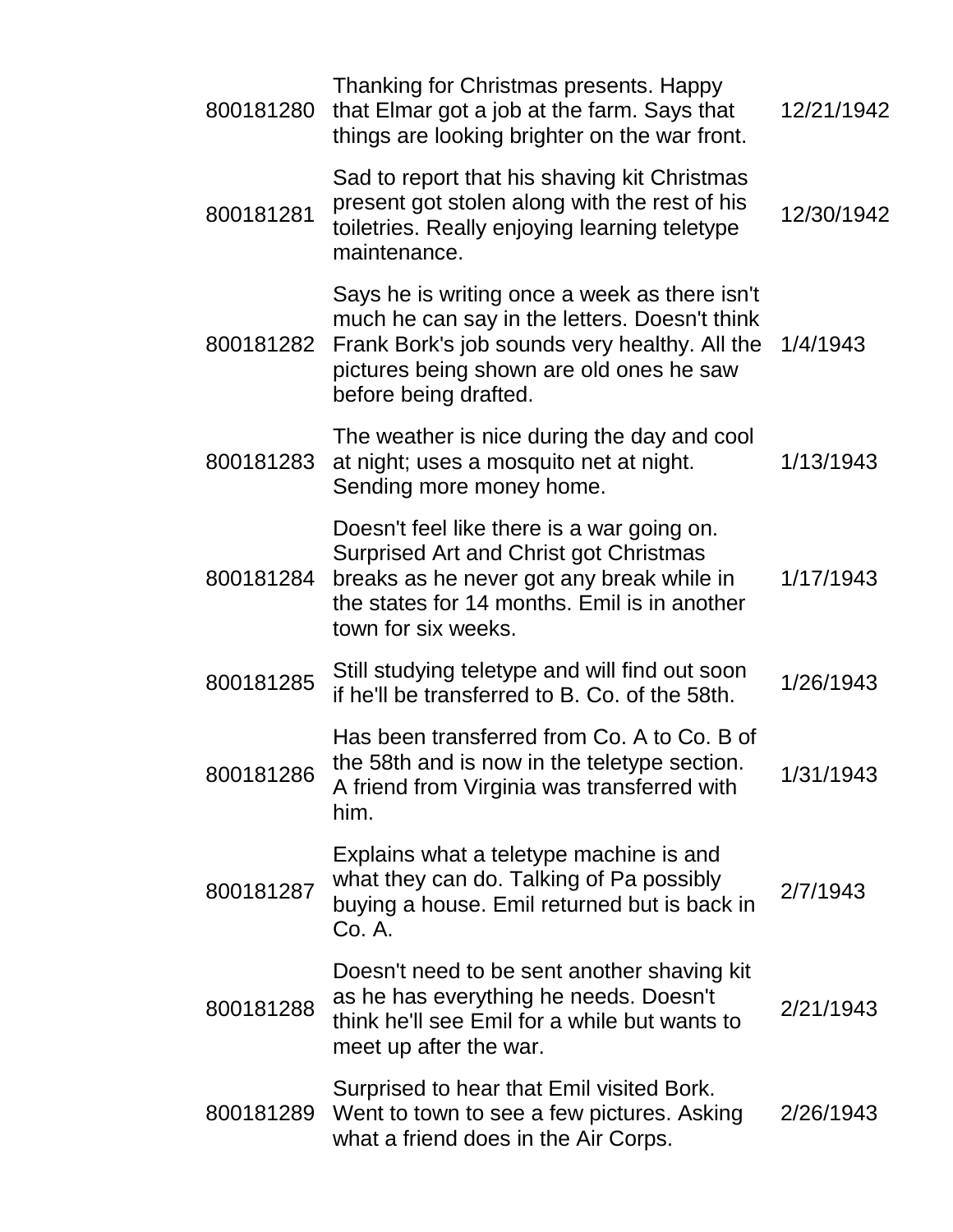| 800181290 | Ann's last letter took 19 days to arrive. Went<br>with his friend from Virginia to town to see a<br>double feature.                                                                         | 3/7/1943  |
|-----------|---------------------------------------------------------------------------------------------------------------------------------------------------------------------------------------------|-----------|
| 800181291 | Explaining Emil's possibility of going into<br>Hdg. Co. for personnel clerk work. Glad he's<br>doing something that interests him instead<br>of doing cooking to try to stay in the States. | 3/14/1943 |
| 800181292 | Wanting Hank's mom's address so he can<br>write her. Hasn't seen Emil for quite a while<br>and probably won't until they get home.<br>Glad the farm business is going so well.              | 3/21/1943 |
| 800181293 | Surprised to hear that Pa hasn't received<br>any mail from him in a month as he writes<br>once a week. Hoping for movies in camp<br>again tomorrow.                                         | 3/27/1943 |
| 800181294 | Glad to hear that Bill will fix his meter. Got a<br>letter from Emil. Wishes he could write more<br>but will have a lot of stories to tell when he<br>gets home.                            | 4/4/1943  |
| 800181295 | Received the pictures she sent, looks at<br>them all the time. Got a letter from AI Sowka<br>regretting being the only one from the<br>neighborhood not in the army.                        | 4/9/1943  |
| 800181296 | Still gets letters from John Bestmann but<br>hasn't heard from Ernie for a while.<br>Received the rest of the photos and thinks<br>everyone looks great.                                    | 4/18/1943 |
| 800181297 | News from friends and family back home<br>that are farming. Says that ration cards<br>sound like a bother.                                                                                  | 4/25/1943 |
| 800181298 | Might get a shopping pass soon; going to<br>buy some handkerchiefs. Saving a lot of<br>money while in the Army, wants to buy a<br>new car when he gets home.                                | 5/2/1943  |
| 800181299 | Surprised to receive five dollars from Mrs.<br>Forsell. Heard that his old foreman at G.M.<br>Lab quit his job.                                                                             | 5/9/1943  |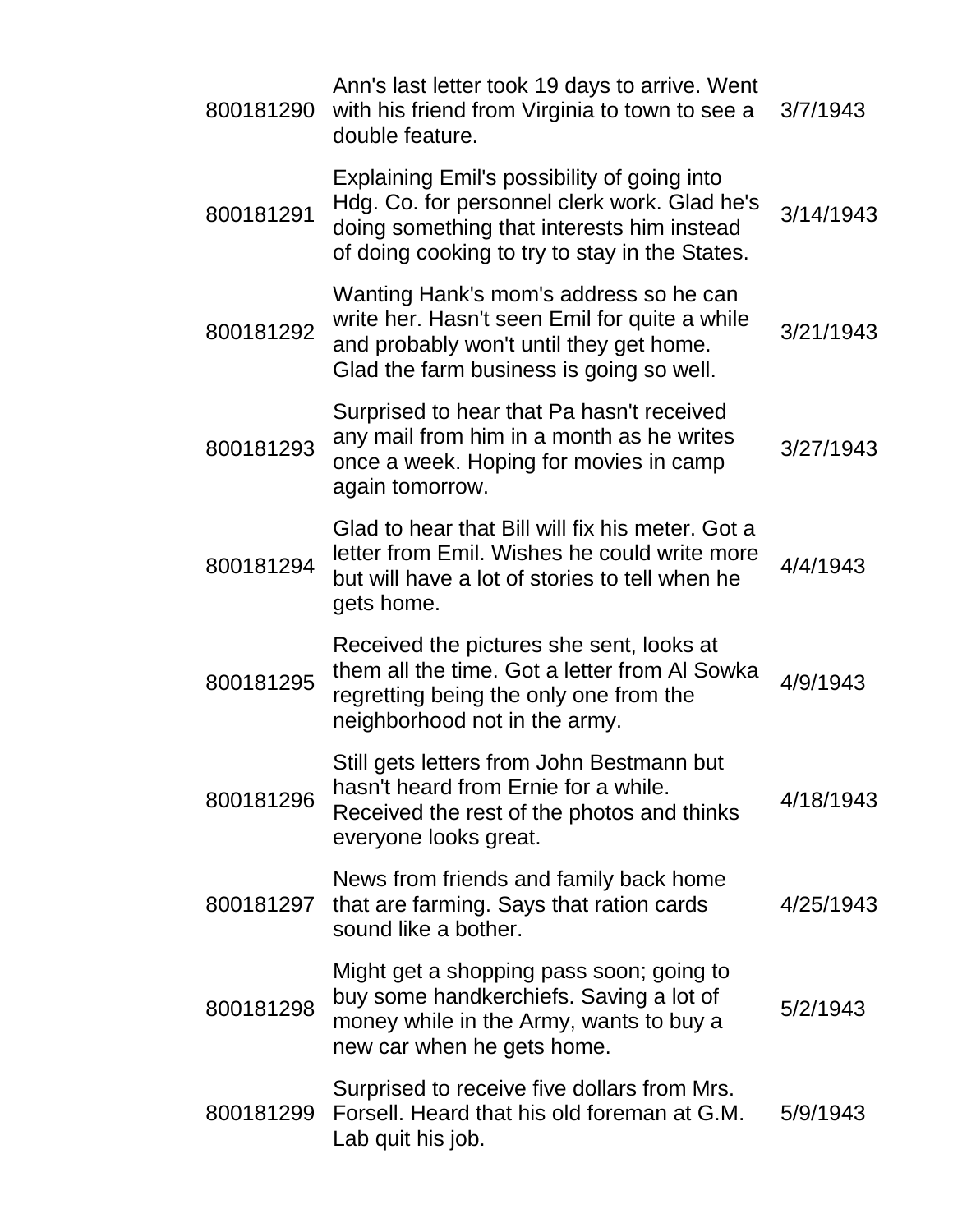| 800181300 | Received the pictures she sent. Heard from<br>Emil. Thinks the war is a step closer to over<br>as the Germans have been beaten in Africa.                            | 5/15/1943 |
|-----------|----------------------------------------------------------------------------------------------------------------------------------------------------------------------|-----------|
| 800181301 | Says that Emil's parents are bohemian.<br>Goes to the movies every other night. Heard<br>from parents that allotment amount was<br>fixed.                            | 5/23/1943 |
| 800181302 | Received a three dollar money order from<br>the neighborhood. Doesn't think that Joe<br>Hoyka is very patriot in his attempts to avoid<br>the draft.                 | 5/30/1943 |
| 800181303 | Is sorry to hear about the floods at Ann's<br>farm. Heard from John Bestmann. Doesn't<br>think that Frank will be able to come home<br>easily. (Letter is typed).    | 6/5/1943  |
| 800181304 | Received pictures; thinks Rosalie looks very<br>grown up. Movies are being shown less<br>frequently. Wishes good luck with Ann's<br>baby chicks.                     | 6/19/1943 |
| 800181305 | Explains that the mail sometimes comes in<br>groups. Asking if it's still flooding on the<br>farm. Bought a new fountain pen but it isn't<br>as good as his old one. | 6/27/1943 |
|           | Got the rest of the pictures and would like<br>800181306 more if they can afford the film. Send Emil<br>his copy of Outdoor Life Magazine.                           | 7/7/1943  |
| 800181307 | Saying things are still good and not much to<br>write. Heard Ray Becker and Thiede have a<br>furlough.                                                               | 7/11/1943 |
| 800181308 | Hoping the food rationing isn't too bad; think<br>the city is harder than a farm. Emil says he<br>works every day of the week.                                       | 7/18/1943 |
| 800181309 | Comments on Art and the worries of married<br>men and those with dependents about to be<br>drafted.                                                                  | 7/25/1943 |
| 800181310 | Surprised to hear that Rosalie started<br>school. Thinks it will feel like starting a new                                                                            | 7/31/1943 |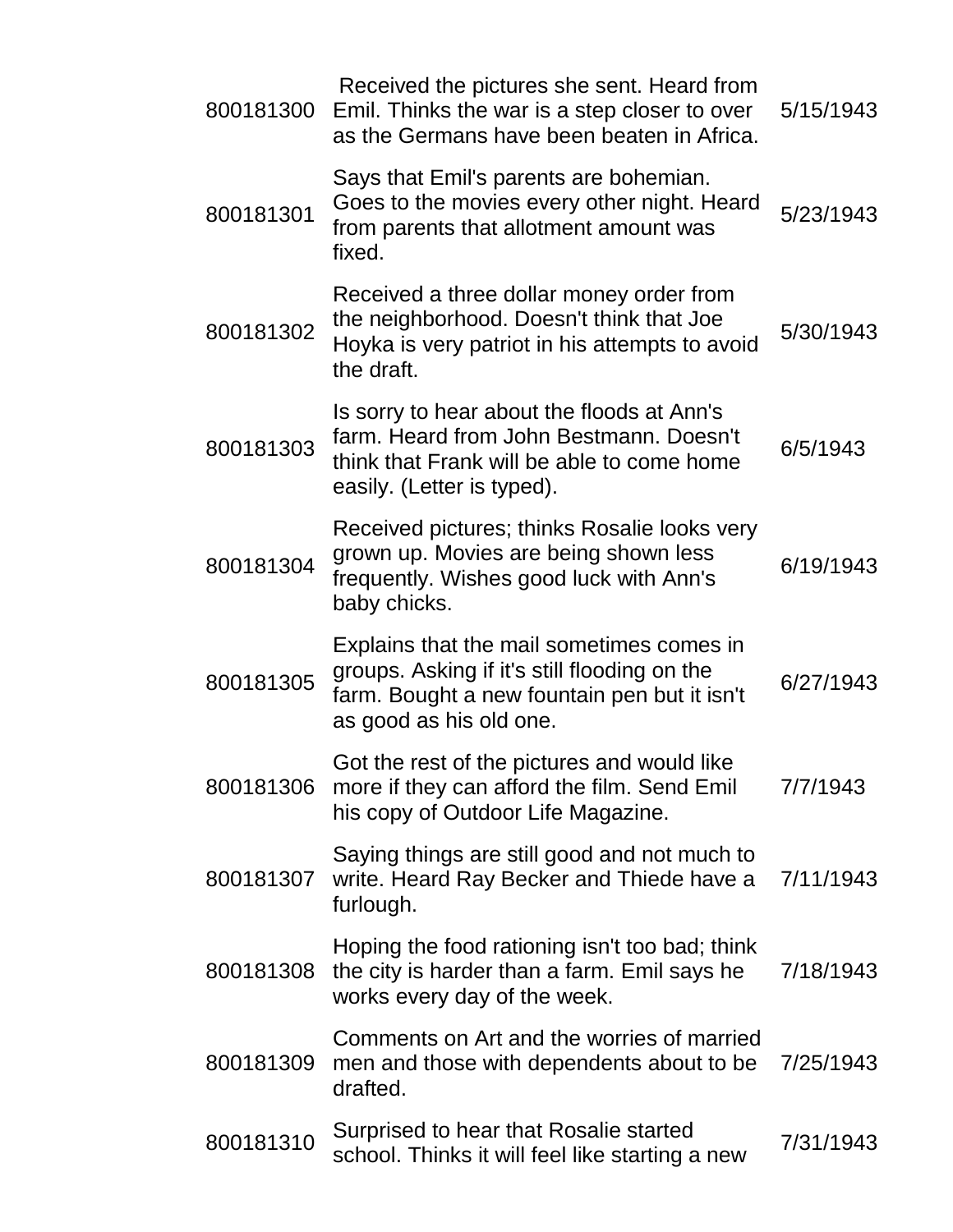life after the war.

| 800181311 | Comments on how it boosts his moral<br>getting letters from home. Got a promotion<br>of Corporal. Talks about Pa buying a house.                            | 8/9/1943  |
|-----------|-------------------------------------------------------------------------------------------------------------------------------------------------------------|-----------|
| 800181312 | Still wondering about the house. Asking how<br>long Rosalie's summer school lasts and if<br>Georgie's stitched up finger is better.                         | 8/17/1943 |
| 800181313 | Glad Pa didn't get the house as the final<br>asking price was too high. Says he hasn't<br>seen anyone he knows for 25 months.<br>Saving a lot of money/     | 8/21/1943 |
| 800181314 | Happy his parents are finally sending a<br>watch; didn't think they were that scarce.<br>Received birthday card from the<br>neighborhood.                   | 8/28/1943 |
| 800181315 | New picture of Rosalie and Georgie reminds<br>him of the photo their mom took of them.<br>Surprised Pa is still looking at houses to<br>buy.                | 9/5/1943  |
| 800181316 | Hears encouraging war news and thinks<br>he'll be home by this time next year. Got a<br>letter from Ernie and Laura saying Joe<br>Hoyka is back in Chicago. | 9/12/1943 |
| 800181317 | Comments on Pa buying a house and<br>wonders how much of his money is in it. Still<br>hasn't received the watch.                                            | 9/18/1943 |
| 800181318 | Thanking for her explaining the details of the<br>business deal. Says that if anything were to<br>happen to him, he would want her to get his<br>money.     | 9/26/1943 |
| 800181319 | Hasn't heard any of the details of the house<br>from Pa yet; may ask him to send a<br>statement.                                                            | 10/3/1943 |
| 800181320 | Mentions that he has \$2,500 in the house<br>and 325 remaining in his account. Able to<br>save money much more easily while in                              | 1/10/1943 |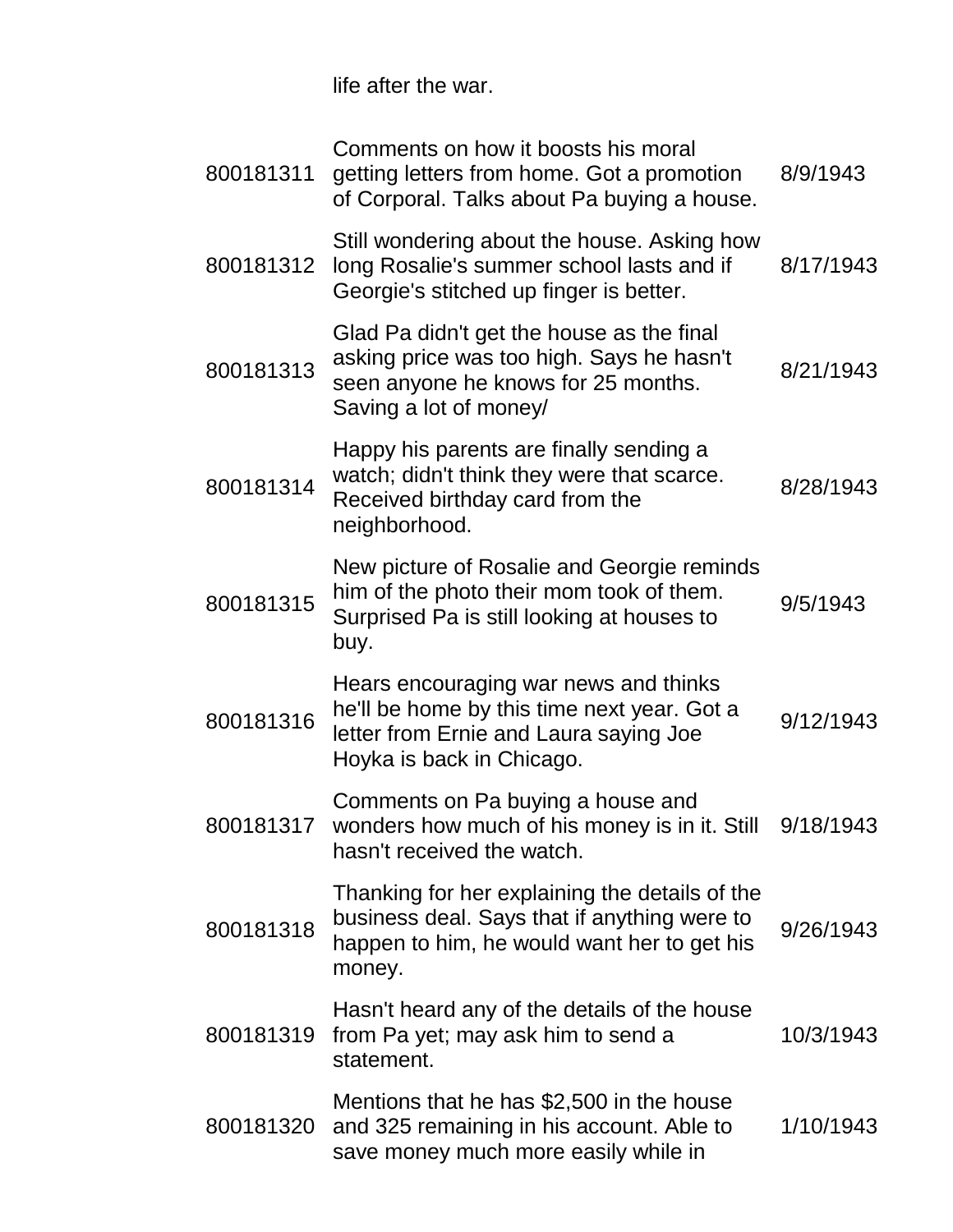foreign service.

| Commenting on Uncle Charlie getting<br>married again and John being in the<br>800181322<br>hospital.<br>Able to mention that he was stationed in<br>800181323<br>Auckland, New Zealand and Sydney. Likes<br>both of them more than where he is now.<br>Thanking for the Christmas present of a pen<br>800181324<br>and pencil set. General news about friend<br>and family in the service.<br>Couldn't wait until Christmas to open his gift<br>from them. Surprised that G.M. may send<br>800181325<br>him a gift; things business must be good for<br>them now during the war.<br>Doesn't think he'll be returning home too<br>soon. Got a package from Pa and Clara.<br>800181326<br>Talks about Fritz Moeller's new job.<br>Talking about his 1/4 share of the house<br>800181327<br>and how he doesn't think it's a good deal;<br>wants her to talk to Pa.<br>Sent some pictures and negatives home.<br>Doesn't think the war could last more than a<br>800181328<br>year. Hears that rationing is getting pretty<br>serious.<br>Now on detached service at the 52nd for<br>800181329<br>training; will be there for two months. Hopes<br>he can tell about the trip someday.<br>Had a turkey dinner for Christmas. Gets to<br>see movies every night at his new place.<br>800181330<br>Hears they are drafting married men with<br>children now. | 800181321 | Happy to only be in Australia and not<br>somewhere worse. Hoping to get his picture<br>taken to send home. | 10/16/1943 |
|--------------------------------------------------------------------------------------------------------------------------------------------------------------------------------------------------------------------------------------------------------------------------------------------------------------------------------------------------------------------------------------------------------------------------------------------------------------------------------------------------------------------------------------------------------------------------------------------------------------------------------------------------------------------------------------------------------------------------------------------------------------------------------------------------------------------------------------------------------------------------------------------------------------------------------------------------------------------------------------------------------------------------------------------------------------------------------------------------------------------------------------------------------------------------------------------------------------------------------------------------------------------------------------------------------------------------------------------------------|-----------|------------------------------------------------------------------------------------------------------------|------------|
|                                                                                                                                                                                                                                                                                                                                                                                                                                                                                                                                                                                                                                                                                                                                                                                                                                                                                                                                                                                                                                                                                                                                                                                                                                                                                                                                                        |           |                                                                                                            | 10/24/1943 |
|                                                                                                                                                                                                                                                                                                                                                                                                                                                                                                                                                                                                                                                                                                                                                                                                                                                                                                                                                                                                                                                                                                                                                                                                                                                                                                                                                        |           |                                                                                                            | 10/30/1943 |
|                                                                                                                                                                                                                                                                                                                                                                                                                                                                                                                                                                                                                                                                                                                                                                                                                                                                                                                                                                                                                                                                                                                                                                                                                                                                                                                                                        |           |                                                                                                            | 11/7/1943  |
|                                                                                                                                                                                                                                                                                                                                                                                                                                                                                                                                                                                                                                                                                                                                                                                                                                                                                                                                                                                                                                                                                                                                                                                                                                                                                                                                                        |           |                                                                                                            | 11/14/1943 |
|                                                                                                                                                                                                                                                                                                                                                                                                                                                                                                                                                                                                                                                                                                                                                                                                                                                                                                                                                                                                                                                                                                                                                                                                                                                                                                                                                        |           |                                                                                                            | 11/20/1943 |
|                                                                                                                                                                                                                                                                                                                                                                                                                                                                                                                                                                                                                                                                                                                                                                                                                                                                                                                                                                                                                                                                                                                                                                                                                                                                                                                                                        |           |                                                                                                            | 12/4/1943  |
|                                                                                                                                                                                                                                                                                                                                                                                                                                                                                                                                                                                                                                                                                                                                                                                                                                                                                                                                                                                                                                                                                                                                                                                                                                                                                                                                                        |           |                                                                                                            | 12/11/1943 |
|                                                                                                                                                                                                                                                                                                                                                                                                                                                                                                                                                                                                                                                                                                                                                                                                                                                                                                                                                                                                                                                                                                                                                                                                                                                                                                                                                        |           |                                                                                                            | 12/20/1943 |
|                                                                                                                                                                                                                                                                                                                                                                                                                                                                                                                                                                                                                                                                                                                                                                                                                                                                                                                                                                                                                                                                                                                                                                                                                                                                                                                                                        |           |                                                                                                            | 12/25/1943 |
| 800181331<br>Still hasn't received mail at the 52nd.<br>1/1/1944                                                                                                                                                                                                                                                                                                                                                                                                                                                                                                                                                                                                                                                                                                                                                                                                                                                                                                                                                                                                                                                                                                                                                                                                                                                                                       |           |                                                                                                            |            |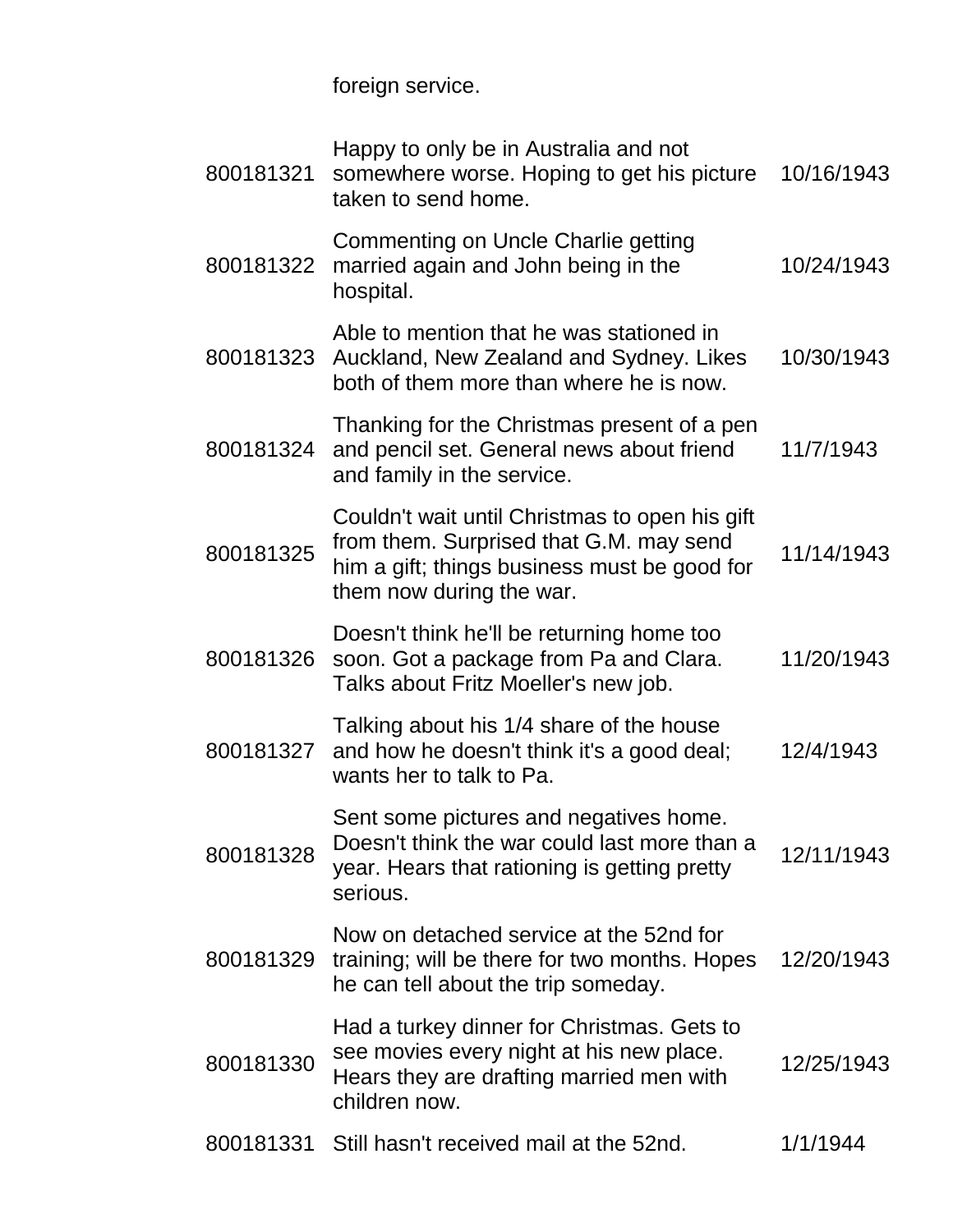Doesn't have much to do but studying and classes.

| 800181332 | Doing well at the 52nd Signal school. Still no<br>mail forwarded.                                                                                                                                 | 1/9/1944  |
|-----------|---------------------------------------------------------------------------------------------------------------------------------------------------------------------------------------------------|-----------|
| 800181333 | Doesn't think he'll receive any mail until he<br>returns to the 58th in three weeks.                                                                                                              | 1/16/1944 |
| 800181334 | Almost finished with courses; averaging a<br>96%. Sent a "Yank" magazine home to her.                                                                                                             | 1/23/1944 |
| 800181335 | Finally received at a letter at the 52nd. Did<br>well on final exam and places on the honor<br>roll. Heading back to 58th next Sunday.                                                            | 1/30/1944 |
| 800181336 | Back at the 58th; large amount of mail<br>waiting for him. Surprised Christ got<br>married.                                                                                                       | 2/6/1944  |
| 800181337 | Got letters addressed to the 52nd. Sent Emil<br>magazines. Thinks film scarce everywhere.                                                                                                         | 2/13/1944 |
| 800181338 | Able to mention that he is stationed on an<br>island in the Southwest Pacific. Describes<br>the pool, mountains, wildlife, and flowers.                                                           | 3/18/1944 |
| 800181339 | Isn't worried about his 1/3 share in the<br>house. Is going to ask his Pa to put his<br>remaining \$685 in the bank.                                                                              | 3/24/1944 |
| 800181340 | Heard from Bill Fox who is working in a<br>defense plant and says that the old G.M.<br>plant is a lot bigger. Sent more money home<br>as he only needs two shillings (32 cents) for<br>a haircut. | 4/2/1944  |
| 800181341 | Talking about old friends Bob Doyle and<br>Johnnie Fraser. Thanking for offer for<br>subscriptions, but gets Readers Digest and<br>Outdoor Life already.                                          | 4/8/1944  |
| 800181342 | Able to mention that he has been in<br>Rockhampton, Australia. Hoping Hank gets<br>his deferment; would be tough for him to<br>adjust to Army life.                                               | 4/13/1944 |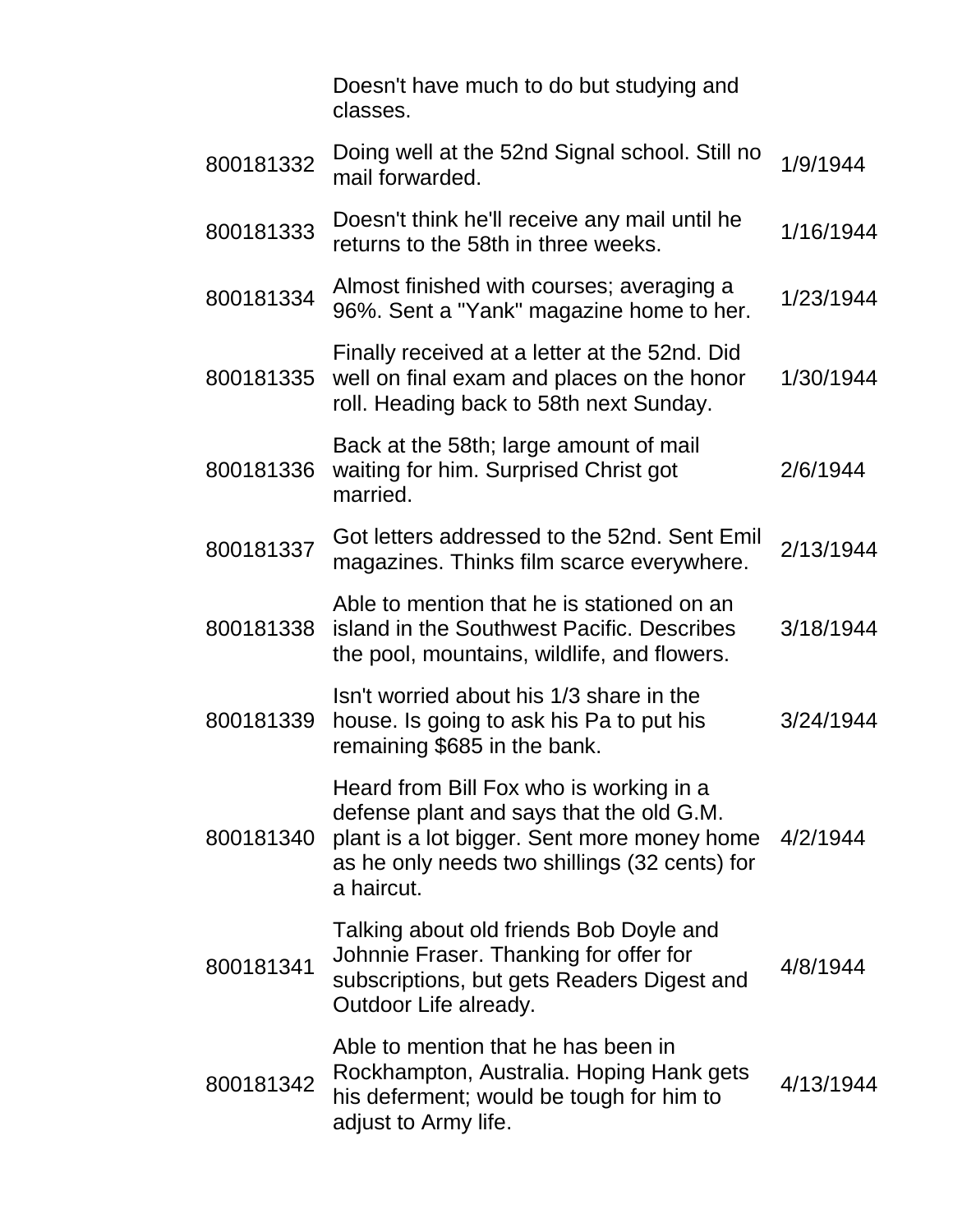| 800181343 | Hasn't written in a while because they have<br>moved into enemy territory in New Guinea.<br>Surprised the Japanese soldiers and was<br>able to pick up a hand powered flashlight as<br>a souvenir.                            | 4/29/1944 |
|-----------|-------------------------------------------------------------------------------------------------------------------------------------------------------------------------------------------------------------------------------|-----------|
| 800181344 | Building own radio; found Japanese<br>earphones to use as parts. Likes it better<br>than Australia, have had many air raid alerts<br>but only seen one plane.                                                                 | 5/14/1944 |
| 800181345 | Received the Coronet magazine she sent.<br>Spends most of his time in the repair tent.                                                                                                                                        | 5/30/1944 |
| 800181346 | They still don't have movies where he is, but<br>hope to soon. Hears that Chris has another<br>furlough; surprised that it's his fourth and<br>George hasn't had one.                                                         | 6/6/1944  |
| 800181347 | Sent postcards home. Hears they finally<br>started the second front; hopes the war will<br>finish quickly now. Feels lucky to have not<br>been sent to England.                                                               | 6/10/1944 |
| 800181348 | Heard from Emil; still in New Guinea but not<br>near George. Will have been in the Army for<br>three years this 18th.                                                                                                         | 7/8/1944  |
| 800181349 | Sorry to hear about Uncle Frank passing<br>away. Hasn't seen Eddie yet or anyone he<br>knew from home. The group built a canoe<br>that quickly sank.                                                                          | 7/24/1944 |
| 800181350 | Glad that Rosalie is alright after her<br>accident. Visited a native village in a sail<br>boat.                                                                                                                               | 7/31/1944 |
| 800181351 | Still in New Guinea but moved to a different<br>place which is hot and dusty. War news<br>seems good and hopes to be home for his<br>next birthday.                                                                           | 8/7/1944  |
| 800181352 | Stomach has been much better lately. Got a<br>letter from Uncle John and sent him some<br>invasion money in return. Sent his Japanese<br>flashlight and a native ax head home along<br>with Australian and New Zealand coins. | 8/20/1944 |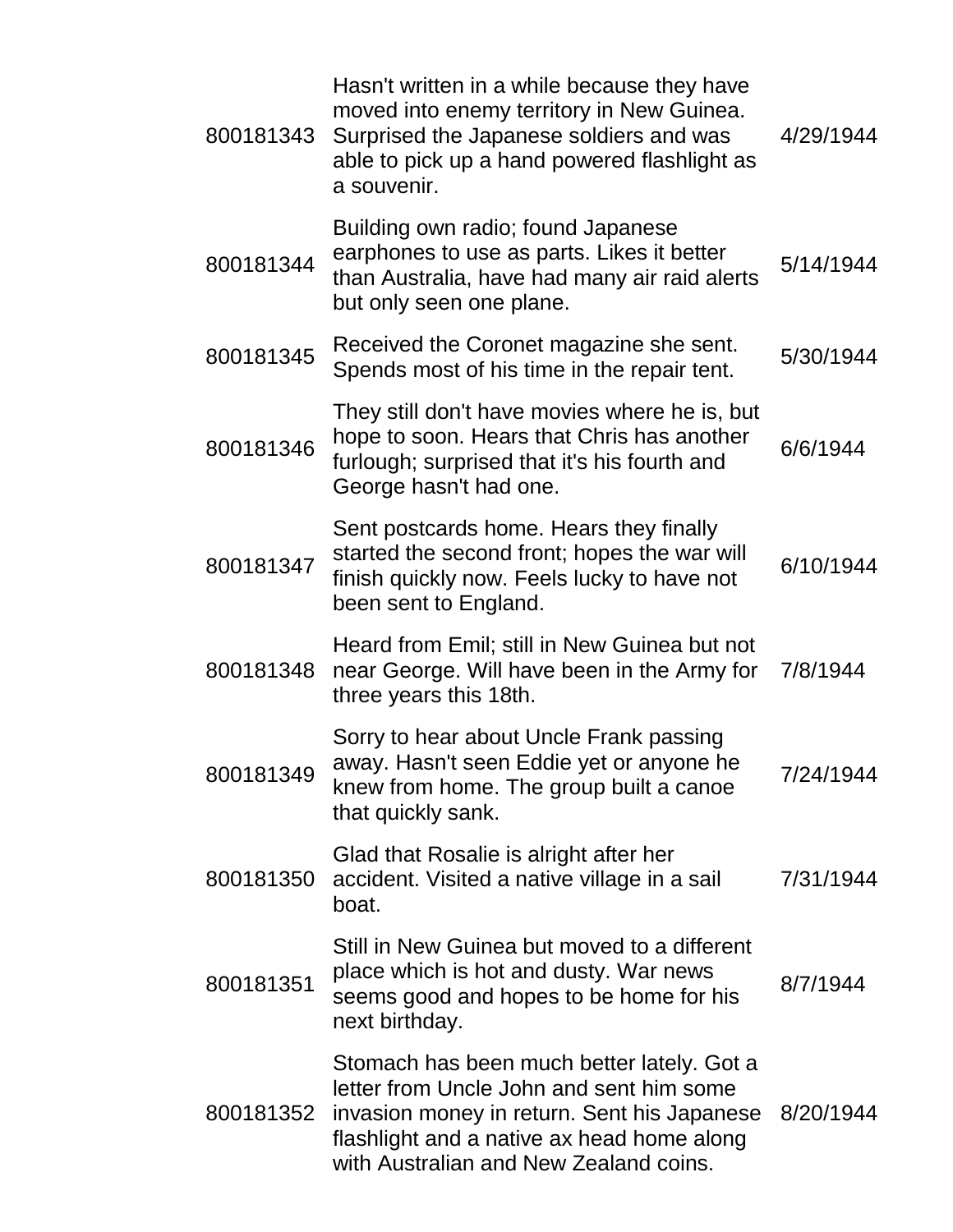| 800181353 | Should have written earlier but been busy<br>working on his radio; picks up stations from<br>Tokyo, Australia, China, and San Francisco.<br>Says not to worry as the Japanese soldiers<br>have been pushed out and natives are<br>friendly. | 8/29/1944  |
|-----------|---------------------------------------------------------------------------------------------------------------------------------------------------------------------------------------------------------------------------------------------|------------|
| 800181354 | Going to see a movie about the gangster,<br>Roger Toughy. Had a stage show a few<br>weeks ago with Bob Hope, Jerry Colonna,<br>and Frances Langford.                                                                                        | 9/3/1944   |
| 800181355 | Wishes he could have some of the tomatoes<br>their picking at the farm. Just heard the<br>European news and it sounds good; end of<br>war seems to be in sight.                                                                             | 9/10/1944  |
| 800181356 | Hears that Art is going overseas; glad that<br>USO soldiers are being sent finally.                                                                                                                                                         | 9/18/1944  |
| 800181357 | Sorry to hear the Yank magazine he sent<br>ended up in bad shape. The only thing he<br>would ask for Christmas would be a bill fold.<br>Yesterday was two years overseas.                                                                   | 9/25/1944  |
| 800181358 | Situation where he is stationed hasn't<br>changed much. Six months since they left<br>civilization and jungle life is boring.                                                                                                               | 9/30/1944  |
| 800181359 | Figures he has \$1,255 saved at this point.<br>Glad she's sending food instead of things as<br>he has enough to haul around.                                                                                                                | 10/9/1944  |
| 800181360 | Weather is hot and misses cooler climate.<br>Hopes this is his last Christmas in the<br>tropics.                                                                                                                                            | 10/17/1944 |
| 800181361 | Forgot to mention he received birthday<br>cards from her. Mostly watches movies or<br>listens to his radio; hears that things are<br>going well in the Philippines.                                                                         | 10/22/1944 |
| 800181362 | Heard from Emil that he was a part of<br>another invasion on one of the islands.                                                                                                                                                            | 10/30/1944 |
| 800181363 | Another group of soldiers got picked for<br>rotation but his name wasn't called. Bought                                                                                                                                                     | 11/5/1944  |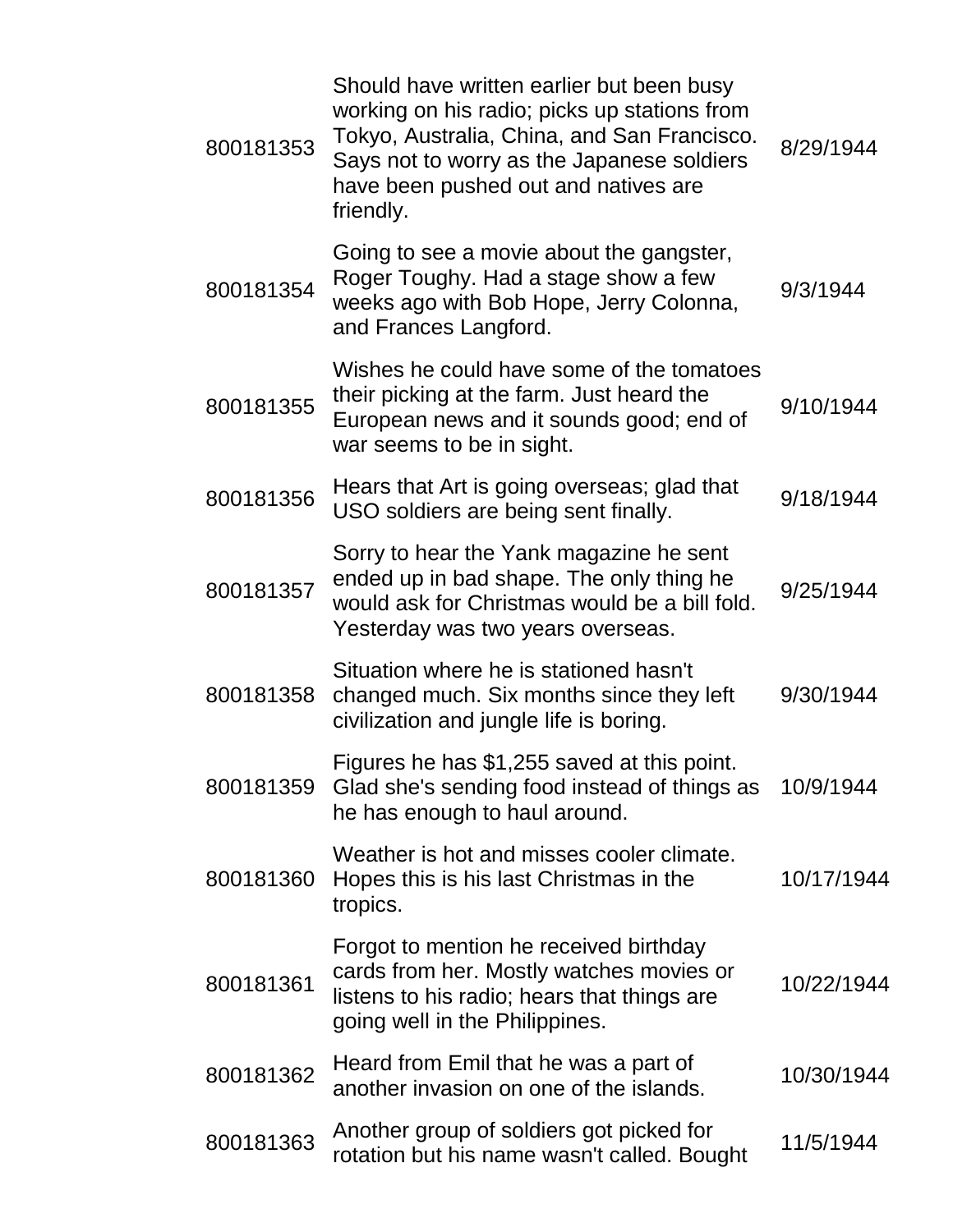|           | a bracelet made of cat's eye shells and<br>sending it to her.                                                                                      |            |
|-----------|----------------------------------------------------------------------------------------------------------------------------------------------------|------------|
| 800181364 | Received Christmas cards and magazines.<br>Asking about Art; heard that things are at a<br>standstill where he is.                                 | 11/12/1944 |
| 800181365 | Caught up on sleep because it was finally<br>cool due to a rain. Stomach has been worse<br>lately. Still hears from John Bestmann<br>occasionally. | 11/17/1944 |
| 800181366 | Still somewhere in the Netherlands Indies.<br>Had turkey for Thanksgiving.                                                                         | 11/23/1944 |
| 800181367 | Is very hot but can't take off shirts or roll up<br>sleeves to keep from getting malaria. Thinks<br>Emil may be in the Philippines.                | 11/28/1944 |
| 800181368 | Enclosing seven Japanese invasion notes.<br>Hasn't received any Christmas packages<br>yet.                                                         | 11/30/1944 |
| 800181369 | Received three Christmas packages from<br>them: fruit cake and bill fold. Also a package<br>from Ernie.                                            | 12/10/1944 |
| 800181370 | Got another package from them with<br>Georgie's name on it. Signed and mailed a<br>card from the bank to her.                                      | 12/17/1944 |
| 800181371 | Another round of soldiers going home on<br>rotation.                                                                                               | 12/21/1944 |
| 800181372 | [A Christmas card sent through picture V-<br>mail]                                                                                                 | 12/1944    |
|           |                                                                                                                                                    |            |

|  | <b>Correspondence to Ann</b>                                                                                                                             | 1945   |
|--|----------------------------------------------------------------------------------------------------------------------------------------------------------|--------|
|  | Aboard a ship heading for a new location;<br>800181373 part of a convoy. Might not be able to write<br>for a while. Met a guy from Irving and<br>Harlem. | 1/1945 |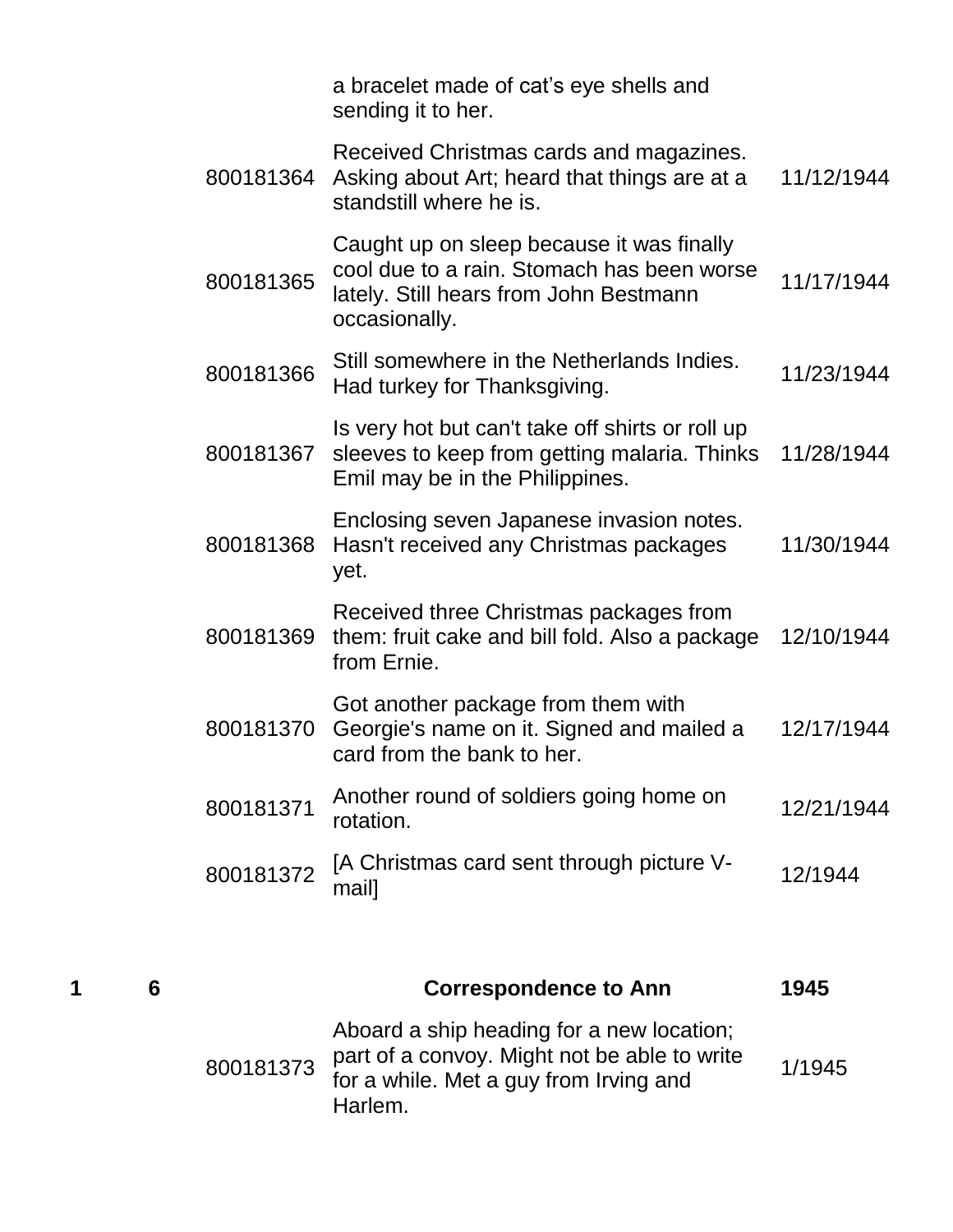| 800181374 | Landed in the Philippines after a long boat<br>ride. Can't explain what the place is like due<br>to censors.                                                                                                                                                                                                                 | 1/13/1945 |
|-----------|------------------------------------------------------------------------------------------------------------------------------------------------------------------------------------------------------------------------------------------------------------------------------------------------------------------------------|-----------|
| 800181375 | Still can't say where he is, but mentions it is<br>necessary to have a fox hole; climate drier<br>and people friendly.                                                                                                                                                                                                       | 1/23/1945 |
| 800181376 | Able to mention that he is now with the 1st<br>Corps. Location is a more civilized place,<br>some speak English, women carry things on<br>their heads, still use oxen to pull carts, and<br>water buffalo for plowing. Has bought<br>chickens, bananas, and peanuts. Says he<br>lost his best friend last month to rotation. | 2/3/1945  |
| 800181377 | Thinks that she's probably heard of the 1st<br>Corps on the radio. Has only had two three-<br>day passes since July 1941.                                                                                                                                                                                                    | 2/13/1945 |
| 800181378 | Received package of tomato juice and a<br>separate of Mrs. Stevens's candy. Thinks<br>the beautiful topical isles in the movies are<br>how they actually are.                                                                                                                                                                | 2/18/1945 |
| 800181379 | Repaired pocket watch. Has guard duty and<br>will miss the show tonight; have movies<br>three times a week. Signed up for rotation<br>again.                                                                                                                                                                                 | 2/25/1945 |
| 800181380 | Built a shack; used bamboo and straw.<br>Feels guilty for getting the money Uncle<br>Frank left; Aunt Annie should have it all.<br>Went to a town to work on a machine and<br>saw a lot of wrecked Japanese tanks and<br>trucks.                                                                                             | 3/6/1945  |
| 800181381 | Worked on a few machines in town in the<br>morning; Relaxing with a beer and pretzel<br>now. Building another radio. Wonders if<br>she's read about his corps yet and figured<br>out where he is located.                                                                                                                    | 3/18/1945 |
| 800181382 | Asking if Frank Borks is home on furlough or<br>rotation. Weather has been very hot lately.<br>Talk about his radio.                                                                                                                                                                                                         | 4/11/1945 |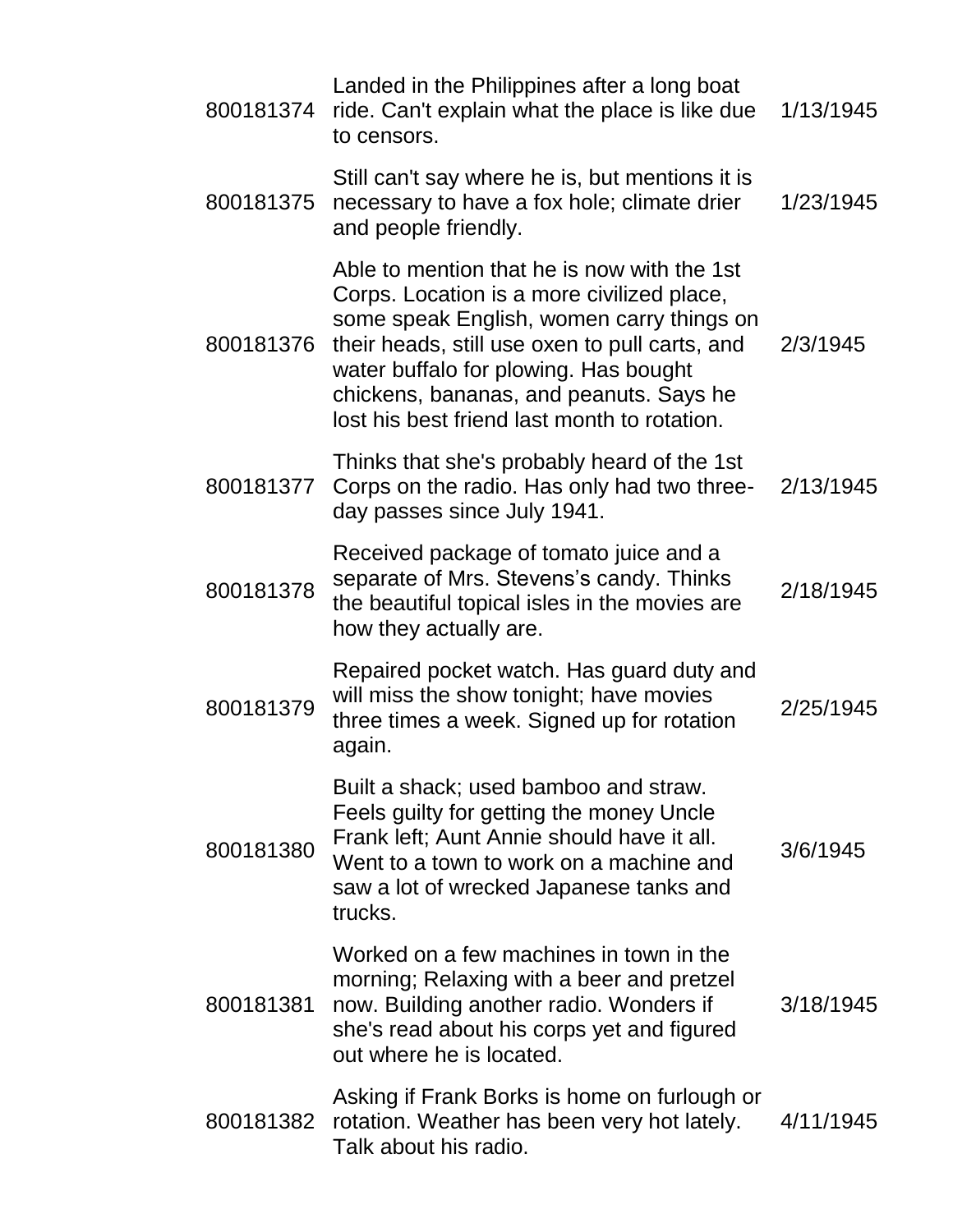| 800181383 | Surprised to hear Chris is a father; must be<br>tough for him in France now. Heat in the<br>jungle gets up to 130 degrees. Bought a<br>new watch. Talks about Uncle Frank's<br>money and what the Bestmann's think of it<br>all. Says it sounds like more men are being<br>drafted. | 4/21/1945 |
|-----------|-------------------------------------------------------------------------------------------------------------------------------------------------------------------------------------------------------------------------------------------------------------------------------------|-----------|
| 800181384 | Says that air-mail is arriving faster than v-<br>mail. Rotation quota lower than ever. Heard<br>that Joe Hoyka is now a father.                                                                                                                                                     | 5/1/1945  |
| 800181385 | Bets there was quite a celebration back<br>home at the word of the war in Europe being<br>over. Knows there is still a big job for them<br>in the East. Holding out for a rotation spot<br>instead of furlough. Sending home more<br>Japanese invasion money.                       | 5/10/1945 |
| 800181386 | Sad to hear about Eugene being killed.<br>Talks about not drinking the very strong<br>whiskey here; only beers from the U.S. New<br>points system of going home.                                                                                                                    | 5/17/1945 |
| 800181387 | Sending home an issue of a magazine he<br>gets from G.M. Laboratories every month.<br>Sees that they are enlarging the plant and<br>number of employees; doesn't think he'll<br>want to go back to work there.                                                                      | 5/24/1945 |
| 800181388 | Received the deed she mention and is<br>signing and returning it; can forward it on to<br>Uncle John. Also sending the letter from the<br>lawyer.                                                                                                                                   | 5/26/1945 |
| 800181389 | Happy to hear that John finally got a<br>girlfriend; thinks it's probably easier since<br>there is a shortage of men back home.<br>Explaining the points system.                                                                                                                    | 6/1/1945  |
| 800181390 | Moral has gone up a lot since news of the<br>point system. Built another radio for a guy.<br>Talking about business with Uncle Frank<br>and Aunt Annie.                                                                                                                             | 6/11/1945 |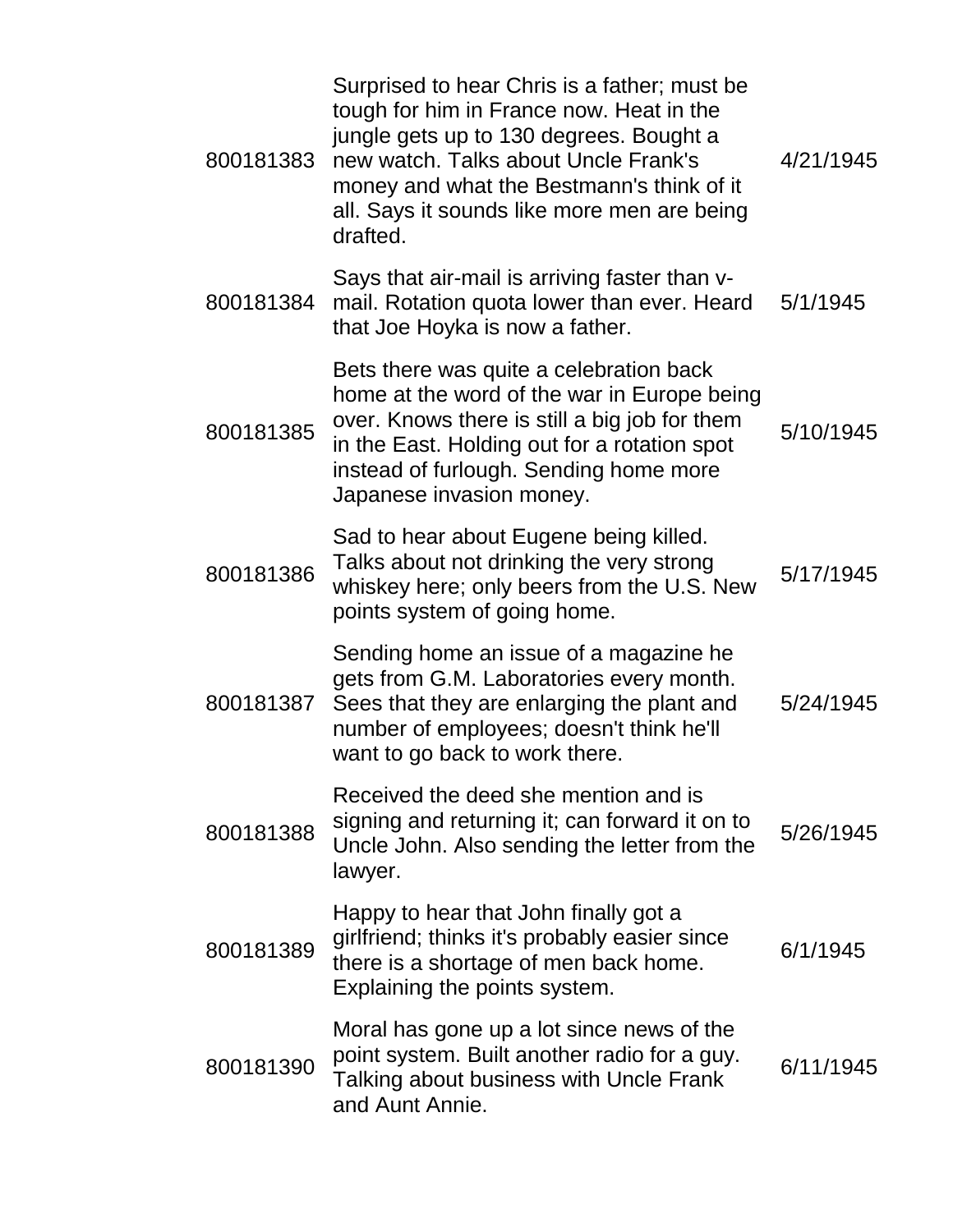| 800181391 | Sending home a picture and its negative.<br>Got a promotion to Sergeant; T-4. Getting<br>paid \$100 a month now.                                                                                                                                              | 6/18/1945 |
|-----------|---------------------------------------------------------------------------------------------------------------------------------------------------------------------------------------------------------------------------------------------------------------|-----------|
| 800181392 | Further explaining the points systems. Says<br>that Chris will have 12 extra for a child and<br>five extra for receiving a purple heart for<br>being wounded. Building another radio.                                                                         | 6/26/1945 |
| 800181393 | Glad she received the deed and had it<br>looked over by the lawyer. Says that men<br>with 85 points or less get furloughs and over<br>get rotation; he has 88.                                                                                                | 7/1/1945  |
| 800181394 | Surprised by a visit from Emil Schier. Been<br>getting bananas, pineapples, and mangoes.                                                                                                                                                                      | 7/15/1945 |
| 800181395 | Sold a radio for \$75 and working on another<br>one. Sees Emil regularly now and they go to<br>the movies. Enclosing a news sheet on the<br>points system with a cartoon.                                                                                     | 7/29/1945 |
| 800181396 | Heard Ray Hedges is having another baby.<br>Sorry to hear about Schibor and Pa not<br>talking. Only has few bottles of beer every<br>once in a while.                                                                                                         | 8/6/1945  |
| 800181397 | Still been celebrating the ending of the war.<br>Soldiers with 89 are heading home; one<br>more than he has. Doesn't think he'll travel<br>much once he gets back. Hoping he gets to<br>go home on the same trip as Emil.                                     | 8/18/1945 |
| 800181398 | Lost his pen so has to write in pencil. Asks<br>to not send Christmas present this year<br>because he hopes to be home. They all<br>have been celebrating Japan's offer of<br>surrender. Doesn't think they would have<br>unless the Atomic bomb was dropped. | 8/13/1945 |
| 800181399 | Heard the signing of the peace terms; the<br>war is really over. Soldiers with 85 or more<br>points will be discharged by end of<br>November. (Page 2 missing).                                                                                               | 9/2/1945  |
| 800181400 | Leaving the 58th tomorrow morning. Very<br>happy to be heading home after three years                                                                                                                                                                         | 9/5/1945  |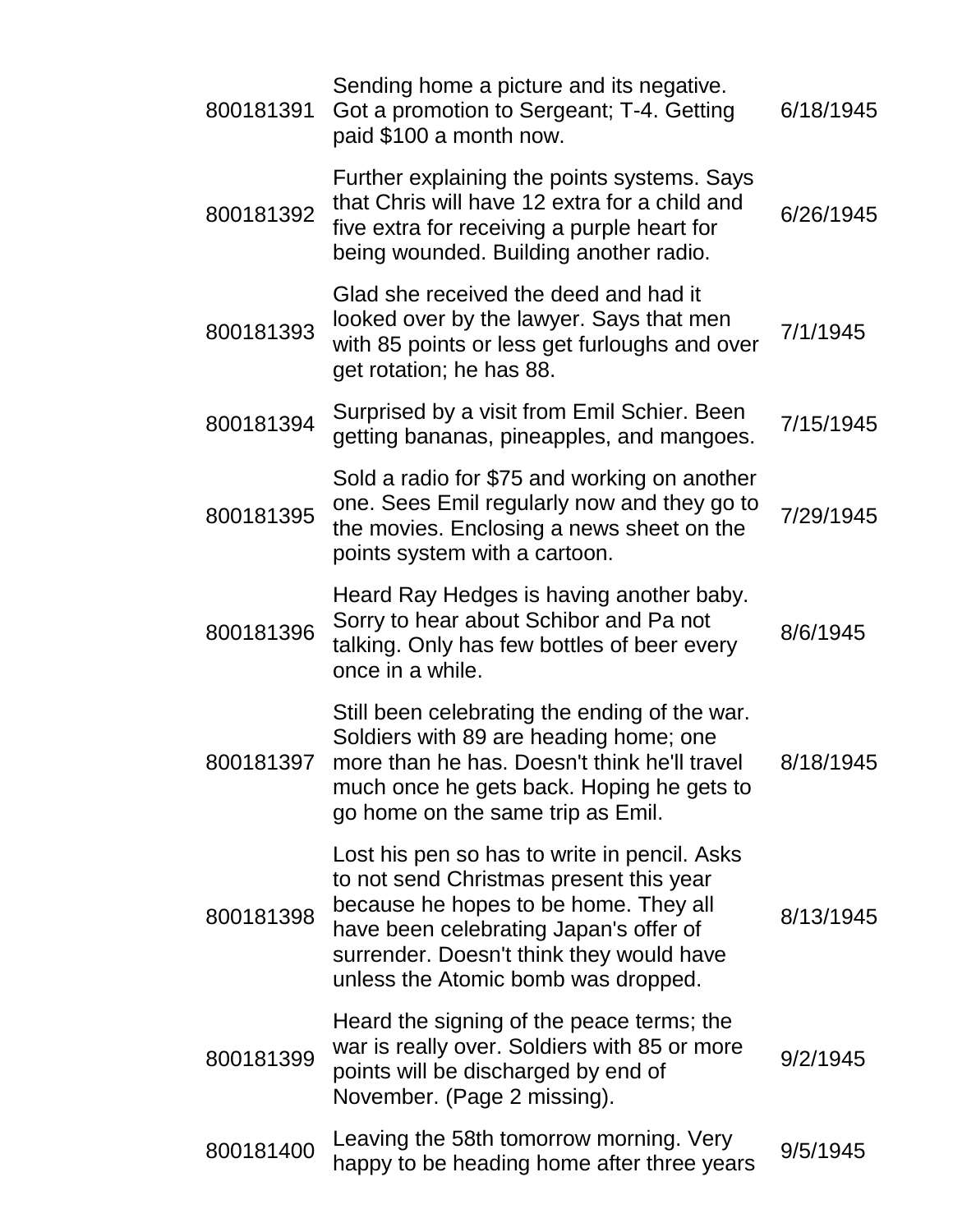overseas.

| 7 |           | <b>Military Documents &amp; Certificates and</b><br><b>Forms</b>                                     | 1941-1954, n.d. |
|---|-----------|------------------------------------------------------------------------------------------------------|-----------------|
|   | 800181401 | Selective Service card. Directed to report to<br>E. Perry Vaughan, M.D. for physical.                | 5/20/1941       |
|   | 800181402 | Letter from Edward J. Kelly, Mayor of<br>Chicago.                                                    | 7/25/1941       |
|   | 800181403 | Service Men's Trip: Group II - itinerary at<br>New York of the soldiers from Fort<br>Monmouth.       | 9/28/1941       |
|   | 800181404 | National Service Life Insurance certificate of<br>\$5,000.                                           | 2/1/1942        |
|   | 800181405 | <b>Acknowledgment of Special Dividend</b><br><b>Application: National Service Life insurance</b>     | n.d.            |
|   | 800181406 | Soldier's Data Book: Includes names and<br>addresses of fellow soldiers and friends.                 | 1942            |
|   | 800181407 | Certificate of Initiation in the Ancient Order<br>of the Deep - on board the U.S.S. Mount<br>Vernon. | 9/29/1942       |
|   | 800181408 | Mileage Ration card from a ration book.                                                              | 11/12/1942      |
|   | 800181409 | Soldier's Individual Pay Record booklet.                                                             | 6/15/1945       |
|   | 800181410 | "The Crow's Nest" newsletter; final issue -<br>for voyage 9/19/1945-10/3/1945.                       | 10/2/1945       |
|   | 800181411 | Ship Admiral Hugh Rodman statistics leaflet.<br>Map of journey on back.                              | 10/2/1945       |
|   | 800181412 | Army of the United States: Honorable<br>Discharge certificate.                                       | 10/17/1945      |
|   | 800181413 | Army of the United States: Honorable<br>Discharge certificate. (Miniaturized<br>photograph).         | 10/17/1945      |
|   | 800181414 | Army of the United States: Honorable<br>Discharge certificate. (Miniaturized                         | 10/18/1945      |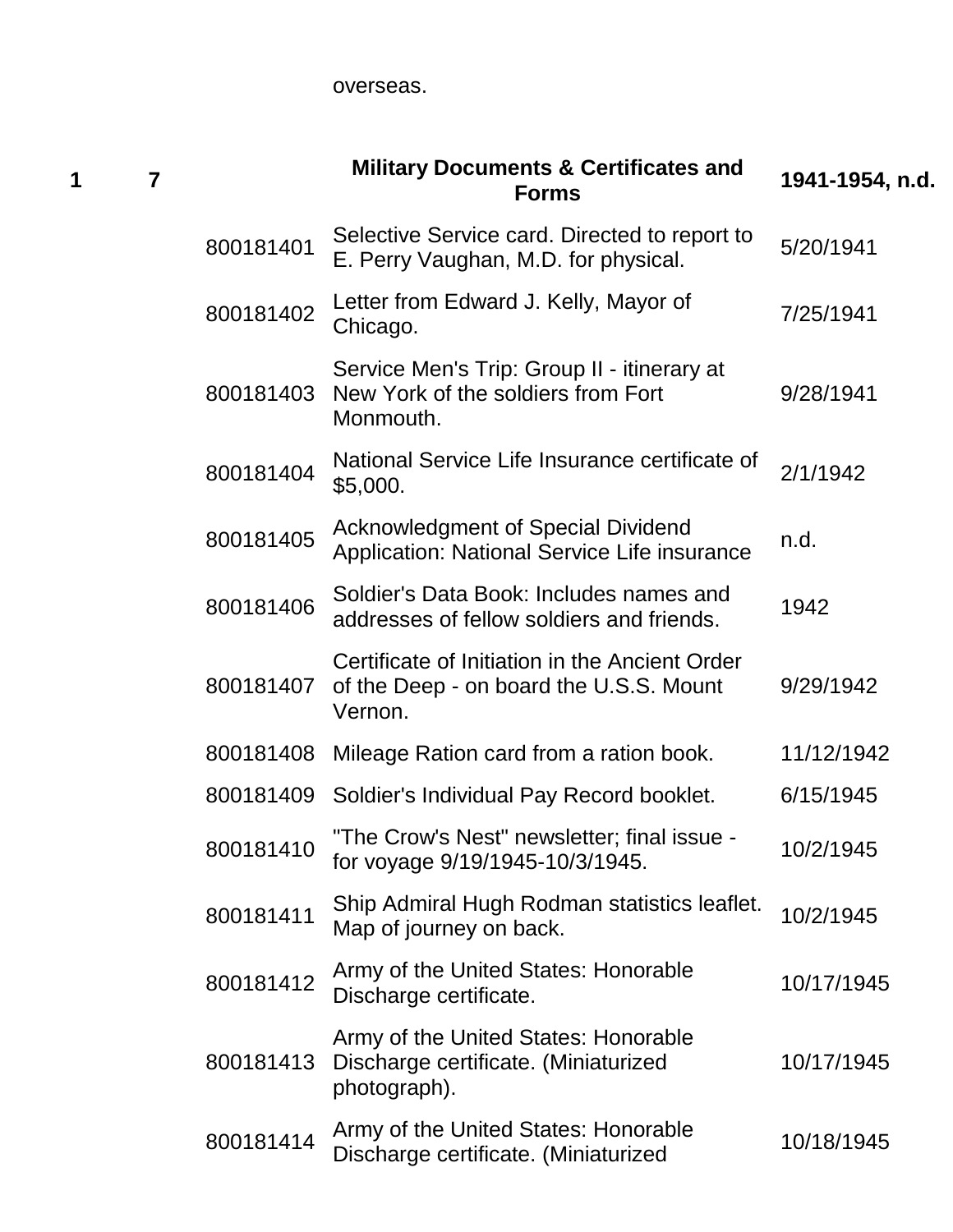photograph). (DUP)

|           | 800181415 Army Qualification Separation Record                                                                     | 10/17/1945       |
|-----------|--------------------------------------------------------------------------------------------------------------------|------------------|
| 800181416 | State of Illinois: Warrant of appreciation for<br>services to United States.                                       | n.d.             |
| 800181417 | Veterans Administration notification of<br>receipt form 526 for disability.                                        | 12/11/1945       |
| 800181418 | <b>Veterans Administration decision insurance</b><br>claim.                                                        | 5/6/1947         |
| 800181419 | Veteran Administration letter on lapsed<br>insurance.                                                              | 6/24/1947        |
|           | 800181420 W-2 Form. Withholding Statement-1951.                                                                    | 1951             |
|           | 800181421 W-2 Form. Withholding Statement-1952.                                                                    | 1952             |
| 800181422 | American Telephone and Telegraph<br><b>Company - Conversion Computation</b><br>Statement.                          | 2/10/1954        |
| 800181423 | <b>Presidential Memorial Certificate, Includes</b><br>form for ordering additional or replacement<br>certificates. | n.d.             |
| 800181424 | Handwritten "Telagraph Kode" reference<br>guide. "George Heinrich: 3:06 AM 4-6" on<br>back.                        | n.d.             |
| 800181425 | Tag: "Disabled Servicemen's Shop"<br>Addressed to Ann from Queen Street<br>Auckland.                               | n.d.             |
| 800181426 | Address of Pvt. Edward Czajkowski in San<br>Francisco.                                                             | n.d.             |
| 800181427 | Transmittal of and/or Entitlement to Awards:<br>Rudolph Elmer Kruse - Navy                                         | 3/15/1985        |
|           | <b>Newspaper and Magazine Clippings,</b><br><b>Misc. Correspondence</b>                                            | 1943, 1946, n.d. |
| 800181428 | Newspaper clipping of "Governmental<br>Benefits & Services Available for Veterans."                                | n.d.             |

**1 8**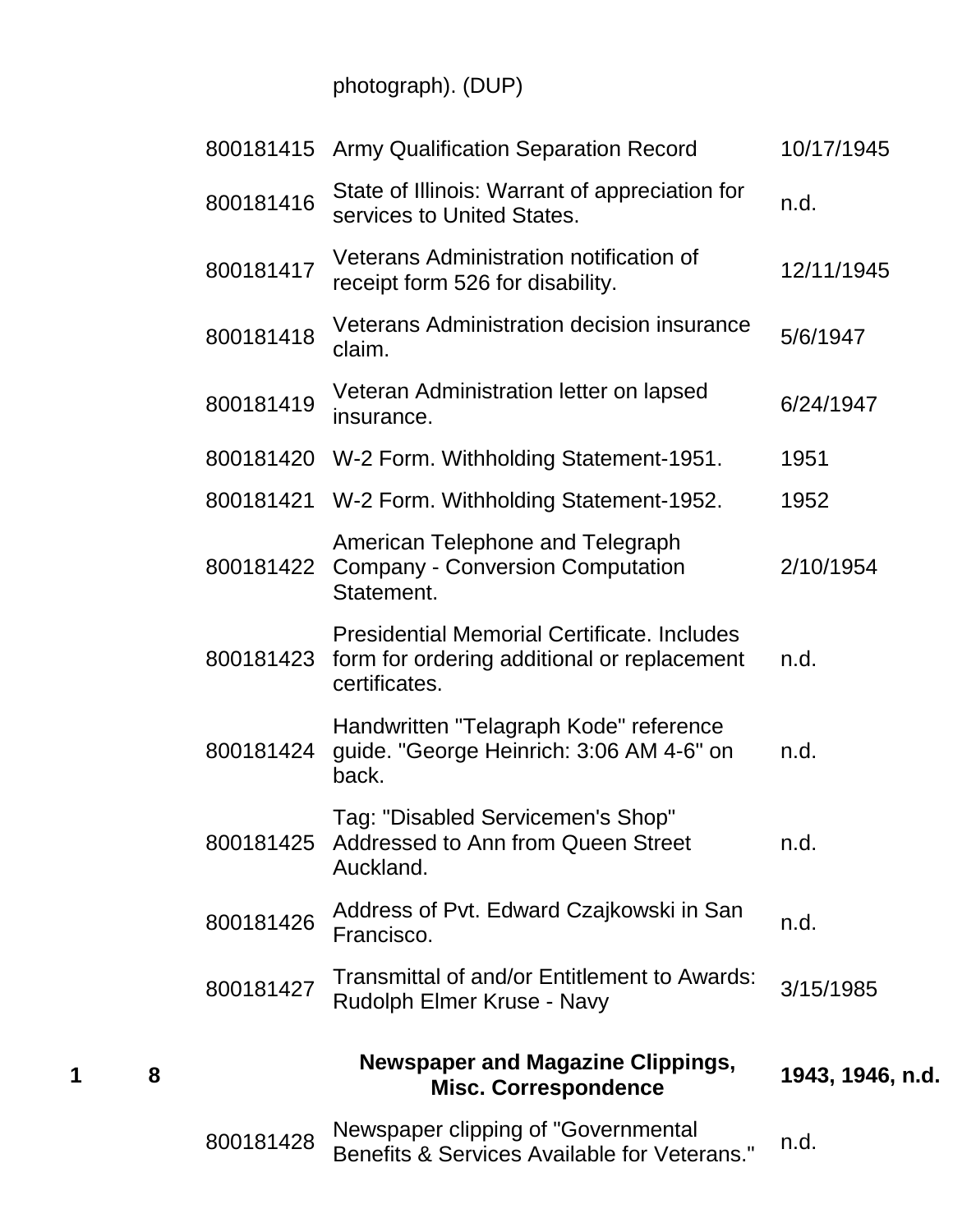| 800181429 | Newspaper clipping of "Portraits: Farewell at<br>Dusk" by James J. Metcalfe                                                                                                                                                                                                                             | n.d.      |
|-----------|---------------------------------------------------------------------------------------------------------------------------------------------------------------------------------------------------------------------------------------------------------------------------------------------------------|-----------|
| 800181430 | Newspaper clipping of "Portraits: On<br>Sunday" by James J. Metcalfe                                                                                                                                                                                                                                    | n.d.      |
| 800181431 | Newspaper clipping of "Portraits: Our Young<br>Soldiers" by James J. Metcalfe                                                                                                                                                                                                                           | n.d.      |
| 800181432 | Newspaper clipping of "Portraits: So Many<br>Miles" by James J. Metcalfe                                                                                                                                                                                                                                | n.d.      |
| 800181433 | Newspaper clipping of "Portraits:<br>Somewhere Tonight" by James J. Metcalfe                                                                                                                                                                                                                            | n.d.      |
| 800181434 | Newspaper clipping of "Portraits: Your<br>Name is in my Heart" by James J. Metcalfe                                                                                                                                                                                                                     | n.d.      |
| 800181435 | Newspaper clipping of "The 41st Didn't Take<br>Prisoners" by Capt. George S. Andrew, Jr.                                                                                                                                                                                                                | n.d.      |
| 800181436 | Newspaper clipping from "The Saturday<br><b>Evening Post"</b>                                                                                                                                                                                                                                           | 7/27/1946 |
| 800181437 | Newspaper clipping from "The American"<br>Weekly" of "The Soldier Whose Letter Never<br>Comes" by The Parker Pen Company.                                                                                                                                                                               | n.d.      |
| 800181438 | Newspaper clipping from the "Daily Times,<br>Chicago" with individual soldiers pictures,<br>including George. (3 copies)                                                                                                                                                                                | 2/12/1943 |
| 800181439 | Douglas: Airview News - Chicago. Volume<br>1, Number 19.                                                                                                                                                                                                                                                | 10/5/1943 |
| 800181440 | Magazine clipping from "Outdoor Life<br>Magazine" of a shooting range with the<br>note: "This is the range I shot at."                                                                                                                                                                                  | n.d.      |
| 800181441 | To: George; From: Ann; Sorry he can't come<br>back home, it will be a fast year for him<br>though. Wishes he could stay at Camp<br>Grant. Bought a 1938 Plymouth for \$350.<br>General talk about neighbors leaving for the<br>Army. Hoping his stomach is better and that<br>he makes lots of friends. | 1941      |
|           | 800181442 "A Tribute to my Brother - A. Moeller" Two                                                                                                                                                                                                                                                    | n.d.      |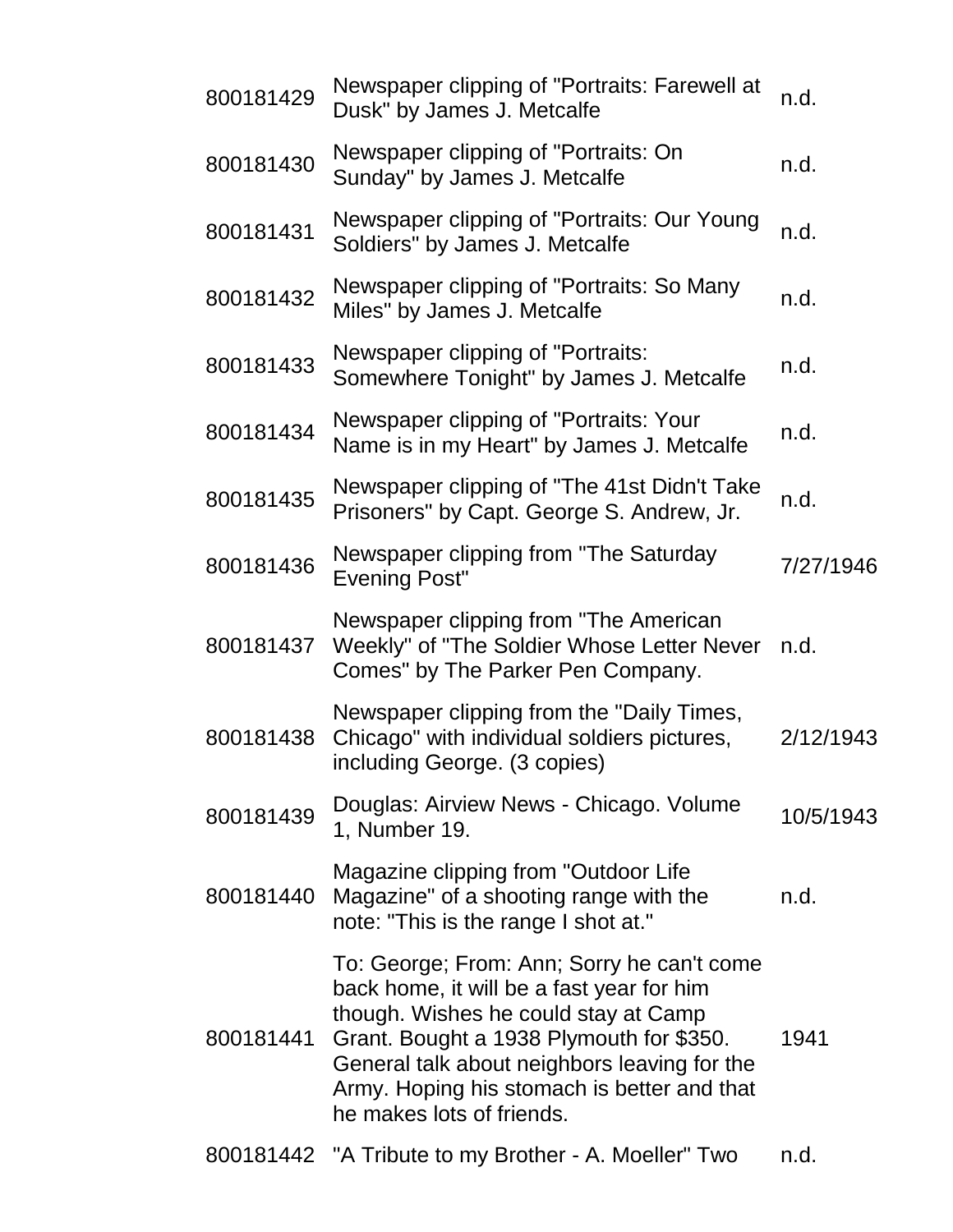|   |   |           | poems written by Ann about George                                                                                                                                                                                                                                                                                       |           |
|---|---|-----------|-------------------------------------------------------------------------------------------------------------------------------------------------------------------------------------------------------------------------------------------------------------------------------------------------------------------------|-----------|
|   |   | 800181443 | To: Gust Heinrich; From: H.S. Vaughn;<br>Enclosing rent check. Hasn't heard from<br>George about trying to get on with the<br>Illinois Bell Telephone Company yet. He<br>wouldn't have a problem getting a job there<br>if he passes his physical; hoping his<br>condition has completely vanished and he is<br>better. | 1/31/1946 |
| 2 | 1 |           | <b>Photographs</b>                                                                                                                                                                                                                                                                                                      |           |
|   |   | 800181444 | George Heinrich, Chester Van, and Emil<br>Schier on a beach.                                                                                                                                                                                                                                                            |           |
|   |   | 800181445 | George Heinrich, Chester Van, and Emil<br>Schier on a beach. (DUP)                                                                                                                                                                                                                                                      |           |
|   |   | 800181446 | George sitting on a log on the beach. "My<br>Soldier Boy: Camp McQuaide Watsonville,<br>California. But he expects to be transferred<br>soon.                                                                                                                                                                           |           |
|   |   | 800181447 | George standing "in front of the barracks at<br>Ft. Monmouth N.J.                                                                                                                                                                                                                                                       |           |
|   |   | 800181448 | George standing in front of barracks at Ft.<br>Monmouth N.J. (hands behind his back)                                                                                                                                                                                                                                    |           |
|   |   |           | 800181449 George standing in jeans "Friday Morning"                                                                                                                                                                                                                                                                     |           |
|   |   | 800181450 | George and three other soldiers standing "in<br>front of barracks" with clothes handing to<br>dry.                                                                                                                                                                                                                      |           |
|   |   | 800181451 | Chester Van, Emil Schier, two other<br>soldiers, and George Heinrich standing in<br>front of barracks.                                                                                                                                                                                                                  |           |
|   |   |           | 800181452 George in uniform "Me on a telephone pole"                                                                                                                                                                                                                                                                    |           |
|   |   |           | 800181453 George holding a horseshoe                                                                                                                                                                                                                                                                                    |           |
|   |   |           | 800181454 George about to throw a horseshoe                                                                                                                                                                                                                                                                             |           |
|   |   |           | 800181455 George writing a letter                                                                                                                                                                                                                                                                                       |           |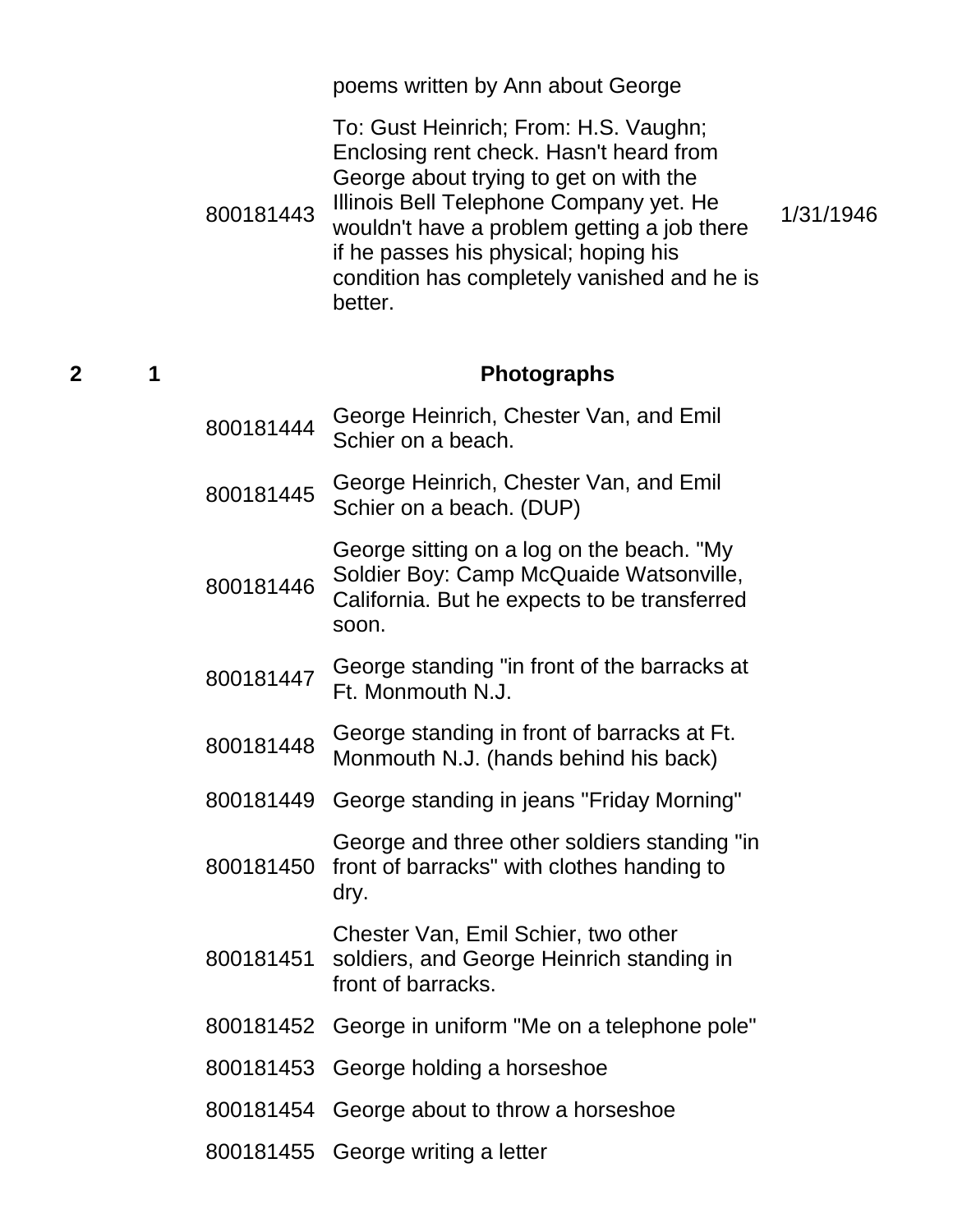|           | 800181456 George wearing a gasmask                                        |
|-----------|---------------------------------------------------------------------------|
| 800181457 | George wearing a helmet, walking through<br>barracks.                     |
| 800181458 | George in uniform, posing against a fence.                                |
| 800181459 | George in uniform, posing against a fence.<br>(DUP)                       |
| 800181460 | George in uniform, posing against a fence.<br>(DUP Large).                |
| 800181461 | Three men and one woman standing in front<br>of a house.                  |
| 800181462 | George and Emil with bags packed.                                         |
| 800181463 | George and Emil with bags packed. (DUP)                                   |
| 800181464 | George holding bag over his shoulder and<br>another soldier.              |
| 800181465 | George standing in a doorway.                                             |
| 800181466 | George leaning against a tent with a sign<br>that reads: "Teletype"       |
| 800181467 | George leaning against a tent with a sign<br>that reads: "Teletype" (DUP) |
| 800181468 | George standing amongst a lot of small<br>trees.                          |
| 800181469 | George sitting on a log amongst a lot of<br>small trees.                  |
| 800181470 | George sitting on a log amongst a lot of<br>small trees. (DUP)            |
| 800181471 | George sitting on a log amongst a lot of<br>small trees. (DUP)            |
| 800181472 | George sitting on a log amongst a lot of<br>small trees. (DUP)            |
| 800181473 | George sitting on a log amongst a lot of<br>small trees. (DUP)            |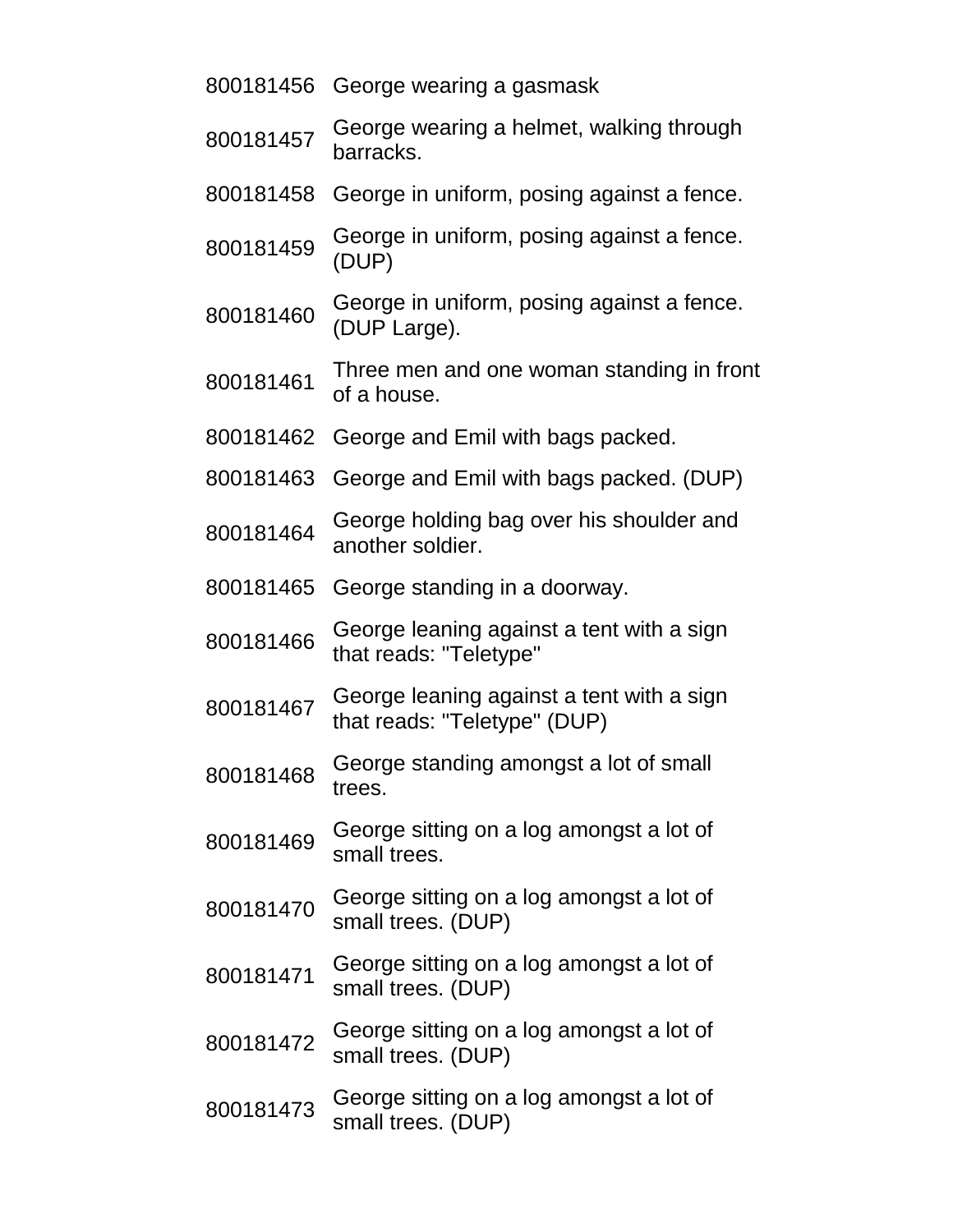<sup>800181474</sup> George and another soldier standing amongst a lot of small trees. <sup>800181475</sup> George and another soldier standing amongst a lot of small trees. (DUP) <sup>800181476</sup> George and another soldier standing amongst a lot of small trees. (DUP) <sup>800181477</sup> George and another soldier standing amongst a lot of small trees. (DUP) <sup>800181478</sup> George sitting in a chair "on the roof of the Tudor Hotel in New York" 800181479 "Bill and I (George) on 42 St. New York City" 800181480 Emil Schier in uniform with bags. <sup>800181481</sup> Double exposed photograph of soldiers in the forest. 800181482 Group of soldiers in the forest. 800181483 Eucalyptus, Trees where we spent "Van, Malinowski, Heinrich - Forest of Christmas, Camp McQuaide." 800181484 George and two other soldiers in the forest. 800181485 George and two other soldiers in the forest (different pose). <sup>800181486</sup> Soldier standing in front of a tent in the forest. <sup>800181487</sup> Two soldiers sitting in front of a tent in the forest. 800181488 Group of soldiers in the forest with barrels and crates. 800181489 Pittman, Emil Schier - Camp McQuaide "George Heinrich, Chester Van, Merle California" 800181490 George Heinrich, Chester Malinowski" at "Zeke Wittschers, Chester Van, Emil Schier, Camp McQuaide.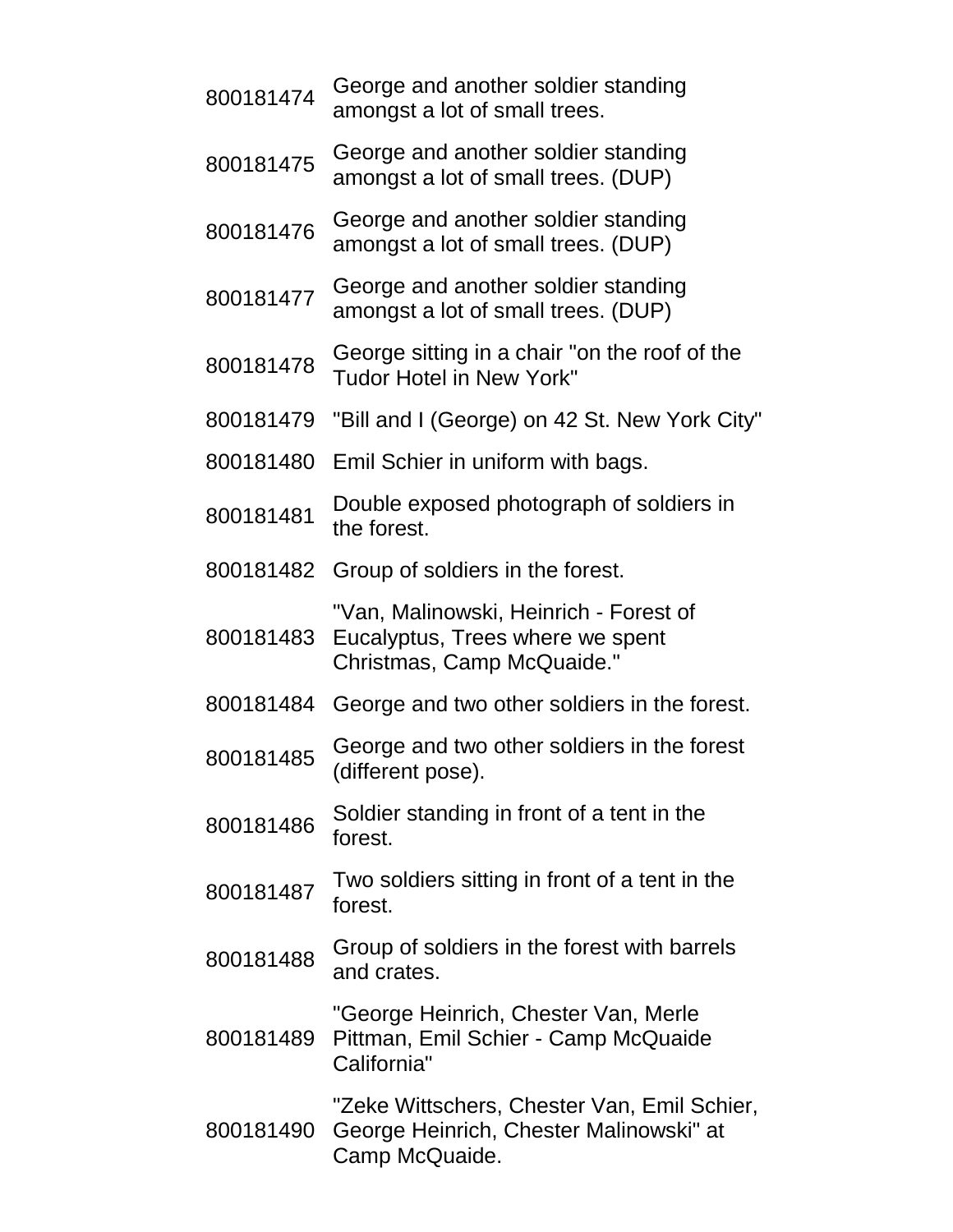- 800181491 Emil standing in uniform in front of barracks.
- 800181492 George and two soldiers standing in front of palms.
- <sup>800181493</sup> Chester Van, Emil Schier, and another soldier standing in front of palms.
- <sup>800181494</sup> George, another solider, and Emil standing by the water at the beach.
- <sup>800181495</sup> George and two soldiers standing by the water at the beach.
- <sup>800181496</sup> George and two soldiers standing on land near the beach.
- <sup>800181497</sup> George and two soldiers standing on a cliff near the beach.
- 800181498 Man and woman posing.
- <sup>800181499</sup> Two women, a man, and two children in front of a house.
- 800181500 Two women and two children in front of a house.
- 800181501 Two women and two children in front of a car.
- 800181502 Man and two children in front of a house.
- 800181503 Two children standing in front of a house.
- <sup>800181504</sup> Man, woman, and two children standing in front of a house.
- 800181505 Two children playing on a tricycle.
- <sup>800181506</sup> Man, two women, and two children standing in front of a house.
- <sup>800181507</sup> Man, woman, and two children with a tricycle.
- 800181508 Young girl standing in front of an Honor Roll plaque.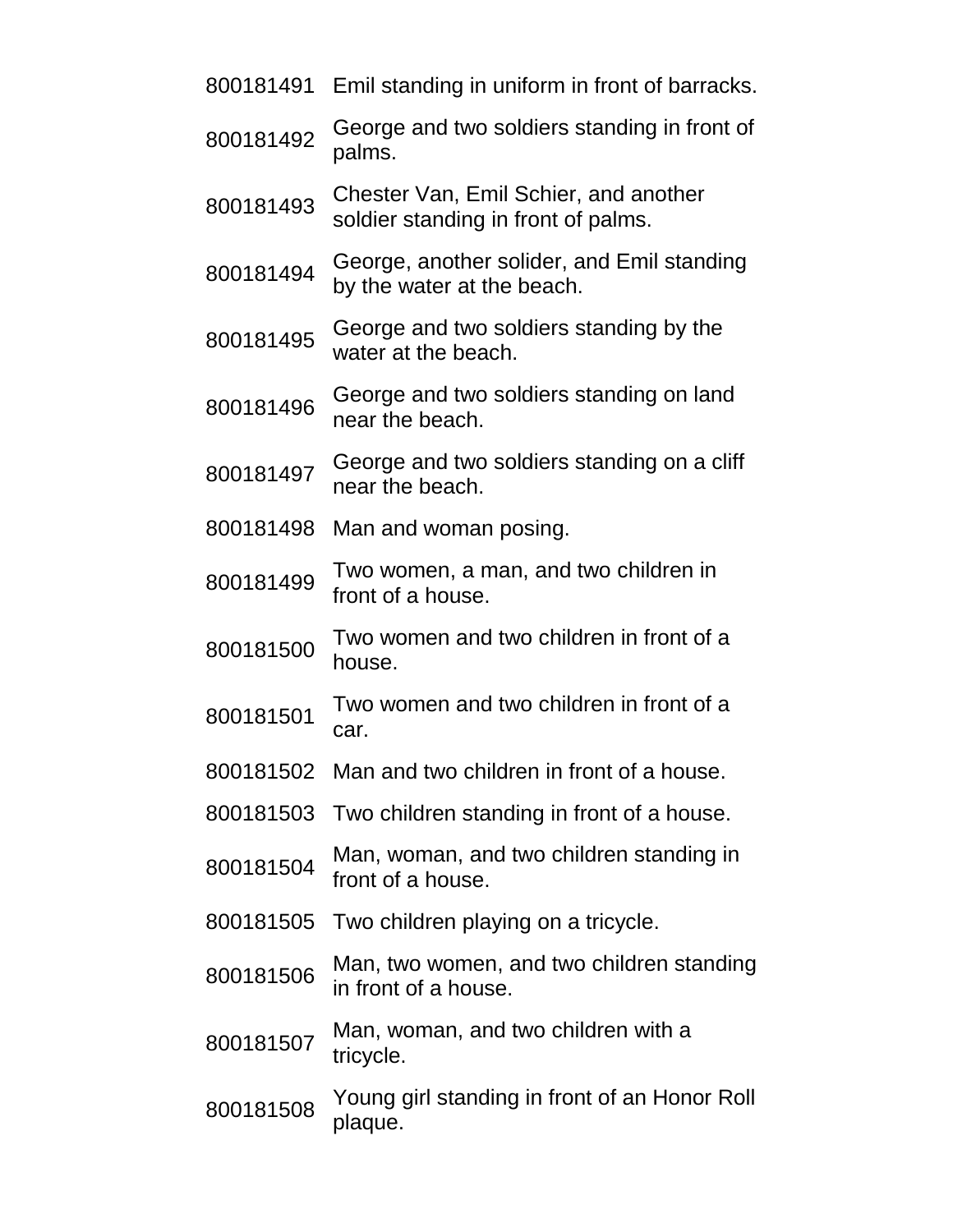| 800181509 | Man, woman, and two children with a<br>tricycle in front of house.                                                       |
|-----------|--------------------------------------------------------------------------------------------------------------------------|
| 800181510 | Man, two women, and two children with a<br>tricycle in front of house.                                                   |
| 800181511 | Child in front of a house.                                                                                               |
| 800181512 | Two children standing in the rain.                                                                                       |
| 800181513 | Man and woman posing in front of brick<br>house.                                                                         |
| 800181514 | Man and woman standing in front of a brick<br>house.                                                                     |
| 800181515 | Woman pointing to a bulletin board outside,<br>sign reads: "Attention, No meeting this<br>month, next meeting April 13." |
| 800181516 | Young boy on a tricycle.                                                                                                 |
| 800181517 | You boy and girl on a tricycle.                                                                                          |
| 800181518 | Girl standing by a tree looking at house<br>windows.                                                                     |
| 800181519 | Two men and a woman standing by house.                                                                                   |
| 800181520 | George standing on steps of barracks.                                                                                    |
| 800181521 | Small photograph of soldier in front of<br>barracks (Oct. 43 - Passed by U.S. Army<br>Examiner stamp on back).           |
| 800181522 | George with group of nine other soldiers.                                                                                |
| 800181523 | George in uniform, standing in front of<br>barracks.                                                                     |
| 800181524 | George in casual jacket.                                                                                                 |
|           | 800181525 Face shot of George.                                                                                           |
| 800181526 | George in robe outside.                                                                                                  |
| 800181527 | George in uniform, standing in front of<br>building with sign that reads: "Barracks 3<br>Co. D. 20 Platoon."             |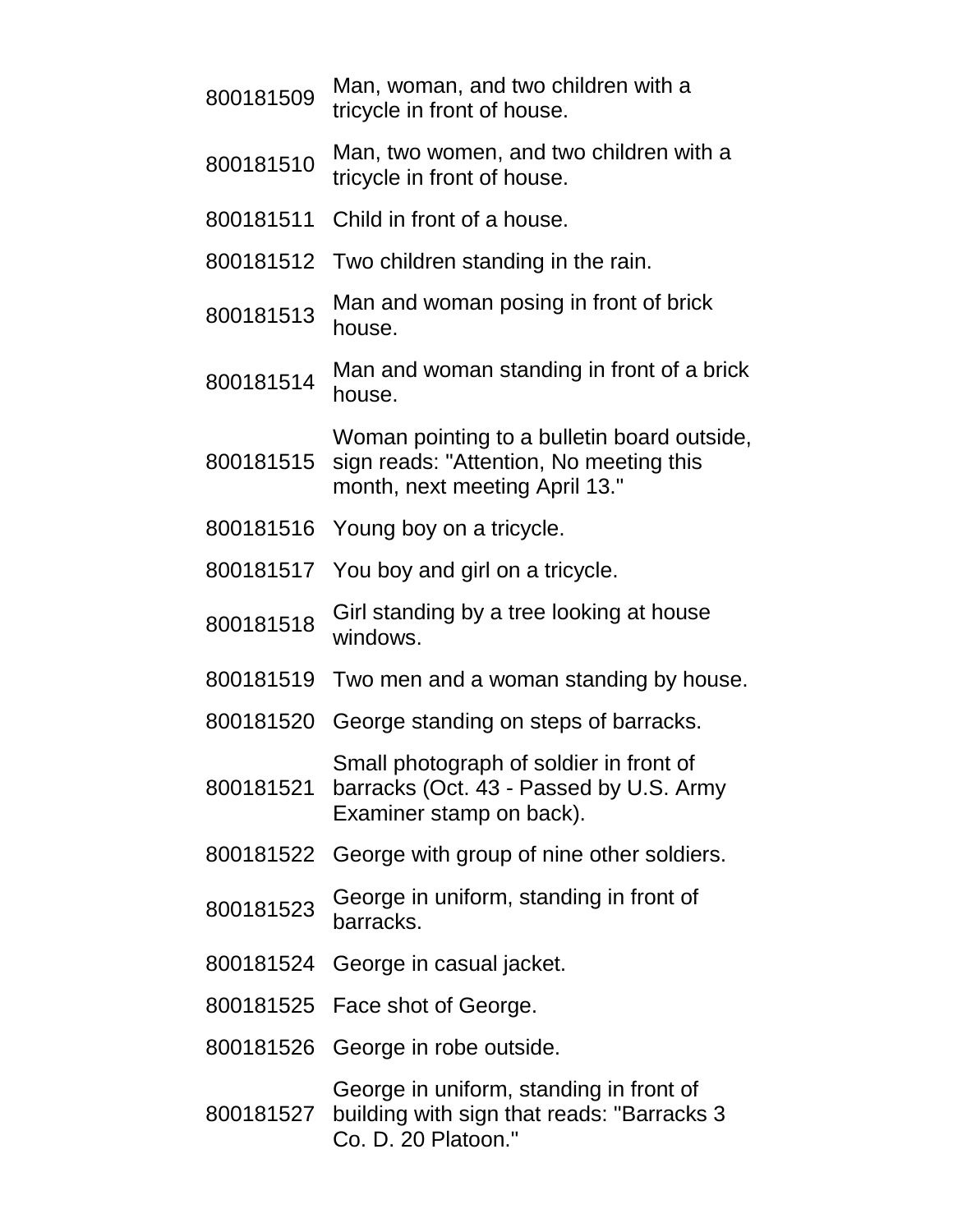| 800181528 | Man in front of car: "Just about to leave<br>Chicago morning of Dec. 12, 1950 - temp 12<br>degrees and cold."                                                                        |
|-----------|--------------------------------------------------------------------------------------------------------------------------------------------------------------------------------------|
| 800181529 | Car pulling trailer: "We just came up out of<br>the Pecos River Canyon in Tex. - Dec. 15,<br>1950."                                                                                  |
| 800181530 | "A view of the canyon from the west bank.<br>It's about 100 ft. deep here and 600 ft.<br>across."                                                                                    |
| 800181531 | View from car dashboard: "Cows on the<br>road in Houston Tex., a common sight in the<br>State of Tex. That Humble oil co sign in is<br>the Standard oil co here in Tex. - Dec 1950." |
| 800181532 | "This is the wide open spaces of Arizona,<br>you can't see it in the picture but between<br>the car and the Mountains is Tucson, Ariz.<br>Just 20 mi away."                          |
| 800181533 | Montgomery Ward, Chicago, IL photo<br>envelope                                                                                                                                       |
| 800181534 | Einar J. Edfors - Prescription Druggists:<br>Kodaks, Films and Supplies envelope                                                                                                     |

#### **2 2 Negatives**

- 800181535 George on a telephone pole.
- 800181536 Army trucks at camp.
- 800181537 Barracks.
- 800181538 Houses in a group of trees by a river.
- 800181539 Man in a boat, holding a fish.
- 800181540 On the water with hill in the background.
- 800181541 Man, woman, and two children.
- 800181542 Body of water and trees.
- 800181543 Emil posing in front of barracks.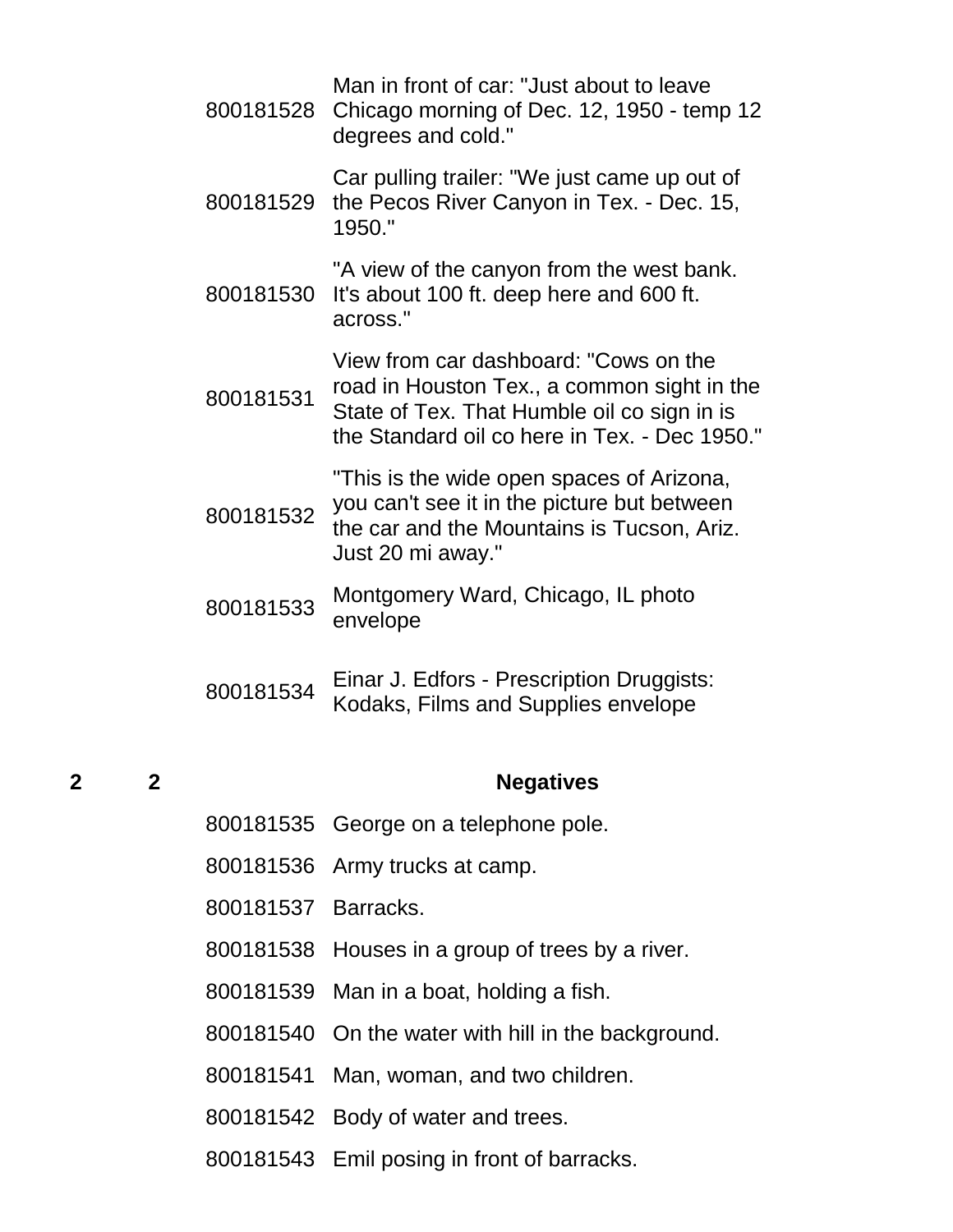|   |              | 800181544 Water |                                                                                                                                           |                 |
|---|--------------|-----------------|-------------------------------------------------------------------------------------------------------------------------------------------|-----------------|
|   |              | 800181545       | Soldiers in front of barracks with clothes<br>hang drying.                                                                                |                 |
| 2 | $\mathbf{3}$ |                 | <b>Postcards and Souvenirs</b>                                                                                                            | 1941-1944, n.d. |
|   |              | 800181546       | Folder of New York "by night and day"<br>postcards. Note on the inside: "I bought this<br>on the boat going to the statue of Liberty."    | 1941            |
|   |              | 800181547       | Pamphlet from the Statue of Liberty.                                                                                                      | n.d.            |
|   |              | 800181548       | Folder of Nashville, Tennessee postcards.                                                                                                 | 10/31/1941      |
|   |              | 800181549       | Folder of Chattanooga, Tennessee and<br>Chickamauga Dam postcards.                                                                        | 12/7/1941       |
|   |              | 800181550       | Folder of Big Basin and Santa Cruz Big<br>Trees, California postcards.                                                                    | 5/30/1942       |
|   |              | 800181551       | Folder of San Francisco, California "The<br>Cultural West" postcards.                                                                     | 6/15/1942       |
|   |              | 800181552       | Postcard of U.S. Air Corps. To: Annie &<br>Hank; Now in Jersey City waiting for a train<br>to Fort Monmouth.                              | 7/29/1941       |
|   |              |                 | Postcard of Oceanport, N.J. "What are the<br>800181553 wild waves saying?" To: Ann; Studying for<br>his first guard duty tonight.         | 8/18/1941       |
|   |              | 800181554       | Postcard of Oceanport, N.J. "Stormy Surf."<br>To: Ann; Glad she got the pillowcases.<br>Learning how to tie packs and set up tents.       | 8/19/1941       |
|   |              | 800181555       | Postcard of Lincoln Statue, Lytle Park,<br>Cincinnati, Ohio. To: Ann; On his way to<br>Camp Forrest; has four hours to see<br>Cincinnati. | 10/30/1941      |
|   |              | 800181556       | Postcard of Hotel Patten: Chattanooga's<br>leading hotel. To: Ann; Took a trip through<br>the Cumberland mountains                        | 12/7/1941       |
|   |              | 800181557       | <b>Postcard of Ochs Memorial Museum</b><br>Building on the Point of Lookout Mountain                                                      | n.d.            |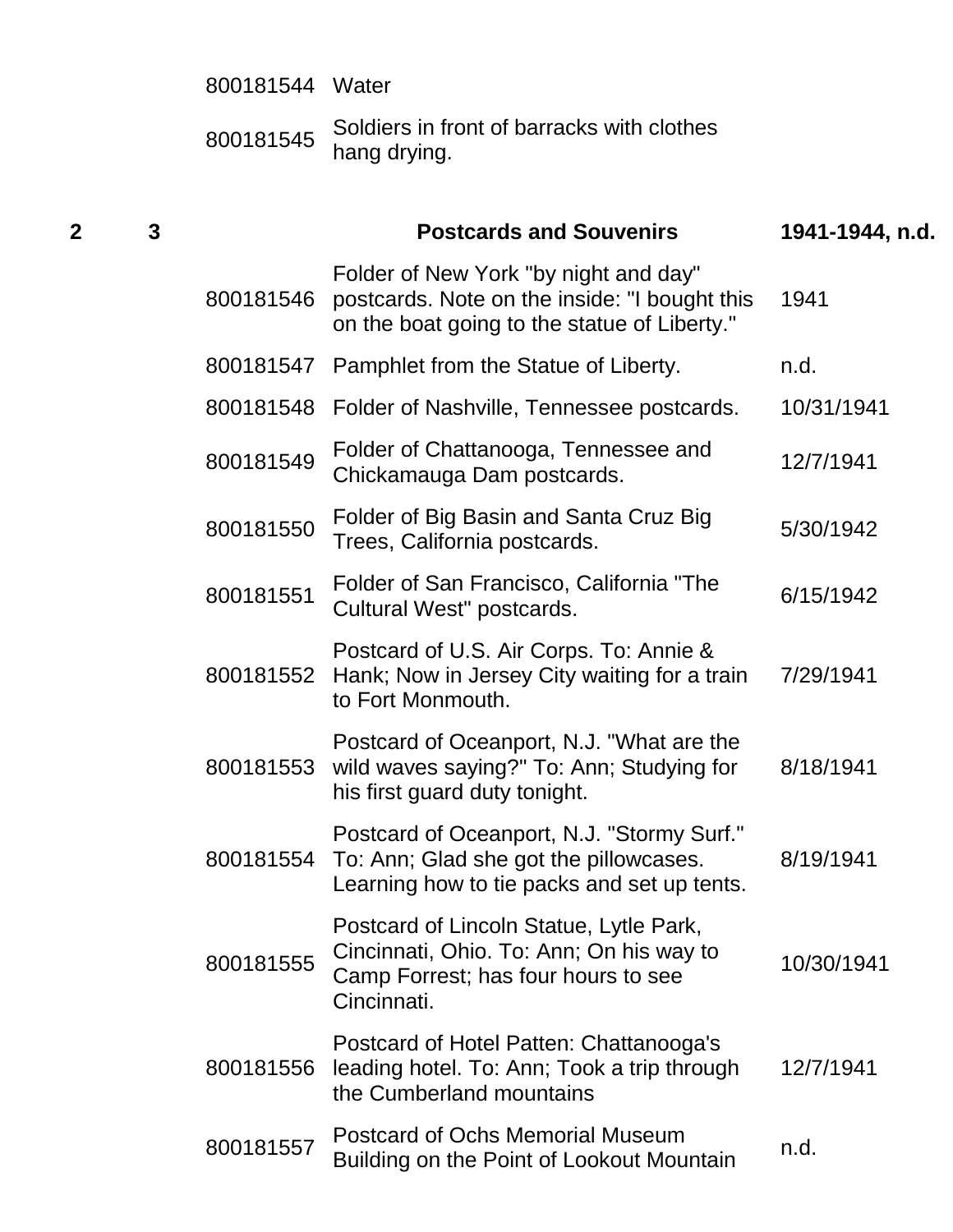|           | Chattanooga, Tennessee. [Blank]                                                                      |            |
|-----------|------------------------------------------------------------------------------------------------------|------------|
| 800181558 | Postcard of The Steep Grade of the Incline -<br>Lookout Mountain. Chattanooga,<br>Tennessee. [Blank] | n.d.       |
| 800181559 | Postcard of Garrity's Alabama Battery,<br>Lookout Mountain, Chattanooga,<br>Tennessee. [Blank]       | n.d.       |
| 800181560 | Postcard of Vista from Incline, Lookout<br>Mountain, Chattanooga, Tennessee. [Blank]                 | n.d.       |
| 800181561 | Postcard of Bird's-Eye View from Casino<br>showing Boardwalk and Beach. Asbury<br>Park, N.J. [Blank] | n.d.       |
| 800181562 | Postcard of planes, Christmas Greetings.<br>To: George Heinrich                                      | 11/24/1943 |
| 800181563 | Japanese postcard of children in front of<br>pink blossom trees. [Blank]                             | n.d.       |
| 800181564 | Japanese postcard of women picking fruit.<br>[Blank]                                                 | n.d.       |
| 800181565 | Japanese postcard of people with<br>vegetation. [Blank]                                              | n.d.       |
| 800181566 | Japanese postcard of animals with<br>mountains in the background. [Blank]                            | n.d.       |
| 800181567 | Japanese postcard of a geisha. [Blank]                                                               | n.d.       |
| 800181568 | Postcard of Mount Olive Greenhouses of<br>Chicago. [Blank]                                           | n.d.       |
| 800181569 | Booklet from Old Monterey on the Monterey<br>Peninsula, California.                                  | n.d.       |
| 800181570 | Christmas card of house with a bridge and<br>swans in creek. From: George                            | n.d.       |
| 800181571 | Christmas card of lamp and books. From:<br>George with Camp McQuaide address<br>written inside.      | n.d.       |
|           | 800181572 Christmas card of lamp and book. From:                                                     | n.d.       |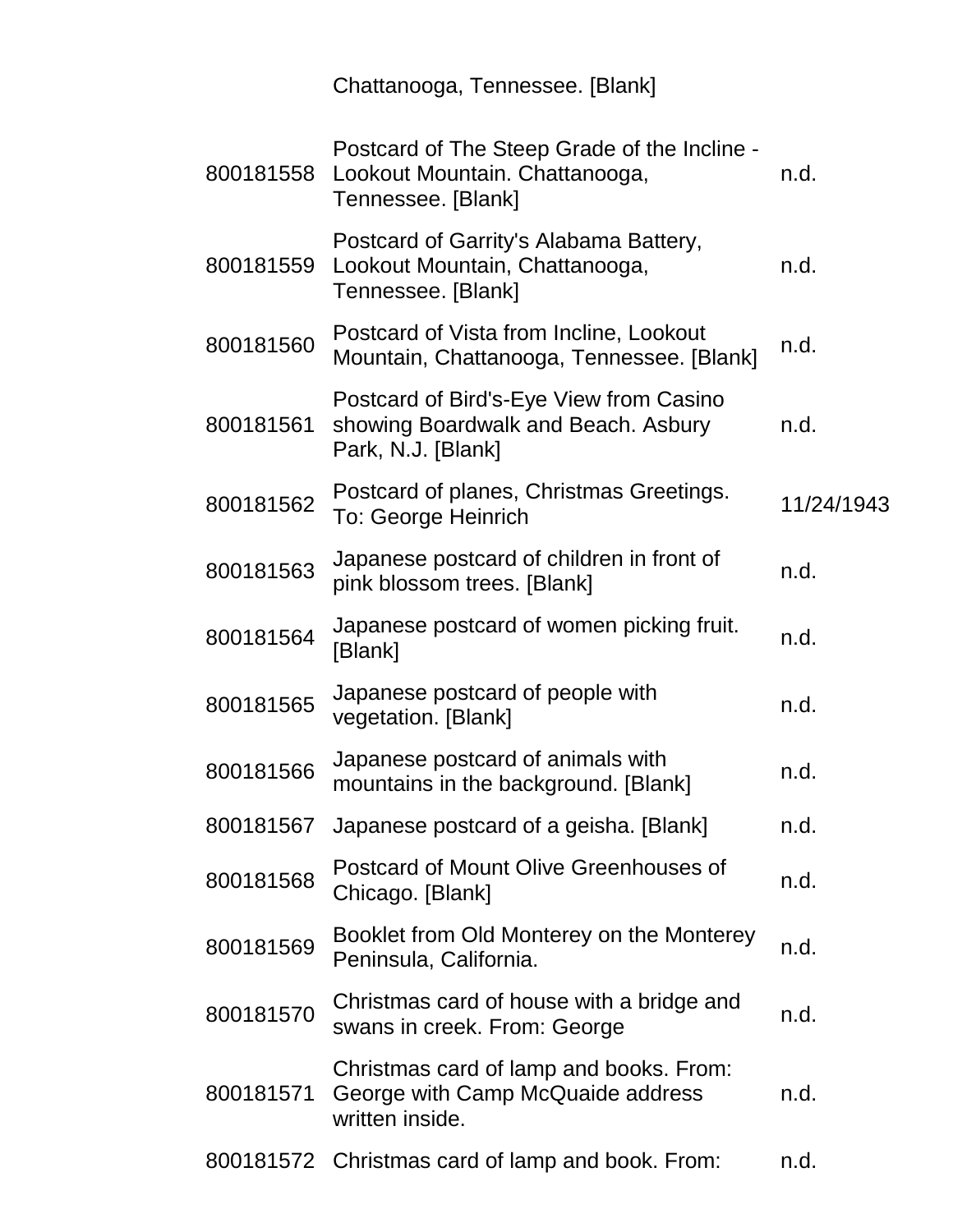George; To: Gust Heinrich.

| 800181573 | Thank you card. To: Gust Heinrich; From:<br>Wm. R. Moeller.                             | 4/25/1944 |
|-----------|-----------------------------------------------------------------------------------------|-----------|
| 800181574 | Telegram: Easter Greeting by Western<br>Union. To: H.E. Moeller; From: George           | n.d.      |
| 800181575 | Telegram: Easter Greeting by Western<br>Union. To: Gust Heinrich; From: George          | n.d.      |
| 800181576 | Telegram: Holiday Greeting by Western<br>Union. To: H.E. Moeller; From: George          | n.d.      |
| 800181577 | Telegram: Father's Day Greeting by<br>Western Union. To: Gust Heinrich; From:<br>George | n.d.      |
| 800181578 | Monetary note: Philippines - One Peso                                                   | n.d.      |
| 800181579 | Monetary note: De Japansche Regeering -<br><b>Tien Cent</b>                             | n.d.      |
| 800181580 | Monetary note: The Japanese Government -<br><b>Five Centavos</b>                        | n.d.      |
| 800181581 | Monetary note: The Japanese Government -<br><b>Ten Centavos</b>                         | n.d.      |
| 800181582 | Monetary note: The Japanese Government -<br><b>Fifty Centavos</b>                       | n.d.      |
| 800181583 | Monetary note: The Japanese Government -<br>1/2 Shilling                                | n.d.      |
| 800181584 | Monetary note: The Japanese Government -<br><b>One Shilling</b>                         | n.d.      |
| 800181585 | Monetary note: The Japanese Government -<br>1,000 Pesos                                 | n.d.      |
| 800181586 | Monetary note: The Japanese Government -<br><b>One Pound</b>                            | n.d.      |
|           |                                                                                         |           |

| <b>Bestmann Family: World War I</b><br>1917-1918, n.d.<br><b>Correspondence</b> |
|---------------------------------------------------------------------------------|
|---------------------------------------------------------------------------------|

**2 4**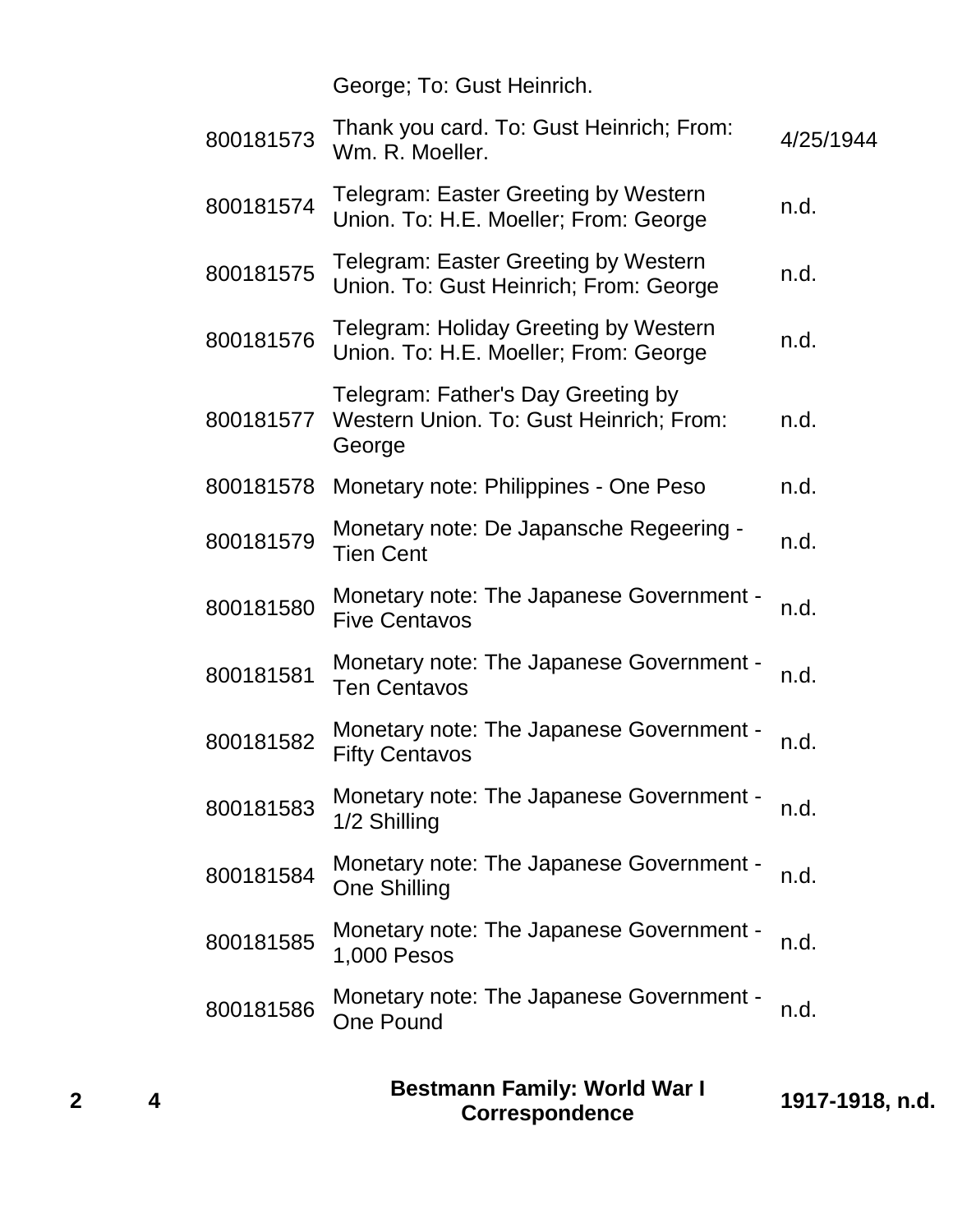| 800181587 | From: Carl Bestmann; To: Gust Heinrich;<br>Postcard of Camp Grant barracks; Explains<br>the type of place they stay; they have a lot<br>of friends at camp.                                                                                                              | 9/29/1917  |
|-----------|--------------------------------------------------------------------------------------------------------------------------------------------------------------------------------------------------------------------------------------------------------------------------|------------|
| 800181588 | From: Carl Bestmann; To: Sister; Letter;<br>Talks about John's visit home; some of their<br>battery has left for France, expects to be<br>following by Dec. 1st, would rather be<br>working on the farm now.                                                             | 10/15/1917 |
| 800181589 | From: Carl Bestmann; Letter; Asks how<br>things are in Dunning; wonders if a friend<br>has been drafted yet; they had guard duty in<br>the rain yesterday.                                                                                                               | 1917       |
| 800181590 | From: John Bestmann; Letter; Going to be<br>leaving soon and hopes to make it home<br>first. Hoping to see Bill Kracker tomorrow;<br>asking if others from Dunning have been<br>drafted yet.                                                                             | 1917       |
| 800181591 | From: Carl Bestmann; To: Gust Heinrich;<br>Postcard of Camp Grant; Leaving for<br>Houston, Texas on Friday and won't get to<br>come home first; will update location later.                                                                                              | 11/9/1917  |
| 800181592 | From: Carl Bestmann; Letter; (First half<br>missing) Went through inspections; many<br>soldiers gamble; doesn't feel like Christmas.<br>Sent from Houston, Texas                                                                                                         | 12/1917    |
| 800181593 | From: John Bestmann; To: Rose<br>Heinrich/Folks; They all arrived safe across<br>the sea.                                                                                                                                                                                | 1918       |
| 800181594 | From: Carl Bestmann; To: Folks; Postcard<br>of Vianden; Still in Bastendorf, Luxembourg;<br>doesn't know when they'll return home.                                                                                                                                       | 4/20/1918  |
| 800181595 | From: Carl Bestmann; To: Folks; Letter with<br>"Les Foyers Du Soldat - Union Franco-<br>Americaine" heading; Expects to see the<br>trenches again soon and it to be worse than<br>the other times; thinks all the younger boys<br>from Dunning have been drafted by now; | 9/9/1918   |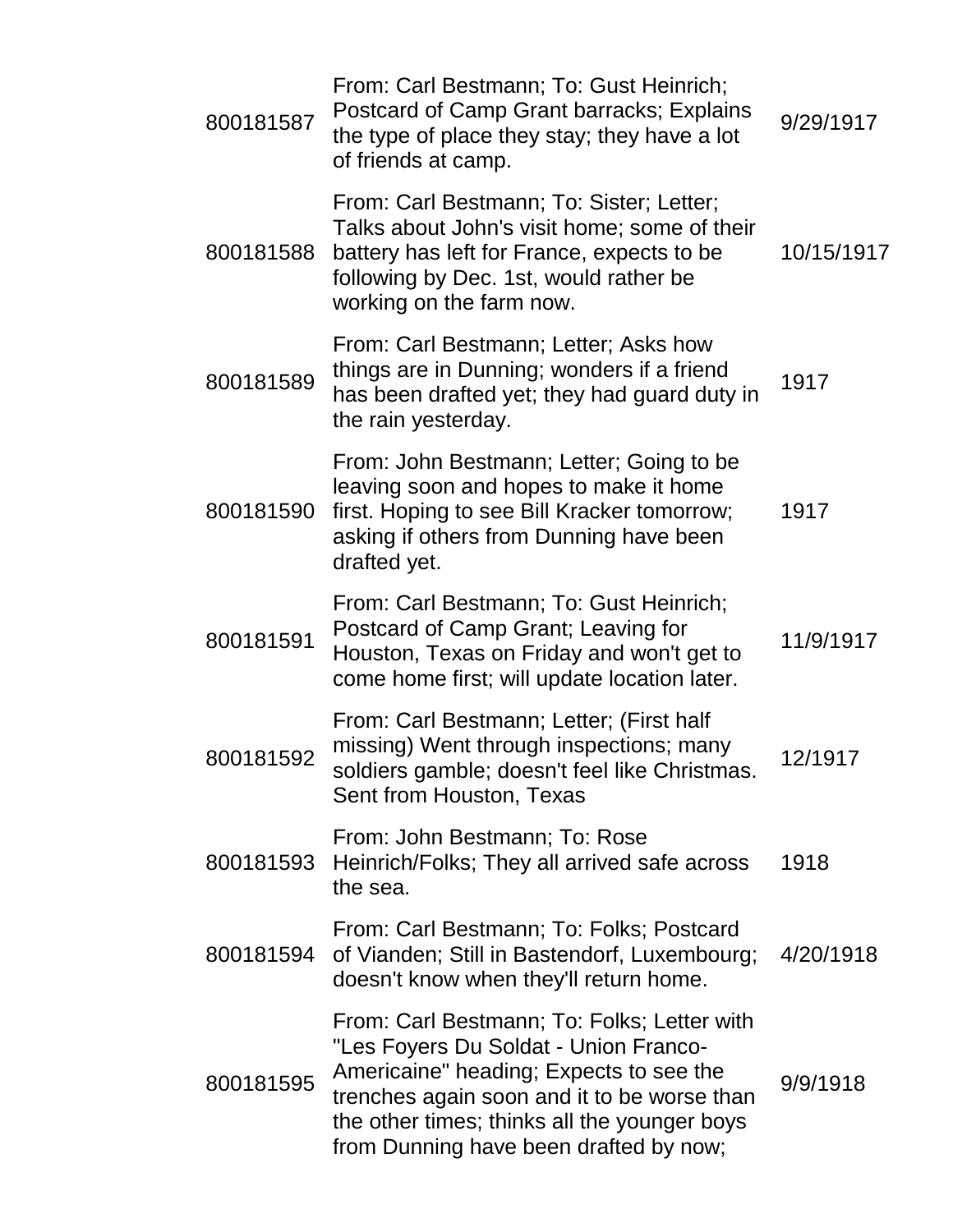went through Paris a while ago; will tell them more stories if they ever get back.

| 800181596 | From: John Bestmann; To: Sister/Folks;<br>Letter with "Le Foyer Du Soldat - Union<br>Franco-Americaine" heading; Letting them<br>know they are both well; been in the<br>trenches and haven't been able to send as<br>many letters as they would like. Says that<br>Dora and Annie don't need to bother with<br>Christmas presents for them | 10/24/1918 |
|-----------|---------------------------------------------------------------------------------------------------------------------------------------------------------------------------------------------------------------------------------------------------------------------------------------------------------------------------------------------|------------|
| 800181597 | From: John Bestmann; Arrived back in<br>America; left France 2/11/19 and arrived in<br>New York yesterday; now at the Greenhut<br>building. Sent from Debarkation Hospital,<br>NY.                                                                                                                                                          | 2/28/1919  |
| 800181598 | Photograph: World War 1914-1918 Soldier.                                                                                                                                                                                                                                                                                                    | n.d.       |
| 800181599 | Photograph/Postcard: World War 1914-<br>1918 Soldier.                                                                                                                                                                                                                                                                                       | n.d.       |
| 800181600 | Photograph/Postcard: World War 1914-<br>1918 Soldier. (DUP)                                                                                                                                                                                                                                                                                 | n.d.       |
|           |                                                                                                                                                                                                                                                                                                                                             |            |

#### **3 800181601 Scrapbook 1941-1945**

**Cover**: Floral design

**Page 1**: "Ft. Monmouth - Red Bank, New Jersey - 1941." Five photographs: 1) George in front of Army Trucks ; 2) George in front of barracks; 3) Parade Grounds; 4) George in front of barracks; 5) (No Photo) Labeled: Emil Schier, George Heinrich, on K.P. Duty; 6) Fishing Pier off Long Beach, N.J.

**Page 2**: "Ft Monmouth - 1941." Five photographs: 1) Emil hanging clothes; 2) Emil lying on fence at Red Bank, New Jersey; 3) George on pier; 4) Parade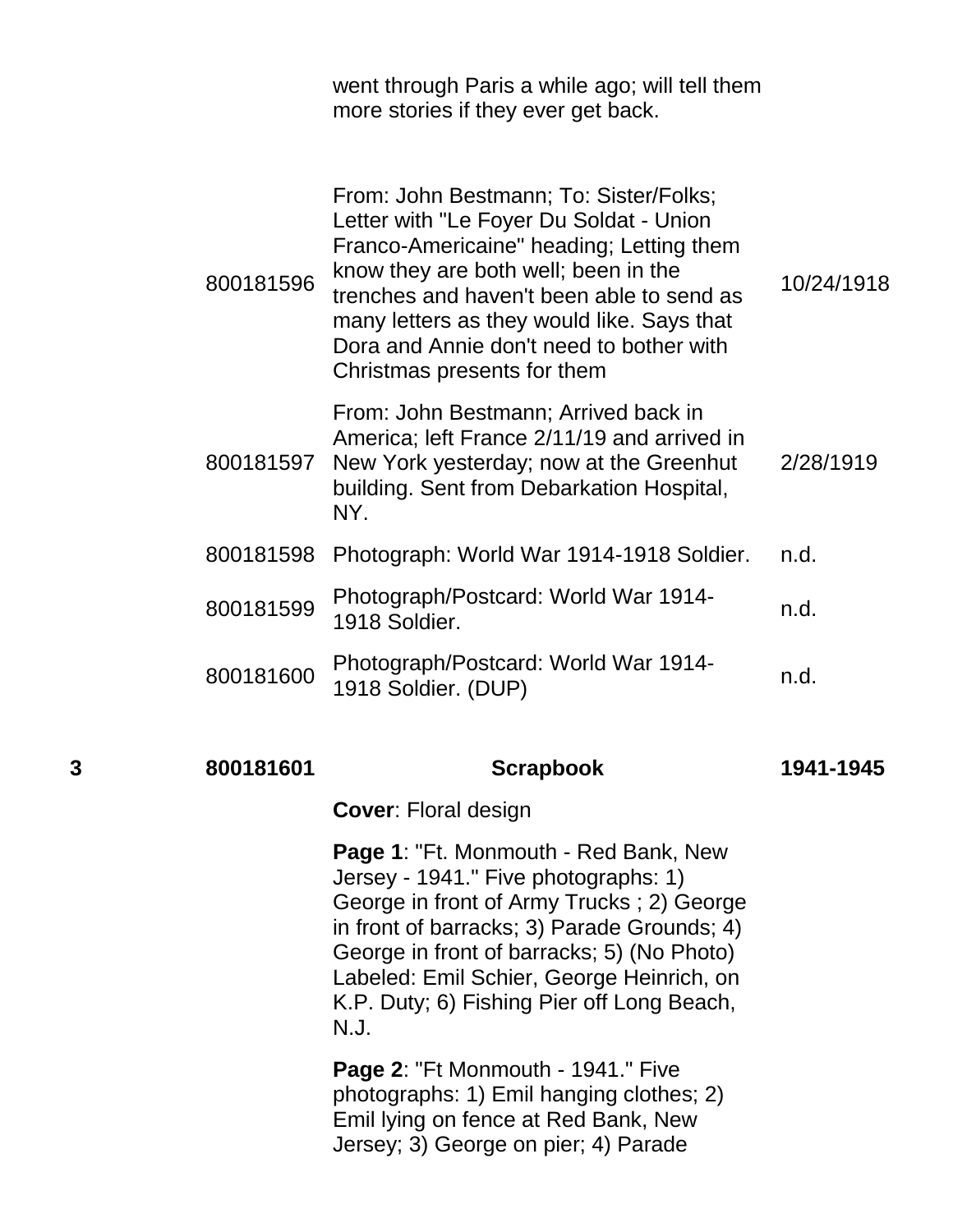grounds - Fort Monmouth; 5) "Loafers at Ft. Monmouth.

**Page 3**: "Ft Monmouth - 1941." Five photographs: 1) Emil Schier - 2741 S. Trumbull & Bill Beglin - 1056 Berwyn, Chicago, IL; 2) (No photo) Labeled: In front of barracks; 3) Emil posing; 4) George in bunks at Ft. Monmouth; 5) George in uniform in front of barracks; 6) Co. St. in Ft Monmouth.

**Page 4**: "New York - 1941." Two photographs: 1) George in chair on rooftop; 2) Statue of Liberty.

**Page 5**: "Camp Forrest, Tenn. - 1941." Six photographs: 1) In a field behind camp; 2) Chester Van and Byron Owen smoking; 3) "A new one - Writing letters while laying down"; 4) "Some of the boys at work"; 5) Soldier with gun standing by fallen tree; 6) (No photo) Labeled: Co. A - 58th Signal Bn.; 7) Army tanks and trailers.

**Page 6**: Five photographs: 1) Emil standing on cannon; 2) 75 M.M. Guns - 122nd Field Artillery Camp Forrest, Tenn.; 3) View from top floor of Barracks; 4) Soldier standing with gun by fallen tree DUP); 5) Artificial Lake: Tullahoma, Tenn.

**Page 7:** Six photographs: 1) Street shot of Tullahoma, Tenn.; 2) Soldier standing in street of Tullahoma; 3) George in street at Tullahoma; 4) Artificial Lake; 5) Artificial Lake; 6) Chester Van and Emil Schier standing by barracks.

**Page 8**: Four photographs: 1) George sitting on fallen tree; 2) George standing by fallen tree; 3) Creek with a bridge; 4) George leaning against a tree trunk.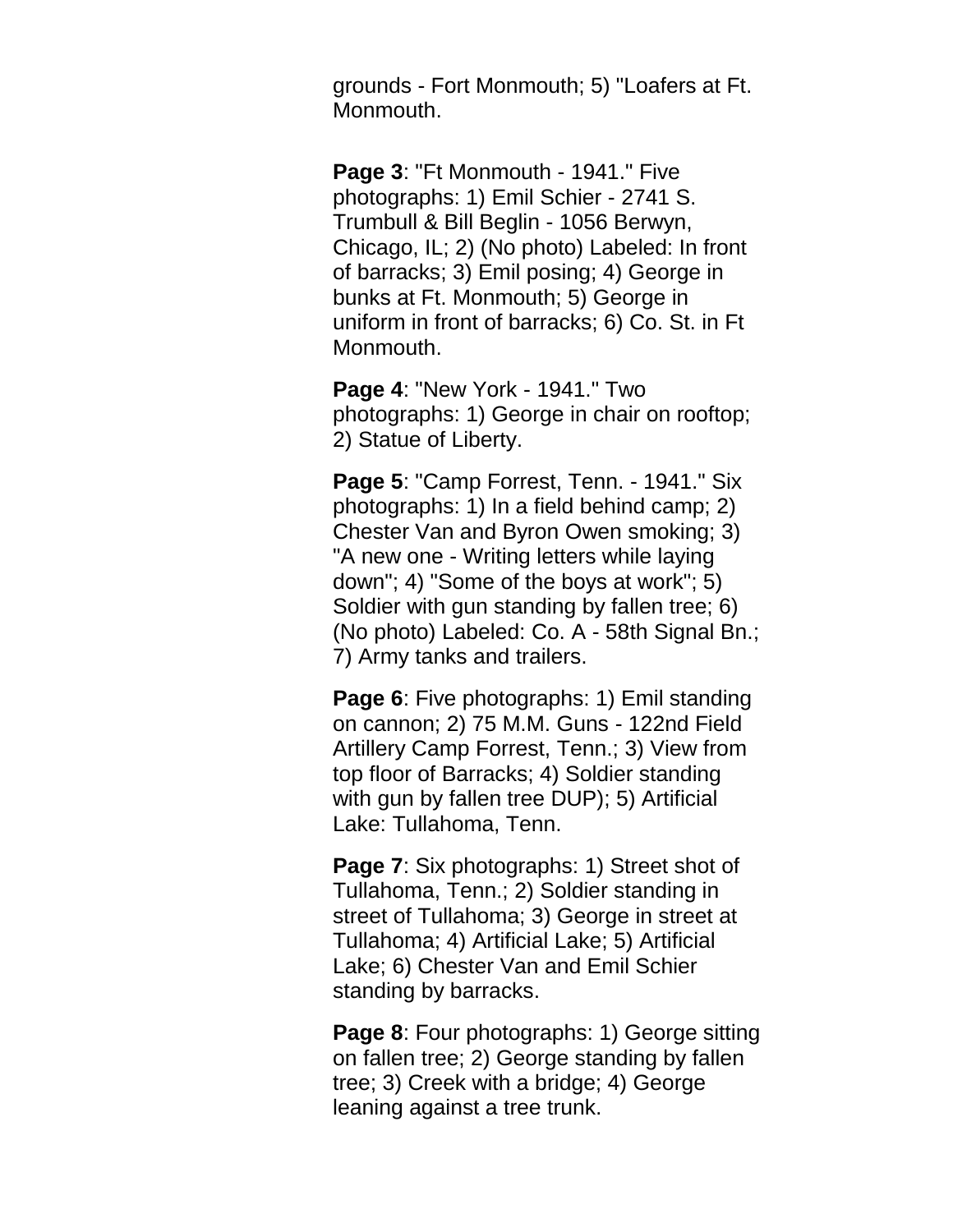**Page 9:** Two photographs: 1) Chester Van; 2) Chester Van and Emil Schier standing by barracks (DUP).

**Page 10**: "Pictures Taken on way from Tenn. To California - 1941." Seven photographs: 1) Leaving Camp Forrest; 2) (No Photo) Labeled: On the troop train; 3) Loading Trucks on train at Camp Forrest; 4) Before Leaving Camp Forrest; 5) New Mexico; 6) Arkansas; 7) Shot from the train of the train and field; 8) Barns and a field.

**Page 11**: Eight photographs: 1) Colorado River; 2) Arkansas; 3) Field; 4) Arkansas; 5) Field; 6) Arizona; 7) Mountains and field; 8) Steers in Kansas.

**Page 12**: "Scenes from California." Nine photographs: 1) Orange Groves in San Bernardino; 2) San Luis Obispo, California; 3) Houses; 4) San Bernardino; 5) Hills near San Juan; 6) (No photo) Labeled: San Lorenzo River - Santa Cruz, California; 7) Mountains in California; 8) Hill with trees. BACK: 9) Pier; 10) San Juan Bautista Mission, built in 1797.

**Page 13**: "San Francisco - 1942." Seven photographs: 1) (No photo) Labeled: Golden Gate Bridge; 2) Fisherman's Wharf - Water Front; 3) Looking toward downtown; 4) Alcatraz Prison; 5) Italian Section; 6) San Francisco buildings; 7) Golden Gate Bridge from afar; 8) San Francisco buildings (DUP).

**Page 14**: "San Francisco." Three photographs: 1) Chinatown; 2) Chinatown playground; 3) Cable cars.

**Page 15**: "Big Basin California. Redwood Trees." Eight photographs: 1) George sitting on a fence in front of redwood - "This tree is 5000 years old"; 2) "Deer so tame they eat from your hand"; 3) Emil sitting on a fence in front of redwood; 4) George leaning against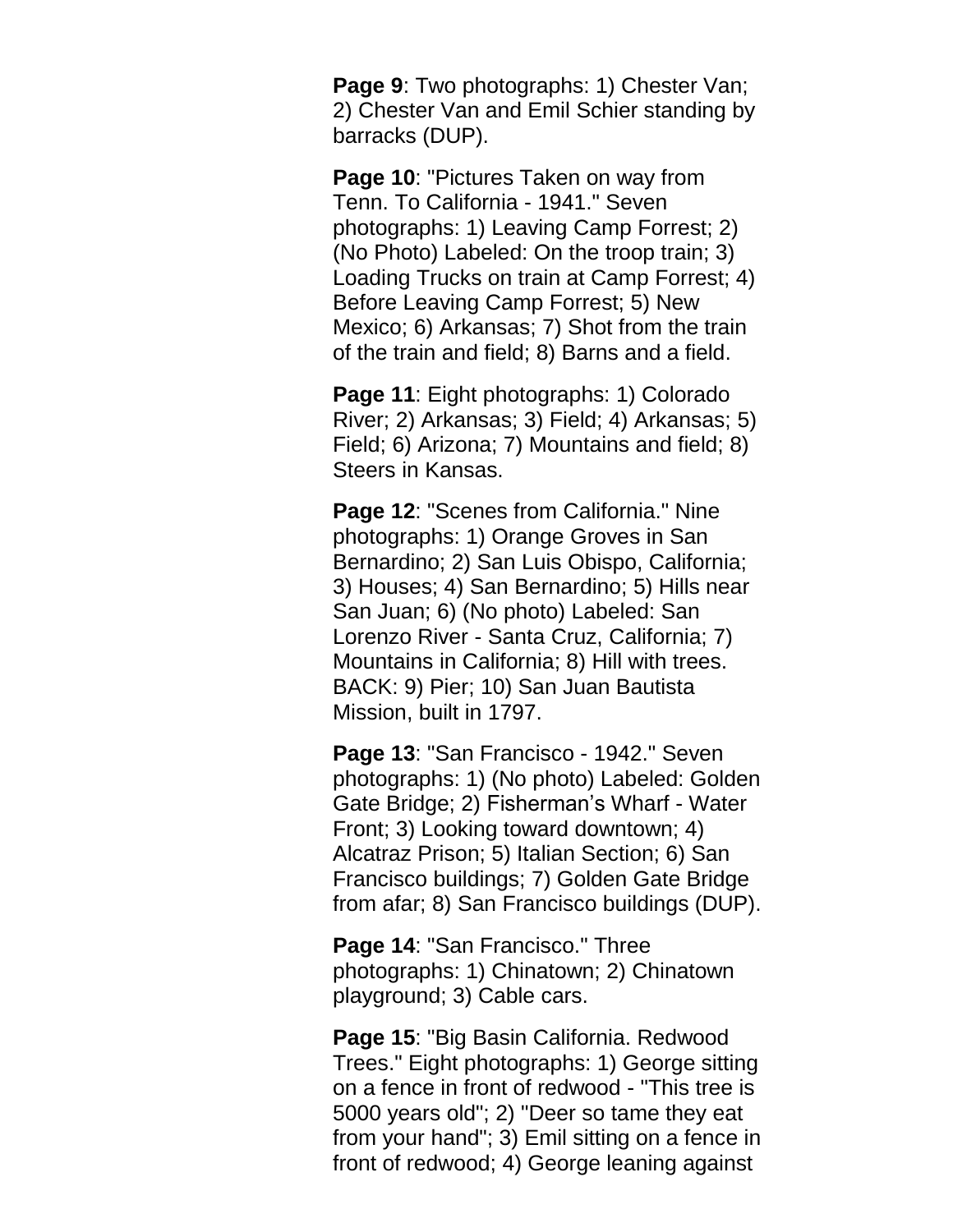a redwood; 5) Emil, George, and another soldier in front of a creek; 6) A tree fell over another growing out of it; 7) A deer; 8) Timber and creek.

**Page 16**: "Big Basin - Redwood Trees." Six photographs: 1) Two soldiers on a path between redwoods; 2) Redwoods; 3) Bridge passing through redwoods; 4) George looking up at redwoods; 5) Emil looking up at sign that reads: "Neck Breaker"; 6) San Lorenzo River.

**Page 17**: "1942." Three photographs: 1) Soldier standing by river; 2) (No photo) Labeled: Deep sea fishing in Pacific Ocean off Santa Cruz; 3) Bridge over river; 4) Group of fishers on a boat.

**Page 18**: "Camp McQuaide. 1942." One photograph: 1) Two photos combined to make panoramic of Camp McQuaide; 2) (No photo) Labeled: Company Street; 3) (No photo) Labeled: Lineup at the Mess Hall; 4) (No photo) Labeled: Mess Hall; 5) (No photo) Labeled: Taken at guard mount; 6) (No photo) Labeled: Pacific Ocean alongside of camp; 7) (No photo) Labeled: Arriving at Camp from Camp Forrest, Tenn.

**Page 19**: "Camp McQuaide." Two photographs: 1) (No photo) Labeled: Eucalyptus Forrest: Where Christmas of 1941 was spent; 2) (No photo) Labeled: Zeke Wittchers, C Van, E Schier, G Heinrich, C Malinowski; 3) (No photo) Labeled: Camping in the field; 4) Eucalyptus Forrest near camp; 5) (No photo) Labeled: G. Heinrich, Chester Van, Merle Pittman, E. Schier; 6) Eucalyptus Forrest near camp.

**Page 20**: "Camp McQuaide. 1942." Six photographs: 1) George with gas mask on; 2) Emil playing horseshoes; 3) George walking through barracks; 4) George writing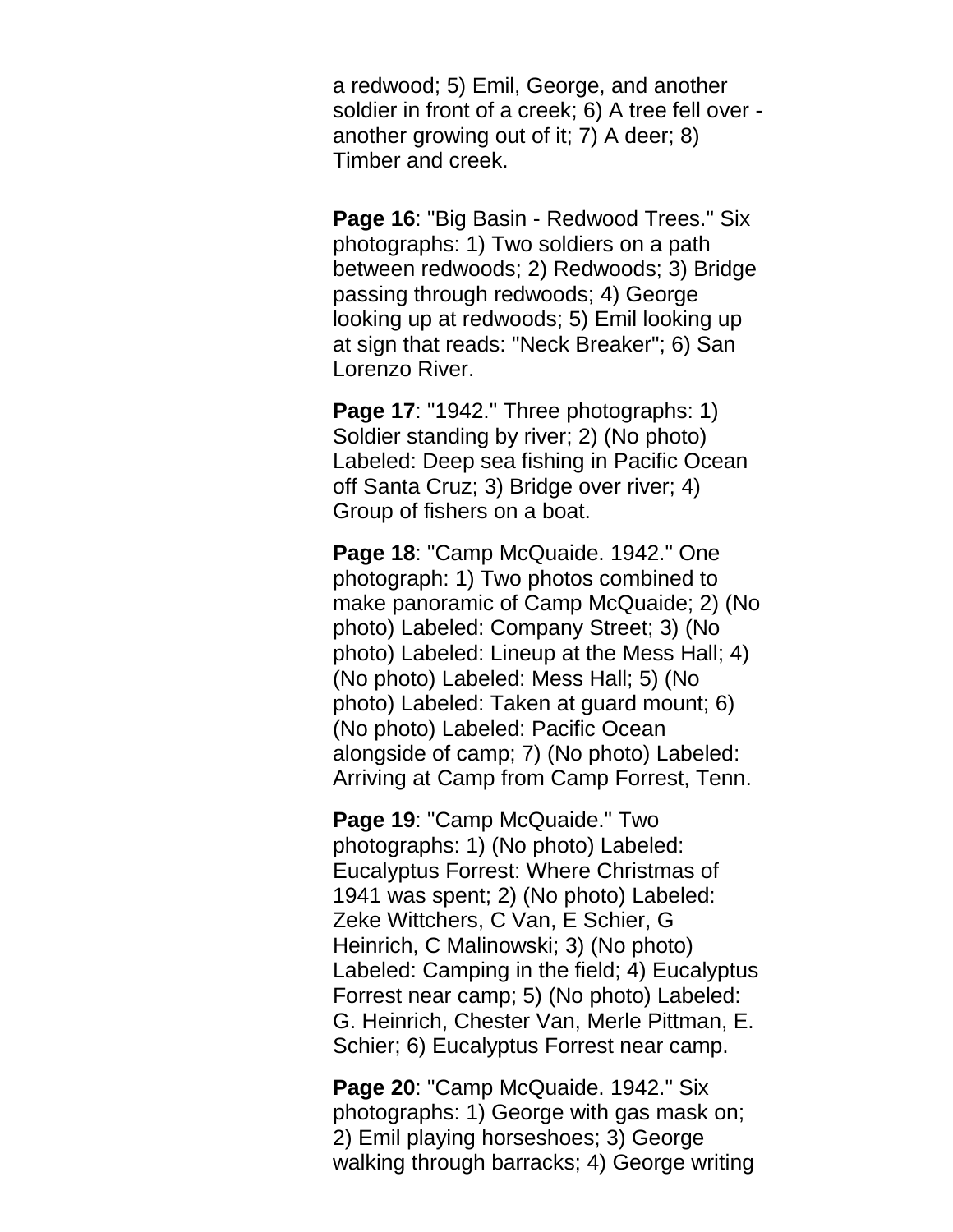a letter; 5) Emil writing a letter; 6) George and another soldier sitting on lumber at barracks.

**Page 21**: "Camp McQuaide." Two photographs: 1) "Where George sleeps"; 2) George sitting on bed.

Page 22: "Camp McQuaide.: Six photographs: 1) George with rifle over shoulder; 2) George with rifle resting on ground; 3) Emil by barracks; 4) George by barracks; 5) Emil in field; 6) Emil in uniform by barracks.

**Page 23**: Three photographs: 1) View of camp from far away; 2) Lumber at barracks; 3) A cliff by the beach.

**Page 24**: Five photographs: 1) Monterey Beach; 2) (No photo) Labeled: Australia; 3) Monterey, California; 4) Natives at New Guinea; 5) "Place where they turned back when going on maneuvers; 6) Philippine Family.

**Page 25**: "1945 - Philippine Islands." Three photographs: 1) Group of soldiers "leaving New Guinea"; 2) Camp; 3) Field.

#### **Back Cover**

- <sup>800181602</sup> Framed photograph: George in uniform, standing by fence.
- <sup>800181603</sup> Framed photograph: George in uniform, leaning against fence.

| 3 | 1 | <b>Japanese Paper Air-Mail Letters</b>                                                                                                                                                                                       | 1944     |
|---|---|------------------------------------------------------------------------------------------------------------------------------------------------------------------------------------------------------------------------------|----------|
|   |   | To: Folks; From: George; Writing on<br>Japanese air-mail paper for the first time.<br>800181604 Sending Japanese postcards home. Saw<br>quite a few Japanese prisoners the other<br>day that seemed happy to surrender after | 5/7/1944 |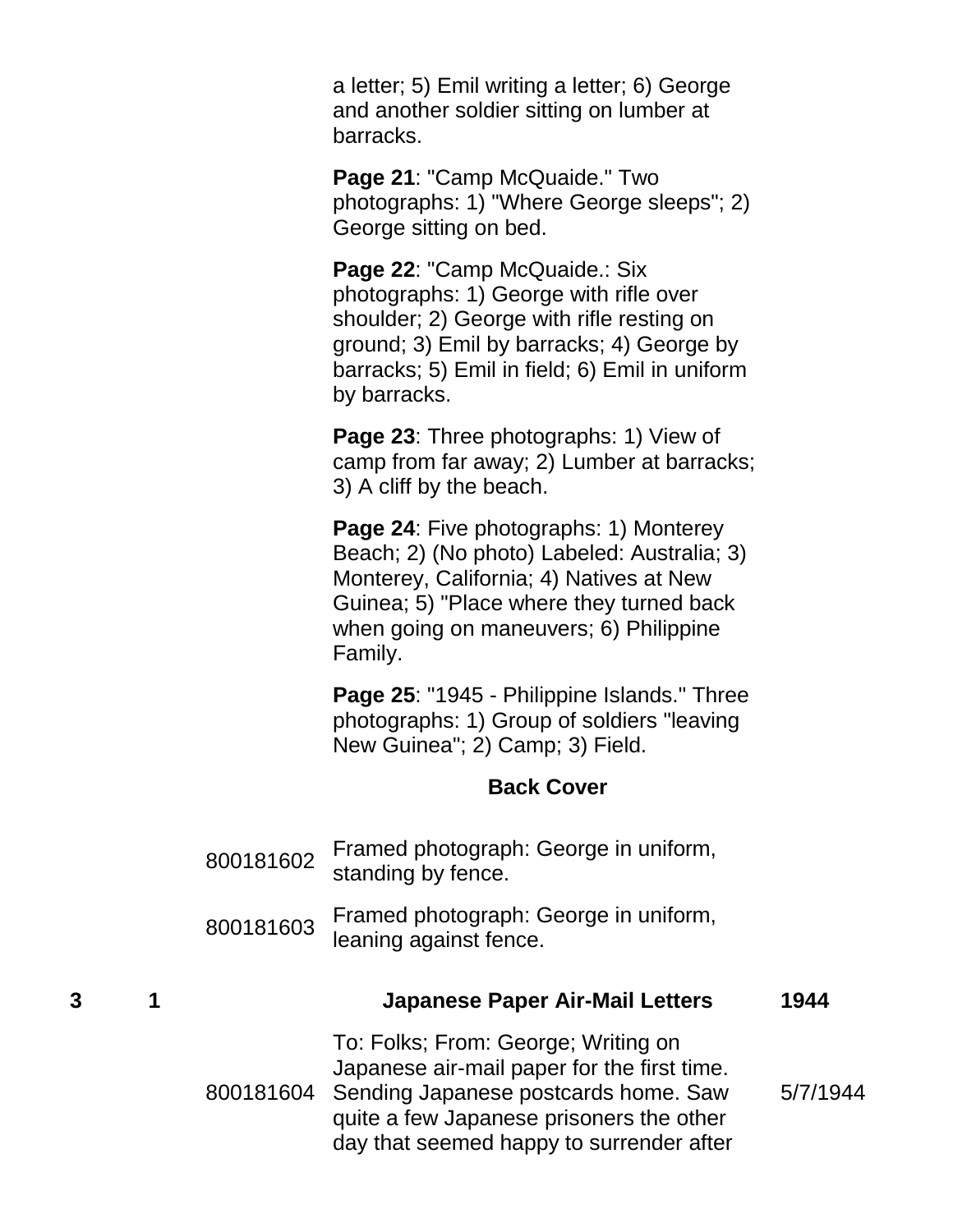starving for a while.

| 800181605 | To: Folks; From: George; Sending home a<br>money order for \$90. Only spends money<br>on haircuts. Hasn't had an air raid alert for a<br>long time.                                                                                                         | 6/6/1944  |
|-----------|-------------------------------------------------------------------------------------------------------------------------------------------------------------------------------------------------------------------------------------------------------------|-----------|
| 800181606 | To: Folks; From: George; Received a letter<br>from AI saying he was vacation in Minnesota<br>and doesn't think the army will take him.<br>Going to the movies tonight.                                                                                      | 7/4/1944  |
| 800181607 | To: Folks; From: George; Mail has been<br>slow, but received a lot of letters yesterday.<br>Received letter from Ernie and Laura saying<br>that Joe Hoyka is going to California,<br>possibly for a defense job.                                            | 7/12/1944 |
| 800181608 | To: Folks; From: George; Received the<br>pictures of the family. Got a one pound note<br>of Japanese money and sending it home<br>with the letter. Not the kind they use, but<br>considers it may have been made for when<br>they invaded Australia.        | 6/16/1944 |
| 800181609 | To: Folks; From: George; Enclosing a few<br>Japanese invasion notes; One shilling, half<br>shilling, five cents. Received a letter from<br>Bill Fox and John Bestmann.                                                                                      | 6/26/1944 |
| 800181610 | To: Ann; From: George; Writing on<br>Japanese paper. Enclosing a few Japanese<br>postcards (see postcards folder). Got a<br>letter from the lawyer about his share.                                                                                         | 5/6/1944  |
| 800181611 | To: Ann; From: George; It's been difficult to<br>find air-mail envelopes so sending this<br>Japanese paper letter through regular mail.<br>Enclosing a one pound note of Japanese<br>invasion money; was intended for use if they<br>had invaded Australia. | 6/18/1944 |
| 800181612 | To: Ann; From: George; Asking how farm<br>work is going. Considers himself lucky                                                                                                                                                                            | 6/26/1944 |